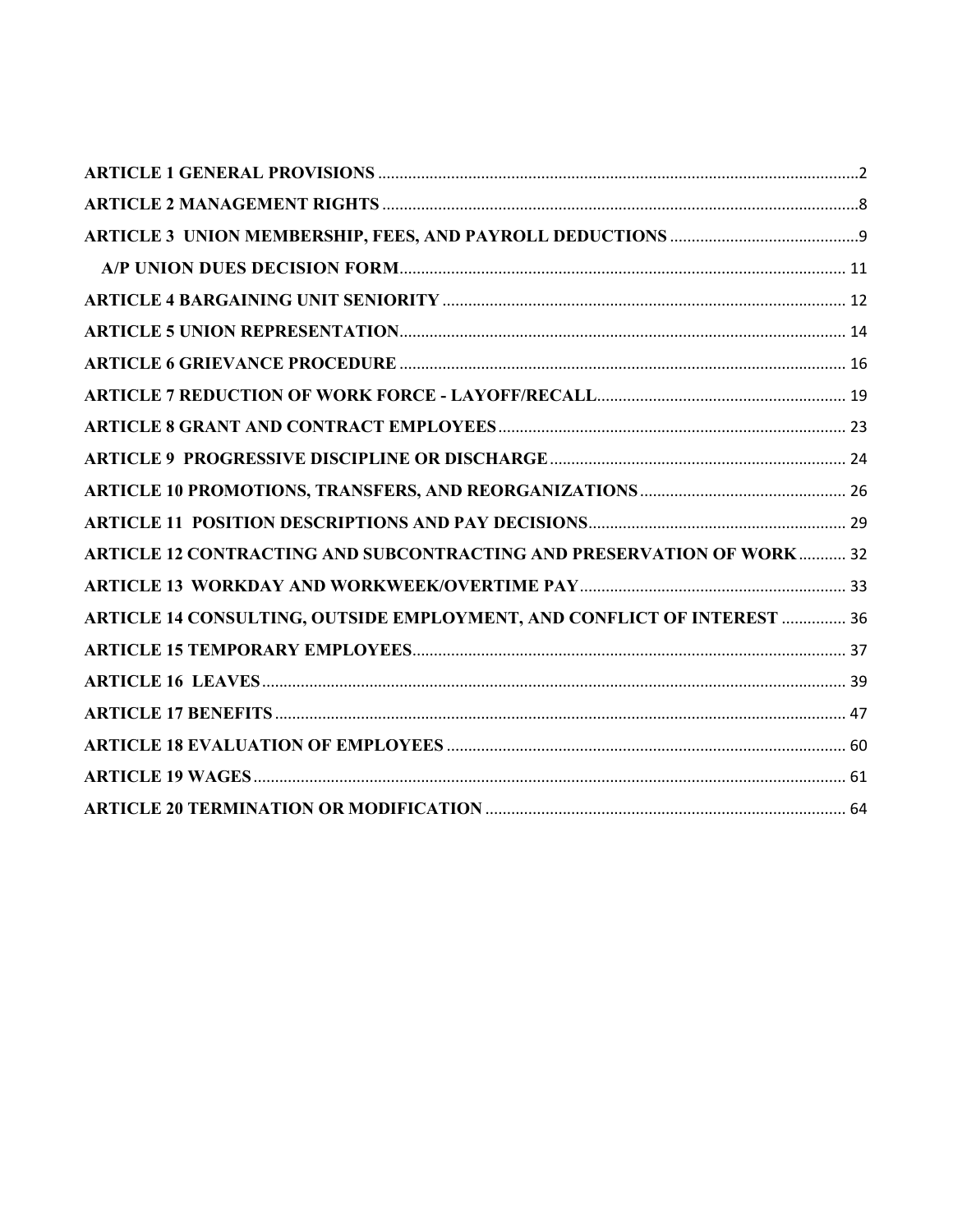# <span id="page-1-0"></span>**ARTICLE 1 GENERAL PROVISIONS**

**1.1 Complete Agreement.** This Collective Bargaining Agreement represents the complete Agreement between the parties and supersedes any and all prior agreements, understandings, customs, and practices. This Agreement incorporates all the mutually-agreed-to subjects of negotiation, and both parties acknowledge that they were free to discuss all matters of concern dealing with wages, hours, and working conditions. During the term of this Agreement, neither party will be required to negotiate with respect to any such matters, whether or not covered by this Agreement and whether or not within the knowledge or contemplation of either or both of the parties at the time they negotiated or signed this Agreement. This Agreement may be amended, modified, or supplemented only by a written document signed by authorized representatives of both parties.

**1.2 Purpose.** The purpose of this Agreement is to set forth wages, hours, and terms and conditions of employment; to establish the procedure for the prompt and equitable resolution of grievances; and to promote orderly and peaceful labor relations. To these ends, the University and the Union encourage to the fullest degree friendly, professional, and cooperative relations between their respective representatives at all levels and among all employees.

**1.3 Separability.** In the event that any provision of this Agreement, in whole or in part, is declared to be illegal, void, invalid, or unenforceable by any court of competent jurisdiction or by any administrative agency having jurisdiction from whose final judgment or decree no appeal has been taken within the time provided for doing so, all of the remaining terms, conditions, and provisions of this Agreement which are not rendered meaningless, inoperable, or ambiguous as a consequence of the declaration shall remain in full force and effect.

## **1.4 Definitions.**

1.4.1 "Board" means the Board of Trustees of Northern Michigan University, Marquette, Michigan, a state institution of higher education, and its administrative agents.

1.4.2 "Union" means the International Union, United Automobile, Aerospace and Agricultural Implement Workers of America (Technical, Office and Professional and its Local 2178).

1.4.3 "Unit" or "bargaining unit" means the bargaining unit defined in Section 1.5.

1.4.4 "Employee" or "bargaining unit member" or "unit member" means a person employed in the bargaining unit defined in Section 1.5.

1.4.5 For the purpose of this Agreement, a regular full-time employee is an employee who is assigned to work one thousand five hundred and sixty (1,560) hours or more per year, excluding overtime. A regular part-time employee is an employee who works a minimum of twenty (20) hours a week or more but less than thirty (30) hours a week, excluding overtime.

1.4.6 Pronouns of masculine and feminine gender include each other.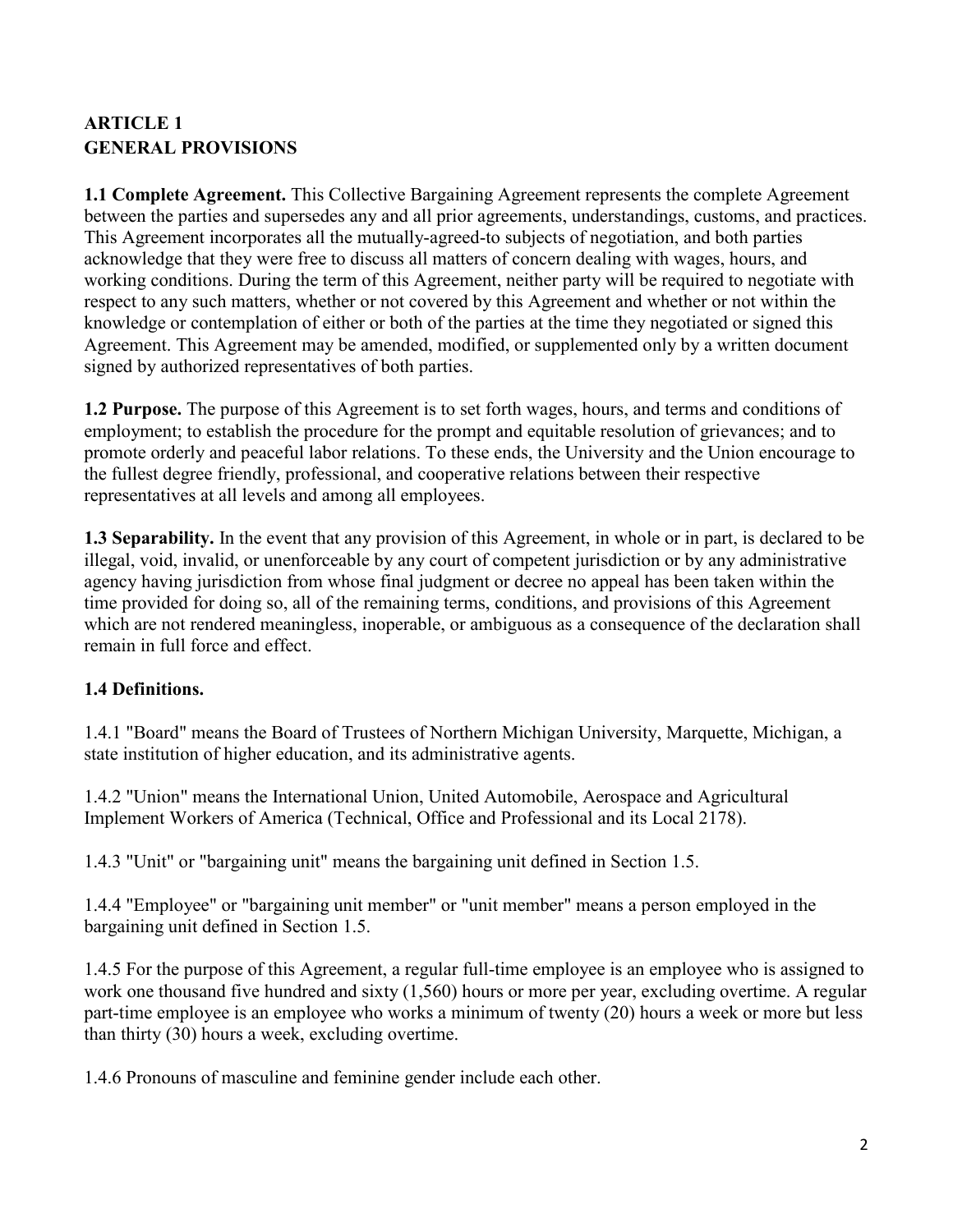1.4.7 "Board", "University," and "Employer" are synonymous.

1.4.8 "Annual leave" and "vacation" are synonymous.

**1.5 Recognition**. Pursuant to and in accordance with all applicable provisions of Act 379 of the Michigan Public Acts of 1965, as amended, the Board recognizes the Union as the exclusive collective bargaining representative of employees of Northern Michigan University in the unit described below for the purpose of negotiating with respect to wages, hours, terms, and conditions of employment. The bargaining unit as certified by Case Number R80K-423 of the State of Michigan, Department of Labor, Employment Relations Commission, includes:

All full-time and regular part-time employees in Administrative/Professional classifications.

Excluding:

Confidential employees, Administrative/Professional employees who supervise other Administrative/Professional employees, employees already covered by collective bargaining agreements, and all other employees.

**1.6 Use of Facilities and Services.** The Union shall be afforded:

(a) The right to send through the regular University campus mail service and/or e-mail, newsletters and such other communications as are necessary to the conduct of the Union's business as a collective bargaining agent, provided such use of the mail shall not cause an unreasonable load on the system, as noted in the NMU Acceptable Use Policy on NMU's Policy and Resources Database at www.nmu.edu/policies.

(b) The privilege of scheduling monthly Union meetings and meetings for the purpose of ratification on campus in appropriate facilities free of charge, provided suitable facilities are available at the time requested, and the Union conforms to all regulations established by the Employer. The Employer reserves the right to charge a reasonable fee for any set-up or clean-up costs incident to provision of such space when appropriate pursuant to University Center policy. Requests for such facilities shall follow regular University procedures.

(c) The privilege of contracting, at the same rate charged to registered campus organizations, for such of the following services as are needed for the Union's conduct of its business as a collective bargaining agent: printing address labels, label affixing, material folding and insertion, duplicating, copying, audiovisual, and food; provided, however, that time and material are available at the time requested and that provision of such service does not interfere with normal University operations.

**1.7 Other Bargaining.** The Employer will not knowingly aid, promote, or finance any group or organization (other than the Union) which purports to engage in collective bargaining on behalf of employees in the bargaining unit. The extent of any aid to the Union shall be specified elsewhere in this Agreement.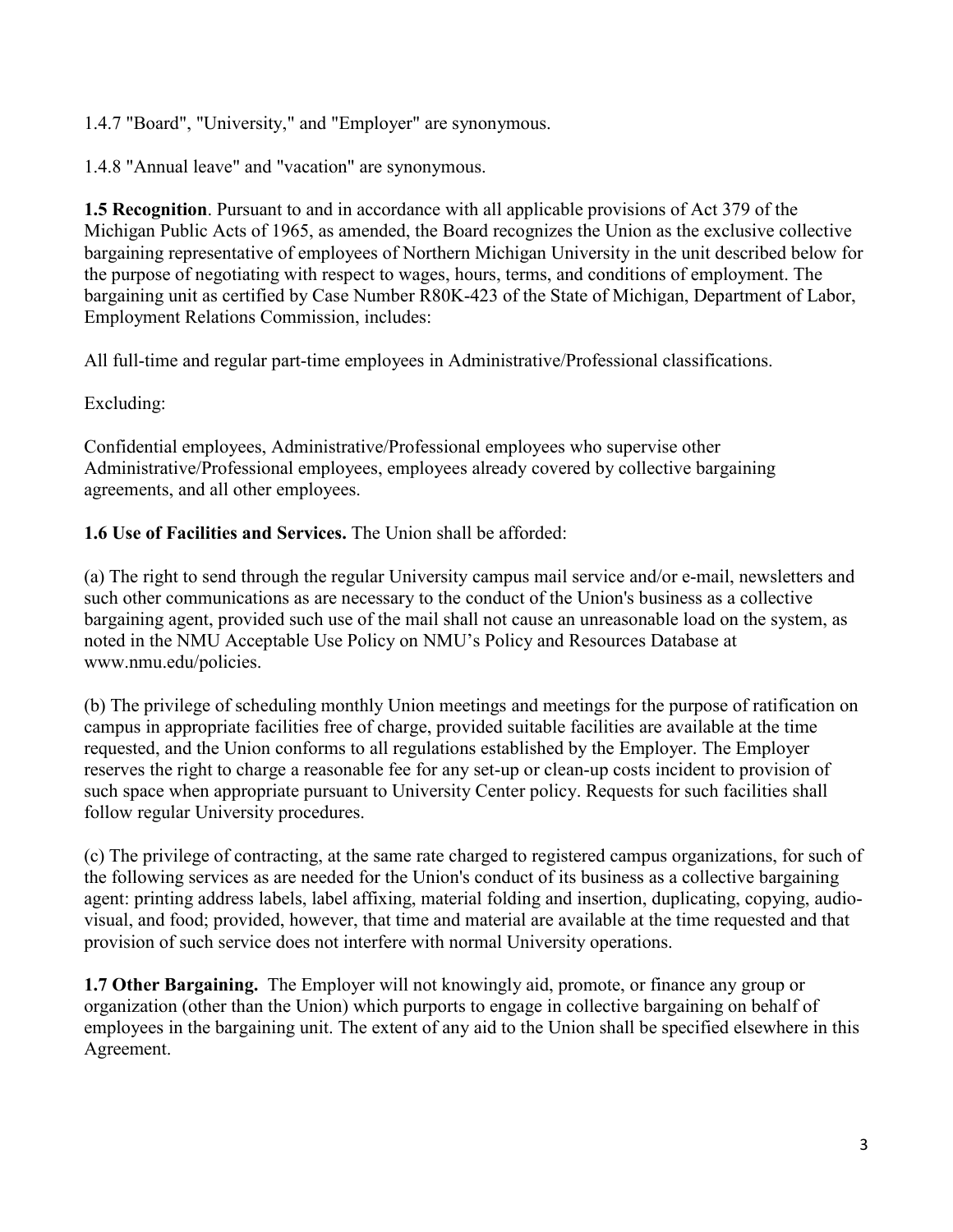### **1.8 Continuation of Practices.**

1.8.1 The University will continue to provide all current payroll deduction options now in effect and implement any new deductions provided by this Agreement.

1.8.2 The University will continue to pay employees on a biweekly schedule.

### **1.9 Inclement Weather.**

When the University determines that due to inclement weather, the University will be temporarily closed, the employees will not suffer any loss of salary for the hours the University is temporarily closed. When essential employees are required to report to work during such temporary closing, they will be given equivalent time off with regular pay to be arranged with the supervisor. Compensatory time will not be given to any employee who is on leave, annual leave, sick leave, or on University business in an area not affected by the temporary closure or local weather conditions for the period during which the University is temporarily closed. Employees who are not working on the Marquette campus will be governed by their local weather conditions.

The University is not responsible for any unauthorized announcements made by the media. The NMU Police Department will be the official source which an employee may contact to determine the official policy of the University. The NMU Police Department webpage includes details of inclement weather actions, including the Inclement Weather Policy, which can also be found on NMU's Policy and Resources Database at www.nmu.edu/policies.

If the University offices are open and the employee is unable to report, the employee shall use annual leave, compensatory time, or personal leave.

**1.10 No Strike or Lockout.** The Union agrees that it will not, during the period of this contract or during any extension of this contract, engage in or sanction or support any strike, work stoppage, work slowdown, or other job action which in any way interferes with the normal operation of the University. The Board agrees that it will refrain from locking out members of the bargaining unit.

**1.11 Nondiscrimination.** The Employer and the Union reaffirm in this Collective Bargaining Agreement their commitments to not discriminate in violation of the statutes of the United States or of the State of Michigan. To that end, the Employer and the Union will not unlawfully discriminate against any bargaining unit member in their wages, hours, or other terms and conditions of employment including training, upgrading, transfer, layoff, discipline, or discharge because of height, weight, religion or creed, race, color, age, sex or gender, sexual orientation, gender identity, gender expression, genetic information, national origin, immigration status (unless restricted by state or federal laws and regulations), ancestry, ethnicity, marital status, familial status, pregnancy, military or veteran status, disability or any other characteristic protected by federal or state law or local ordinance; see Nondiscrimination policy which can also be found on NMU's Policy and Resources Database at www.nmu.edu/policies. The Employer and the Union also affirm their commitment against unlawful workplace harassment. When the Employer becomes aware of such harassment, the Employer will comply with applicable legal obligations to investigate and take corrective action as deemed appropriate.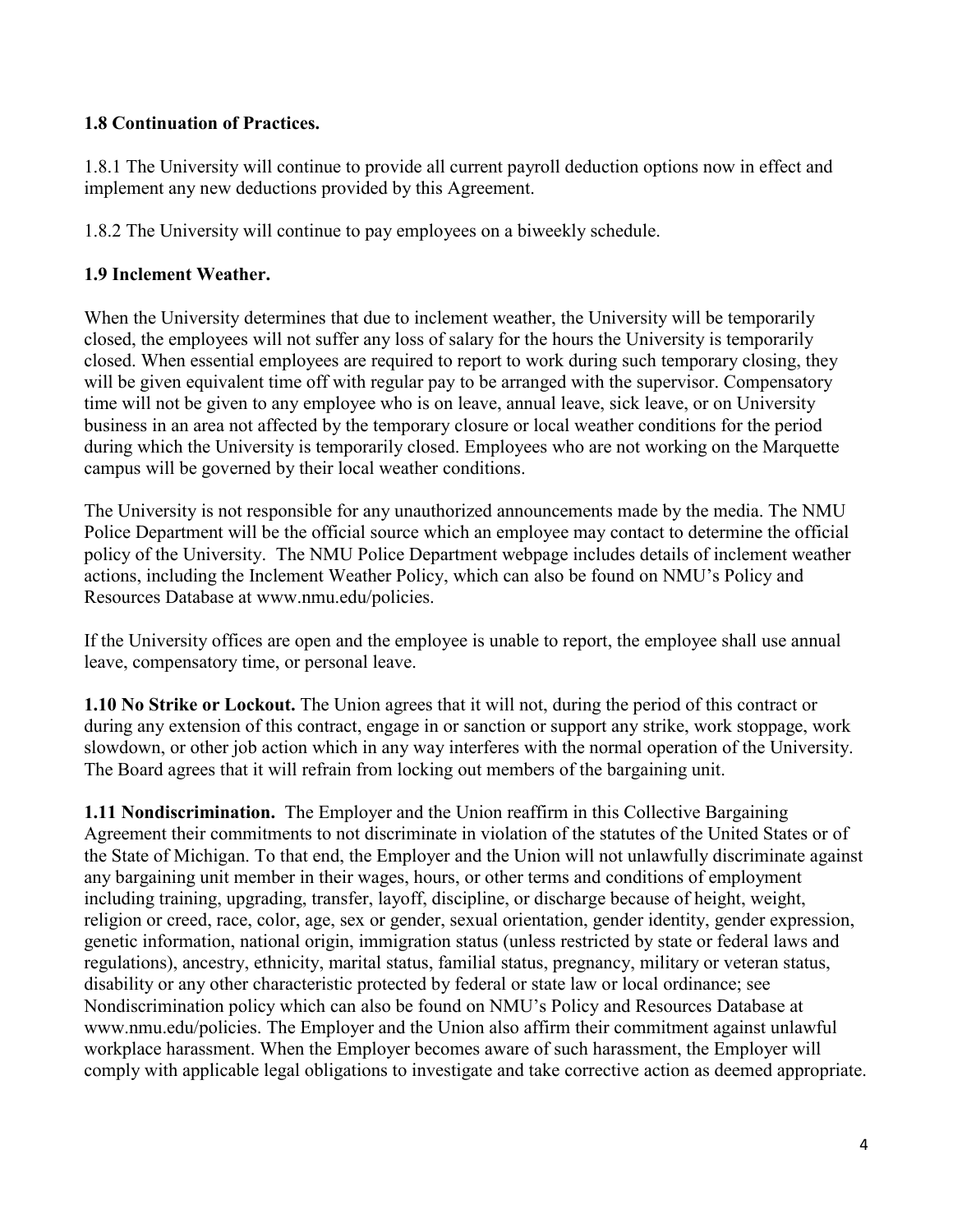No individual will knowingly discriminate against any member of the bargaining unit because of membership or non-membership in the Union or for engaging in activities which may be supportive of or against the Union or any other employee group, providing such activities do not interfere with the proper performance of job duties.

**1.12 Employment of Relatives.** Employment and advancement at the University shall be based solely on professional qualifications and abilities without regard to family relationships. Concurrent employment of members of the same family in a department or division will not be prohibited, provided that such individuals meet and fulfill regular University employment standards and the requirements of the respective positions.

University personnel should neither initiate nor participate in institutional decisions involving a direct benefit (i.e., initial appointment, retention, promotion, salary, leave of absence, etc.) to members of their immediate families. In the event that one member of a family should be placed in a supervisory relationship to another, the person in the supervisory position must excuse oneself from the evaluative and other decisions of potential direct benefit to the family member; and these functions shall be carried on by another member of the department or division and referred to the next immediate supervisor.

**Definition of Immediate Family:** The immediate family shall be interpreted as including: spouse or designated individual, child, stepchild, father, mother, sister, brother, father-in-law, mother-in-law, stepfather-in-law, stepmother-in-law, sister-in-law, brother-in-law, daughter-in-law, son-in-law, grandfather, grandmother, grandfather-in-law, grandmother-in-law, stepfather, stepmother, half-brother, half-sister, grandchild, aunt, uncle, niece, nephew, and dependent persons (foster children or relatives residing in the home).

## **1.13 Personnel Files**

The official personnel file is an electronic file that is maintained in the Human Resources Department. If the Employer designates a new department to assume the responsibilities of the official personnel file, the Union will be notified in writing of such change.

Employees shall have the right to inspect the contents of their official personnel file electronically via MyNMU or may make an appointment with Human Resources to review the electronic file.

Any written documentation regarding an employee, generated outside the University's employment system, will result in a dated copy being sent to the employee and notification that a copy will be placed in their personnel file. The employee has a right to submit a response to the report or statement and such response shall be attached to and filed with the report or statement in the employee's personnel file.

1.13.1 If an employee disagrees with information contained in the personnel file, removal or correction of that information may be mutually agreed upon by the Employer and the employee. If an agreement is not reached, the employee may submit a written statement explaining the employee's position. The statement and supporting documentation shall not exceed seven (7) sheets of 8-1/2 inch x 11 inch paper and shall be included when the information is divulged to a third party and as long as the original information is a part of the file. If either the Employer or employee knowingly places in the personnel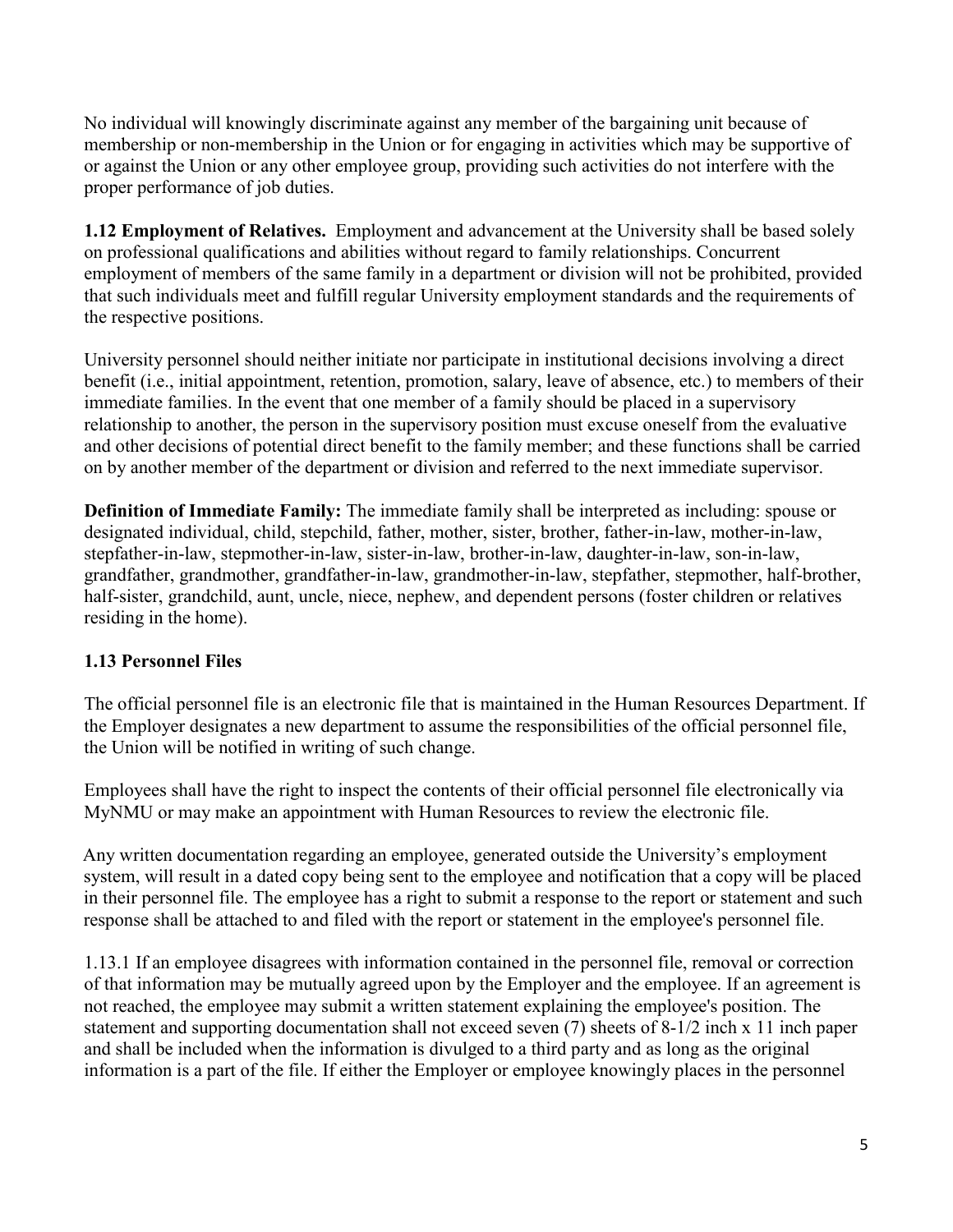file information which is false, then the Employer or employee, whichever is appropriate, shall have remedy through legal action to have that information expunged.

1.13.2 Employees shall have the right to place in their files materials which attest to their proficiency, experience, or update their educational achievements. The employee has the right to request that letters of commendation be placed in the official personnel file.

1.13.3 If an employee has not already received a copy of a disciplinary or evaluative document by the time that such a document is placed in the employee's personnel file, the employee shall be sent a copy by certified mail at the time it is included in the personnel file.

**1.14 Posted Copy.** The Employer shall post an electronic copy of this Agreement on the Human Resources web site within 30 days after ratification by both parties.

**1.15 Health and Safety.** The Employer shall continue to make provisions for the health and safety of its employees during hours of employment and affirms its obligation under federal and state laws.

1.15.1 The existing University-wide Health and Safety Committee will meet at least once every other month (with the possible exception of the summer months). In the event the University abolishes a University-wide Committee, the Head of Human Resources, or Human Resources' designee, shall meet with a Local 2178 UAW Committee comprised of three (3) Union representatives at least once every other month (with the possible exception of the summer months). Prior to the Union representative raising an item at any Committee meeting, the employee(s) affected by the item shall bring the matter to the attention of their immediate supervisor.

If a health or safety concern is raised at a Committee meeting and the Union wishes to file a grievance regarding an alleged violation of Section 1.15, then the Union may file its grievance at the Second Step of the Grievance Procedure.

1.15.2 When any bargaining unit employee complains that the office environment or safety conditions are so unusual that the Employer should consider sending the employee home or relocating the employee, the employee should follow the Office Environment Policy approved by the President's Council on March 28, 1989 (or any subsequent modification of that Policy). Pursuant to that Policy, the employee should notify the Human Resources Department of such a complaint. The employee has the right to also notify the Union steward. Additional details on the Office Environment Procedure can be found on the NMU's Policies and Resources Database at www.nmu.edu/policies.

1.15.2.1 Employees who have a complaint regarding routine or normal environmental adjustments to office conditions should first call the Facilities Department. If the Facilities Department does not respond to the complaint within a reasonable period, the employee may then notify the Human Resources Department and the Union steward.

1.15.3 The University will continue to provide employees with protective clothing and/or safety equipment related to the performance of their job.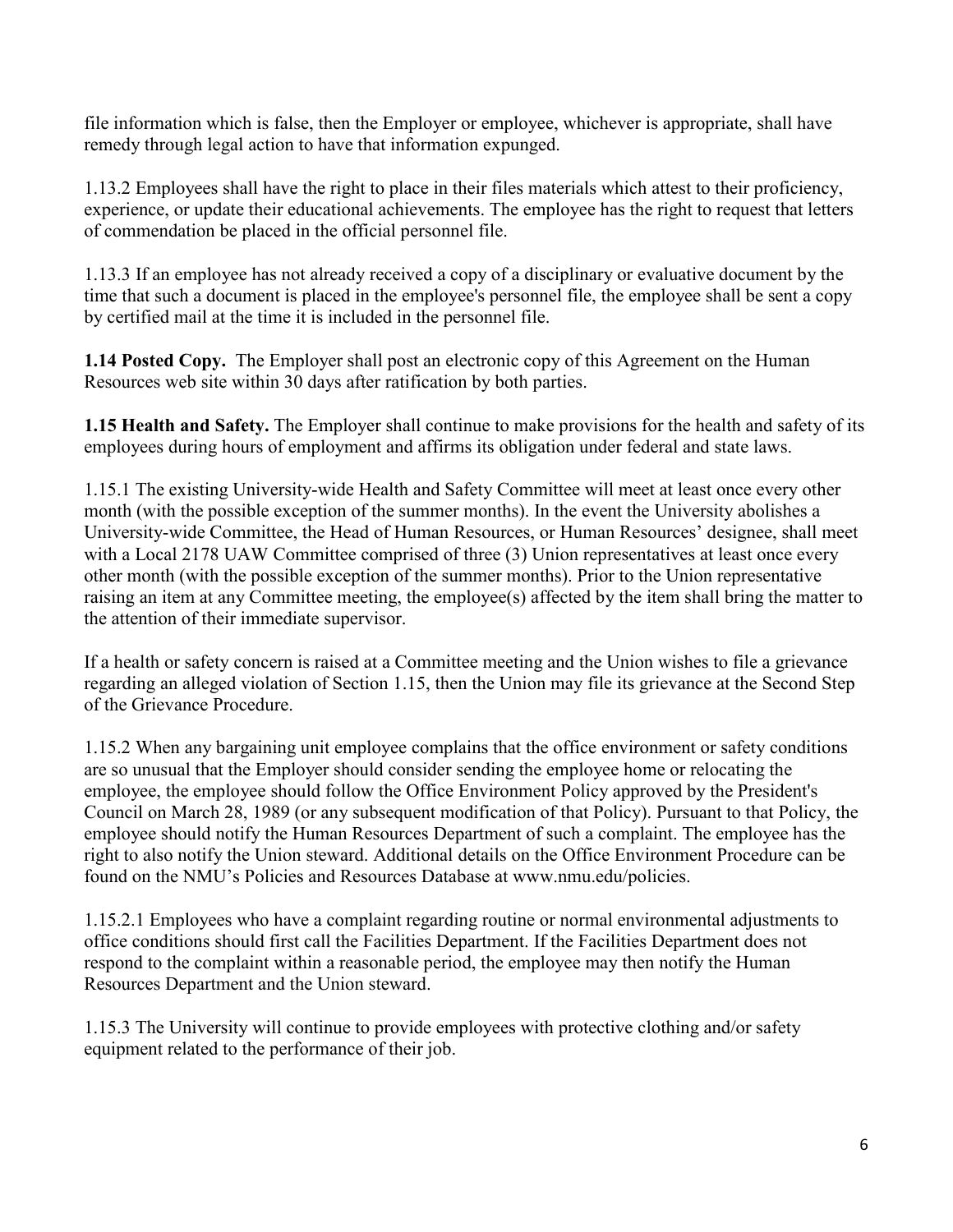**1.16 Professional Development.** The Employer and the Union affirm their joint commitment to the professional development of bargaining unit members through opportunities designed to facilitate staying current in areas relevant to their current job assignment and to facilitate movement within the University.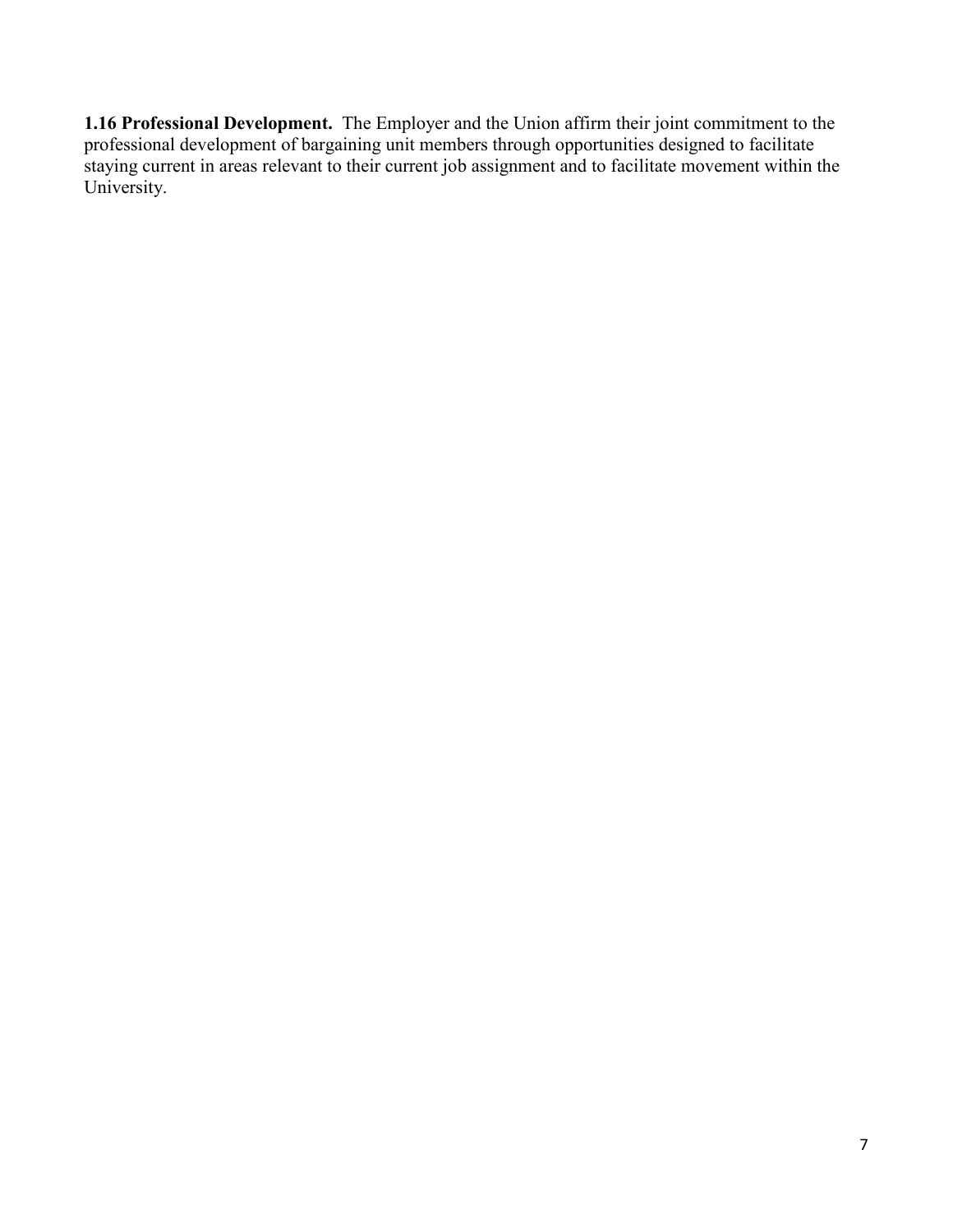# <span id="page-7-0"></span>**ARTICLE 2 MANAGEMENT RIGHTS**

The Board hereby retains and reserves unto itself, without limitations, all customary and usual powers, rights, authority, duties, and responsibilities conferred upon and vested in it by the laws and the Constitution of the State of Michigan and of the United States, and any modifications made thereto, and any resolution passed by the Board. Further, all management's rights and functions, except those which are clearly and expressly abridged by this Agreement, are reserved to and remain vested in the Board, including all powers, rights, and authority to manage, direct, and control the University and its programs, properties, facilities, and employees. It is expressly recognized, merely by way of illustration and not by way of limitation, that such management rights and functions include, but are not limited to:

(1) Full and exclusive control of the management of the University, the supervision of all operations, methods, processes, means, and personnel by which any and all work will be performed, the control of property and the composition, assignment, direction, and determination of the size and type of its working forces;

(2) The right to determine the work to be done and the standards to be met by employees covered by this Agreement;

(3) The right to change or introduce new operations, methods, processes, means, or facilities, and the right to determine whether and to what extent work shall be performed by employees;

(4) The right to hire all employees, establish and change work schedules, set hours of work, establish, eliminate or change classifications, assign, transfer, promote, demote, release, and lay off and recall employees;

(5) The right to determine the qualifications and compensation and the conditions for the continued employment of employees, and to suspend, discipline, and discharge employees for just cause;

(6) The right to reassign, at its discretion, to a bargaining unit position any employee who supervises bargaining unit employees;

(7) The right to manage its affairs efficiently and economically, and to maintain an orderly, effective, and efficient operation of the University, including the determination of quantity and quality of service to be rendered, the control of materials, tools, and equipment to be used, and the discontinuance of any program, services, material, or method of operation.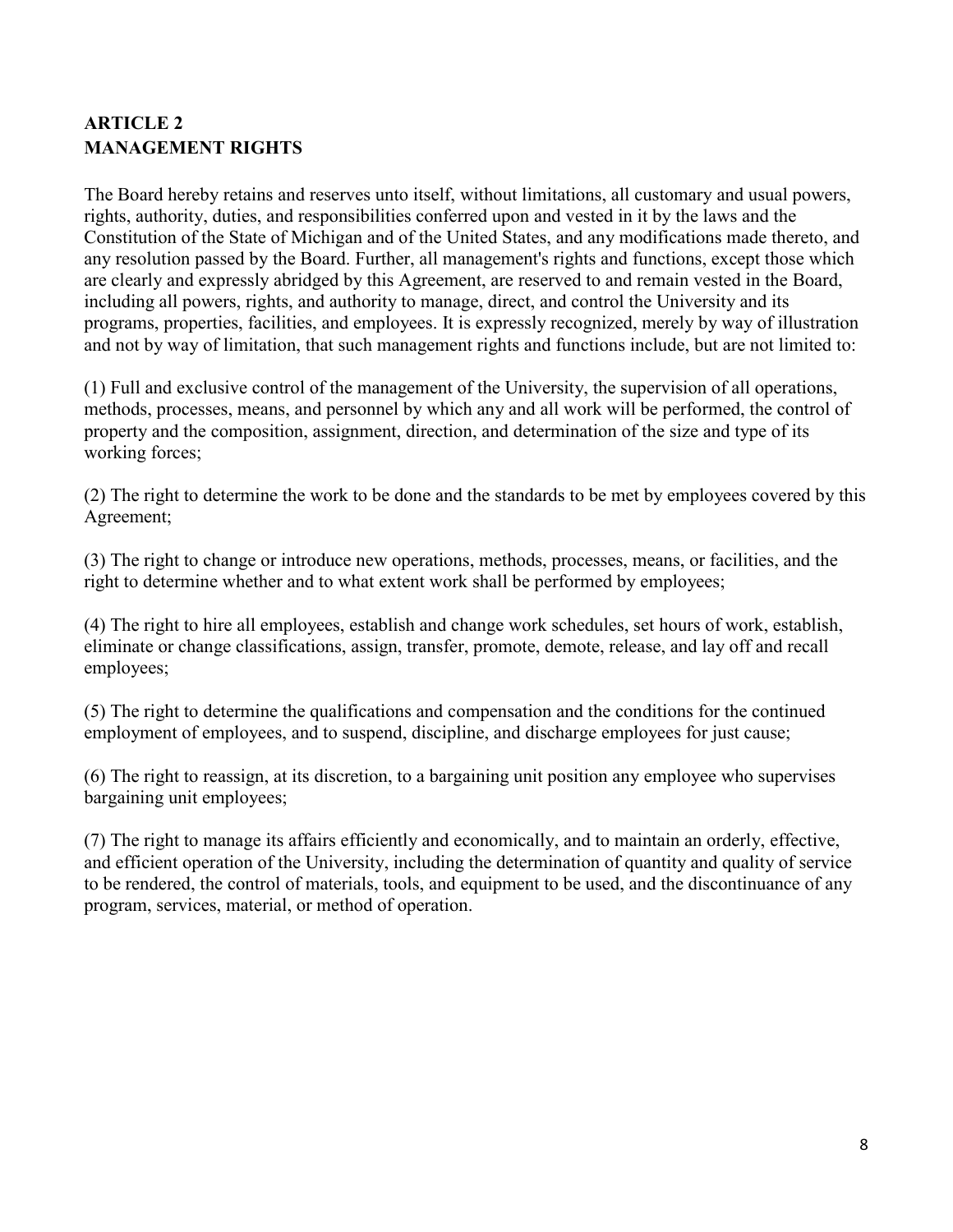# <span id="page-8-0"></span>**ARTICLE 3 UNION MEMBERSHIP, FEES, AND PAYROLL DEDUCTIONS**

3.1 This Article applies to all employees in the bargaining unit. The bargaining unit is described in Article 1. All employees are in the bargaining unit. Only those who join the union and pay union dues are union members.

3.2 The Union represents all employees in the bargaining unit. Each bargaining unit employee can freely choose to become a member of the Union, or to not become a member of the Union. Being a bargaining unit employee is not the same as being a Union member.

3.3 An employee is always a bargaining unit employee; an employee becomes a Union member only through choice. Any employee who chooses not to become a Union member will remain a bargaining unit employee, remain entitled to representation by the Union, remain covered by this collective bargaining agreement, and remain entitled to any benefits set forth in this collective bargaining agreement.

3.4 An employee who becomes a Union member will be required to pay Union dues (the amounts and regularity of those dues payments to be decided by the Union). An employee choosing to become a Union member will be required by the Union to sign a payroll deduction authorization form (acceptable to the University) authorizing the University's Payroll Office to deduct Union dues from the employee's paychecks.

3.5 The Union or employee will present the signed dues deduction authorization forms directly to the University's Payroll Office. Any such authorization form shall remain in effect until revoked in writing (signed) by the employee. A revocation shall become effective at the beginning of the first regular payroll period subsequent to the date on which it is received in the Payroll Office.

3.6 Each employee may submit a signed payroll deduction authorization form (via the Union) to the Payroll Office up to twice per calendar year.

3.7 The Union shall annually certify in writing to the University's Payroll Office the authorized amount to be deducted from each Union member who submits a signed payroll deduction authorization form. The University's Payroll Office shall deduct the authorized amount from each of the employee's regular paychecks and shall within fifteen (15) days after deduction transmit the amounts to the Union's Financial Officer, together with a list setting forth the name and amount deducted for each union member for whom deductions were made. Such communication(s) shall be made electronically, in a format agreeable to the parties.

3.8 The University's Payroll Office shall use its best efforts to make the aforesaid deductions in the manner set forth but assumes no responsibility for any errors in making such deductions other than to correct such errors. The University shall not be liable to the Union by reason of the requirements of this Article for the remittance of payment or any sum other than that constituting actual deductions made from the pay earned by the Union member. The Union agrees to make whatever adjustments are necessary directly with a Union member who may, as a result of this deduction procedure, pay more or less than the Union's dues.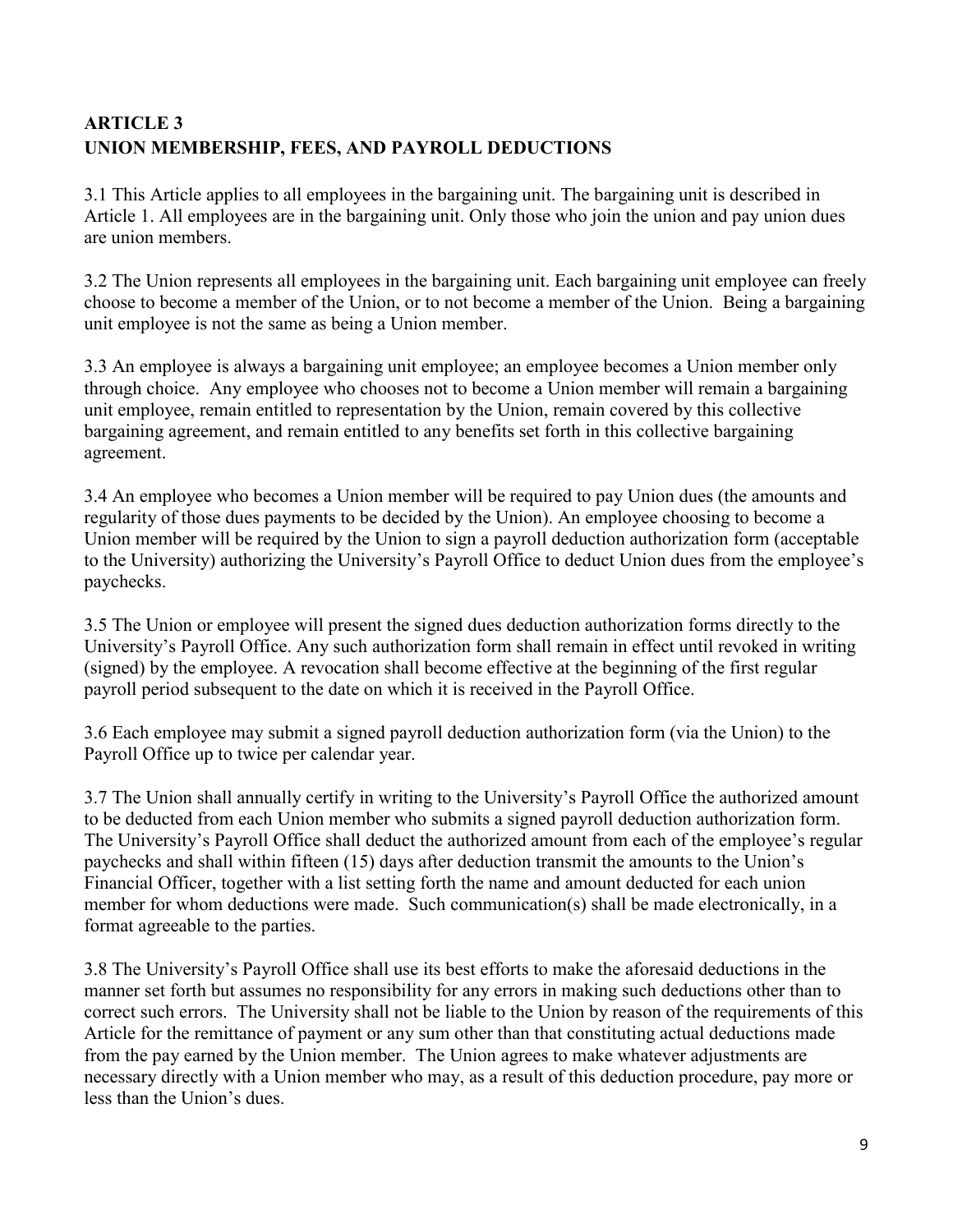3.9 Neither the University nor the Union will discriminate against any employee because the employee chooses to become a Union member or chooses not to become a Union member. Joining the Union is not a condition of employment; an employee cannot and will not be terminated because the employee chooses to not join the Union. Paying Union dues is not a condition of employment; an employee cannot and will not be terminated because the employee chooses to not pay Union dues. The University will not tolerate harassment or discrimination against any employee who chooses to become a Union member or chooses not to become a Union member (See Article 1.11).

3.10 The Union agrees to indemnify and hold the University harmless against any liability resulting from any and all claims, demands, suits and/or other actions that may arise out of or by reason of deductions made by the University pursuant to this Article, or by reason of the University complying with the provisions of this Article.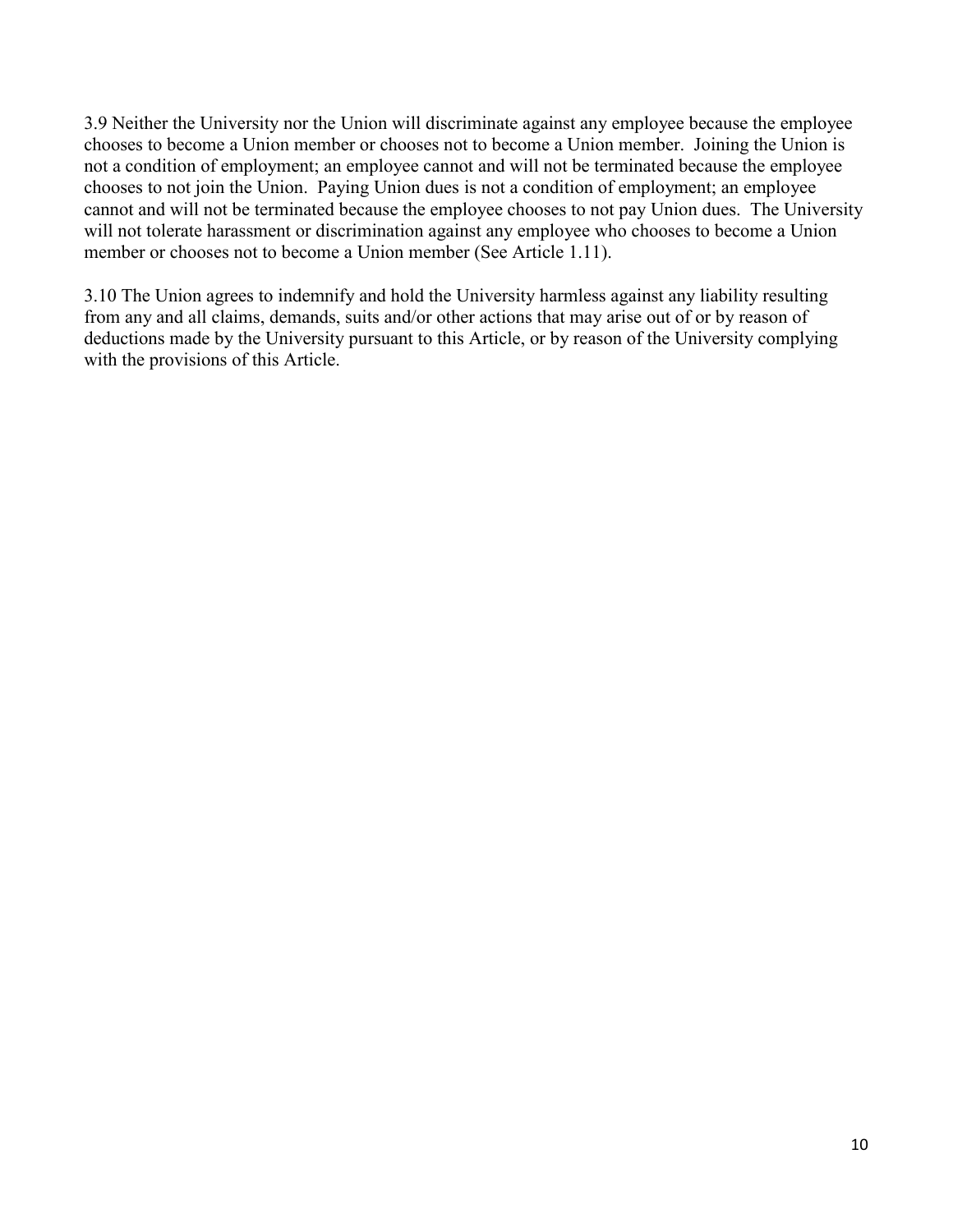### **A/P UNION DUES DECISION FORM**

<span id="page-10-0"></span>

| Employee Name (type or print): |             |
|--------------------------------|-------------|
| NMU IN:                        | Department: |

Each employee may submit a signed Union Dues Decision Form (via the Union) to the NMU Payroll Office up to twice per calendar year.

#### **\_\_\_\_\_ I authorize the collection of Union dues.**

By making thisselection and signing below, the University is authorized to deduct from wages earned or to be earned by me, Union dues as certified to the University by the Union's Treasurer; the university shall remit the same to the Union atsuch time and in such manner as may be agreed upon between the University the Union.

Any such authorization shall remain in effect until revoked in writing (signed) by the employee.

**\_\_\_\_\_ I do not authorize the collection of Union dues.**

By making this selection and signing below, the University is either not authorized or is no longer authorized to deduct wages earned or to be earned by me for Union dues.

A revocation shall become effective at the beginning of the first regular payroll period subsequent to the date on which it is received in the NMU Payroll Office.

> \_\_\_\_\_\_\_\_\_\_\_\_\_\_\_\_\_\_\_\_\_\_\_\_\_\_\_\_\_\_\_\_ **Signature of Employee**

> **\_\_\_\_\_\_\_\_\_\_\_\_\_\_\_\_\_\_\_\_\_\_\_\_\_\_\_\_\_\_\_\_ Date of Signing**

> **\_\_\_\_\_\_\_\_\_\_\_\_\_\_\_\_\_\_\_\_\_\_\_\_\_\_\_\_\_\_\_\_ Date of Delivery to University**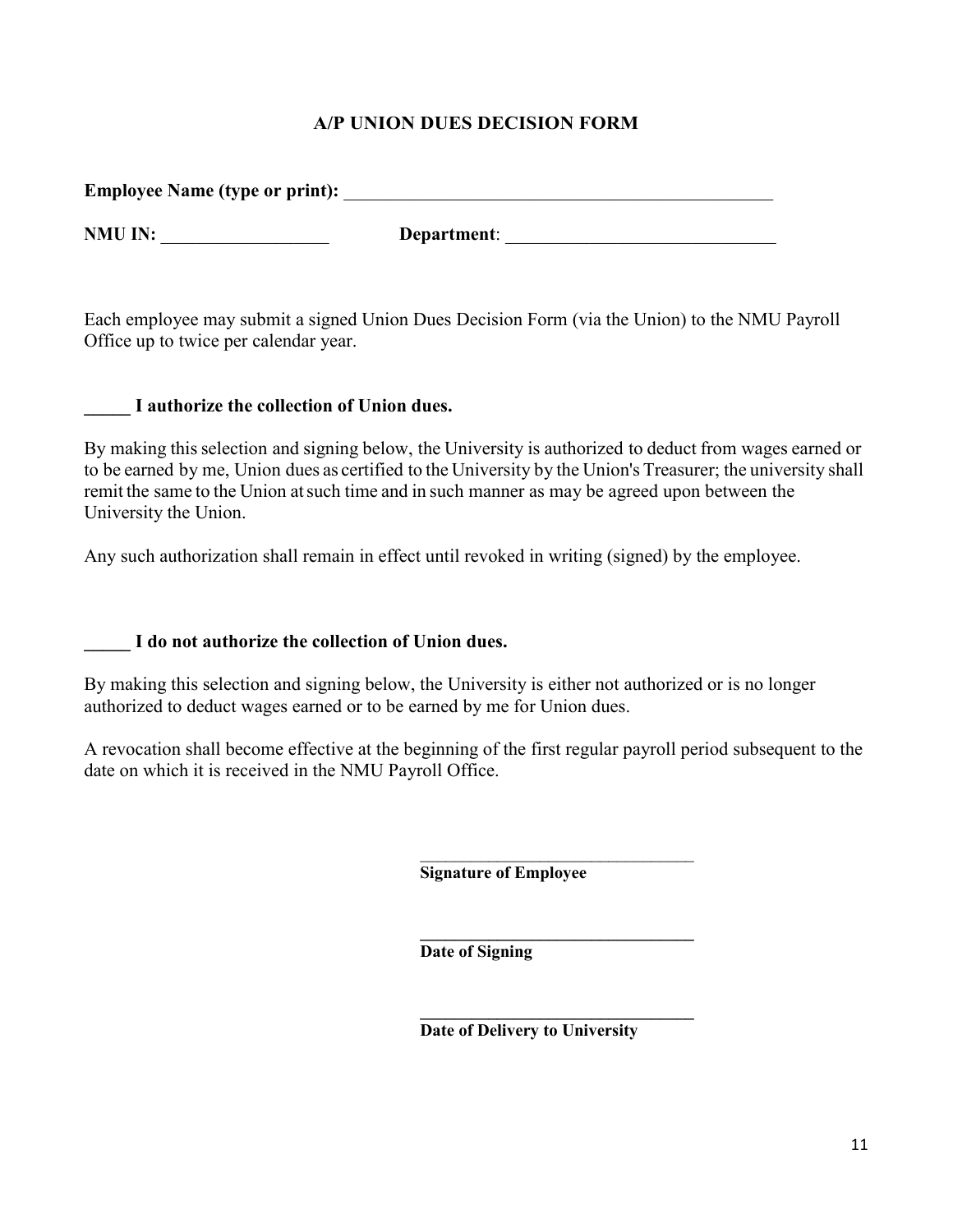# <span id="page-11-0"></span>**ARTICLE 4 BARGAINING UNIT SENIORITY**

**4.1 Seniority.** For purposes of this Agreement, all employees in the bargaining unit on May 13, 1982, shall be given bargaining unit seniority as of their last date of hire by the University. Employees hired into the bargaining unit after May 13, 1982, shall be given bargaining unit seniority as of their last date of hire into the bargaining unit. Bargaining unit seniority is subject to any adjustments provided for in this Agreement.

**4.2 Probationary period.** New University employees hired into the bargaining unit shall be considered probationary employees for the first six (6) months of their regular employment except for the development officer positions, which shall have a two (2) year probationary period. The probationary period, at the discretion of the Employer, may be extended up to an additional three (3) month period. University employees who transfer into the bargaining unit shall be considered probationary employees for the first three (3) months of their regular employment except for the development officer positions, which shall have a two (2) year probationary period. The probationary period, at the discretion of the Employer, may be extended up to an additional three (3) month period. When an employee completes the probationary period, the employee shall be entered on the seniority list, with a seniority date retroactive to date of hire or date of transfer into the bargaining unit. The discharge of a probationary employee (except for Union activity) shall be nongrievable.

A former bargaining unit member who is rehired will complete a three (3) month probationary period. A bargaining unit member recalled to the last position held, within the time limits specified below, shall not be required to serve a new probationary period. A bargaining unit member who is promoted or assigned to a new bargaining unit position other than the last position within two (2) years or a time equal to the length of service, whichever is less, will complete a three (3) month training period. This is not a probationary period. An employee who is reassigned to the original position (position last held before promotion, assignment, layoff) prior to the completion of the job training period will have no recourse through the Grievance Procedure.

**4.3 Definitions.** "Seniority" shall be defined as an employee's length of regular employment in the bargaining unit or date of transfer into the bargaining unit. "Date of last hire" shall mean the date on which the employee actually begins work, irrespective of when such employee was advised of hire.

**4.4 Transfer Seniority.** Employees who transfer to a position excluded from the bargaining unit at their own request, or through some action of the Employer, shall retain all accrued seniority earned prior to the transfer from the bargaining unit for a period of two (2) years. When an employee is returned to the bargaining unit, such employee shall be permitted to apply the seniority earned prior to the employee's transfer out of the bargaining unit, if applicable, for the purpose of determining the employee's proper placement in the bargaining unit, pursuant to Article 7 of this Agreement, and establishing entitlement to other rights and benefits provided herein.

**4.5 Loss of Seniority.** Employees shall lose their seniority and their seniority shall be terminated if they:

```
(a) resign or quit;
```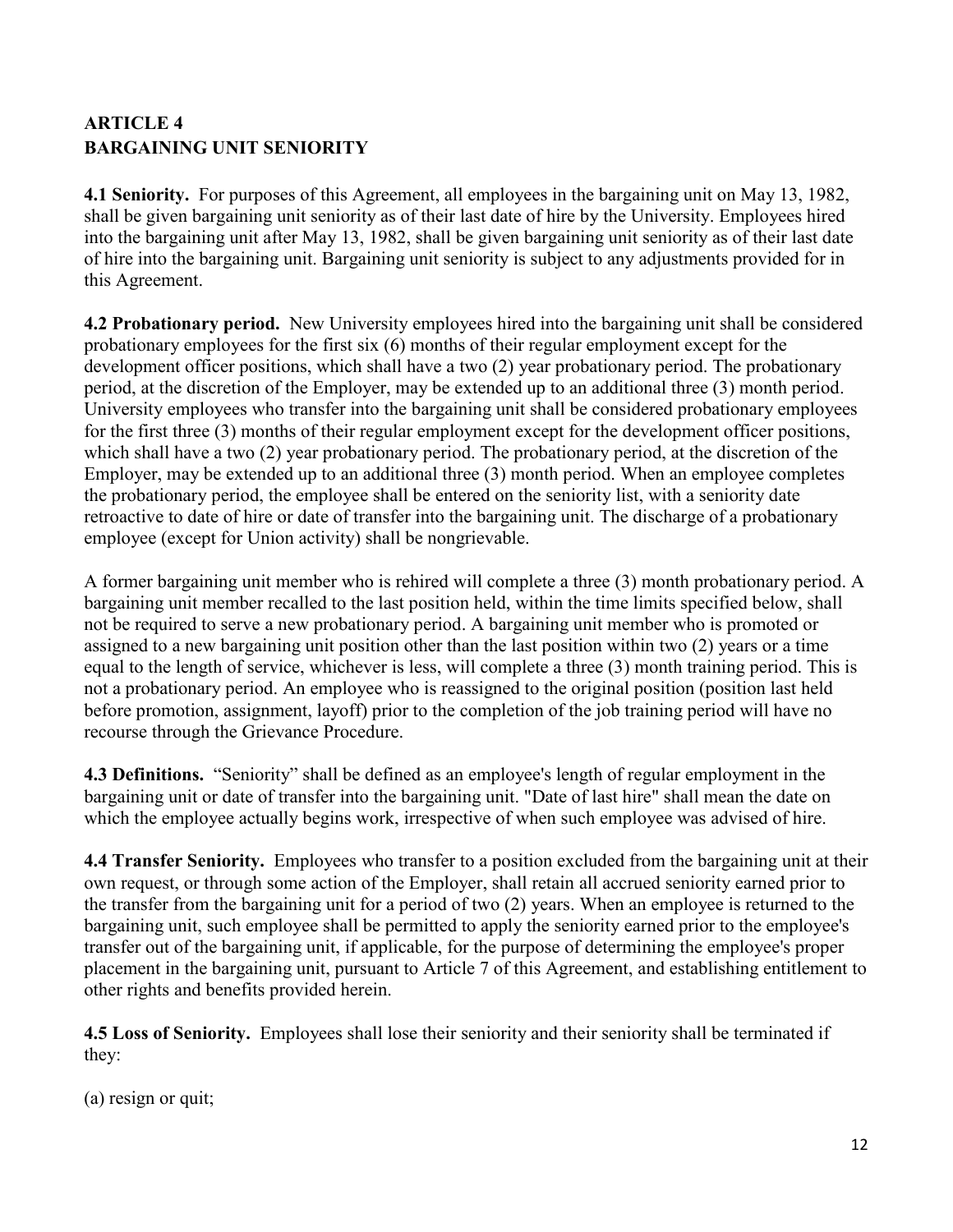(b) are discharged or terminated (unless reversed through the grievance or arbitration procedure);

(c) are laid off for a continuous period equal to the time employed, or for two (2) years, whichever is shorter;

(d) retire or receive a pension under one of the pension plans covering bargaining unit employees; or

(e) do not return to work within the time limits of a leave of absence or an extended leave of absence.

**4.6 Master List.** The Employer shall, within thirty (30) days after the signing of this Agreement, furnish the Union with a master list of all employees in the bargaining unit showing the seniority date of each employee. Such list shall contain the name, date of employment, and classification of each employee in the bargaining unit. The Union shall distribute within ten (10) working days of the University's provision of said list to the Union. Revised master lists shall be furnished to the Union by the University every month and posted by the Union three (3) times a year within ten (10) working days of the University's provision of said lists. Employees who believe their seniority date to be incorrect should contact the Union president and Human Resources.

**4.7 Union Seniority.** For purposes of layoff and recall determination, members of the bargaining committee, while actively engaged in contract negotiations, shall have top seniority unit-wide, provided they have the ability to perform satisfactorily the work available. The Union President, Vice President and stewards shall have top seniority unit-wide, with the Union President and Vice President having super seniority above the stewards. Upon the expiration of their terms of office, the above Union officials shall revert to their respective original positions on the seniority list.

**4.8 Layoff Seniority.** All bargaining unit employees whose jobs are discontinued or laid off for an indefinite period will be paid all unused annual leave at the time of the layoff. An employee on layoff, except as limited in Section 4.5 (c), shall retain and continue to accrue seniority.

**4.9 Part-time Seniority Rights.** Seniority for bargaining unit employees who are employed less than full-time shall be applicable only with respect to layoff, recall, promotion, and transfer.

**4.10 Interim Seniority Rights**. Employees hired on "interim" appointments who have had no break in service and are subsequently hired into the position they have been employed in on an "interim" basis will be granted seniority as of the date they began their "interim" assignment.

**4.11 Tie-Breakers**. Whenever two (2) or more bargaining unit members have the same seniority date, the last four (4) digits of the affected bargaining unit member's social security numbers shall be examined and the person with the lower number shall be deemed to have greater seniority.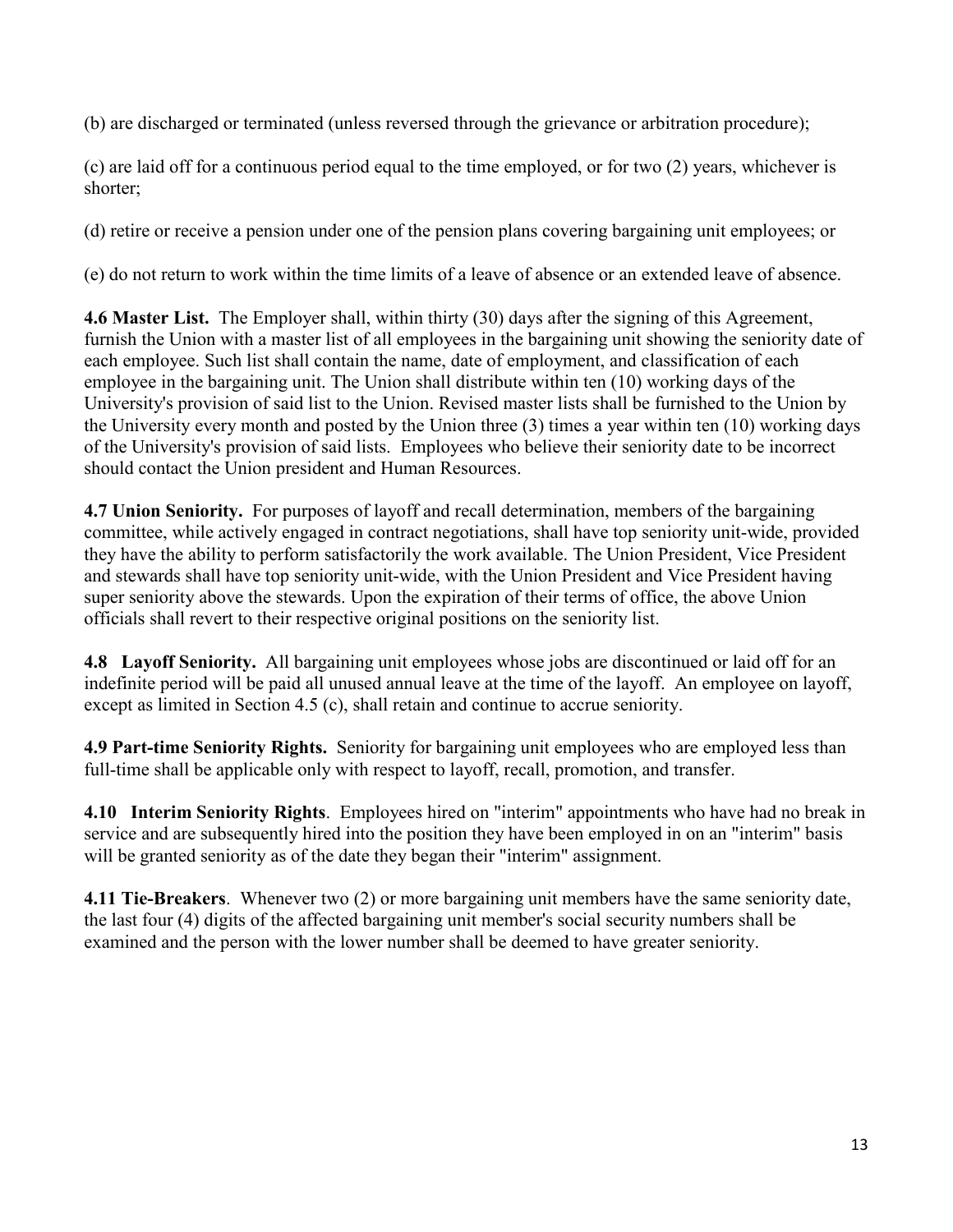# <span id="page-13-0"></span>**ARTICLE 5 UNION REPRESENTATION**

**5.1 Representation**. The Union will be represented as follows:

There will be a maximum of four (4) stewards and an additional chief steward to represent the bargaining unit. Each steward shall be a non-probationary employee. The alternate steward shall only function as a steward when the steward is absent.

The stewards, during their working hours, without loss of time or pay, may in their own or in the grievant's district, in accordance with the terms of this Section and the terms of the Grievance Procedure, investigate and present employee grievances to the Employer, upon having received permission from their supervisor to do so. The supervisor will grant permission within a reasonable period of time and provide reasonable time to the stewards to leave their work for these purposes subject to necessary emergency exceptions. The privilege of stewards leaving their work during working hours without loss of time or pay is subject to the understanding that the time will be devoted to the proper handling of grievances and will not be abused; and stewards will perform their regularly assigned work at all times, except when necessary to leave their work to handle grievances as provided herein. Any alleged abuse by either party will be a proper subject for a Special Conference. The President of the Union shall be given release time with pay for participation in the meeting between the Employer and the Union as specified in the Grievance Procedure. If a Steward has a grievance issue related to one's own employment, such Steward will not represent oneself.

**5.2 Bargaining Committee**. There will be a bargaining committee of five (5) members who shall be non-probationary employees. The committee shall be selected in a manner determined by the Union provided that no two (2) employees will be from the same department. The Employer shall also recognize alternate members of the committee who shall function only when the committee person is absent.

If negotiations are scheduled during regular working hours, members of the bargaining committee shall be given release time with pay for attendance at such scheduled negotiation sessions once negotiations to modify this Agreement as specified in Article 20 have begun. However, no overtime will be paid for attendance at negotiations. The five members of the bargaining committee (plus one alternate) shall be granted up to eight (8) hours of paid release time for negotiation preparation. The release time should be scheduled after discussion between the employees and their respective supervisors in order to ascertain dates and times that are least disruptive to university operations.

**5.3 List of Representatives**. The Union shall furnish the Employer with a list of the stewards, Chief Steward, and members and alternate members of the bargaining committee. Any change in the list shall be reported promptly in writing by the Union to the Employer. The Employer shall not recognize any employee as a steward or member or alternate member of the bargaining committee without such notice.

**5.4 Union Affairs**. Designated officials of the Union shall be allowed release time with pay for official business of the International Union, provided that the employee has given the employee's supervisor and the Head of Human Resources, or Human Resources' designee, written notice of not less than five (5) working days, and further provided that the employee's absence from the job will cause no undue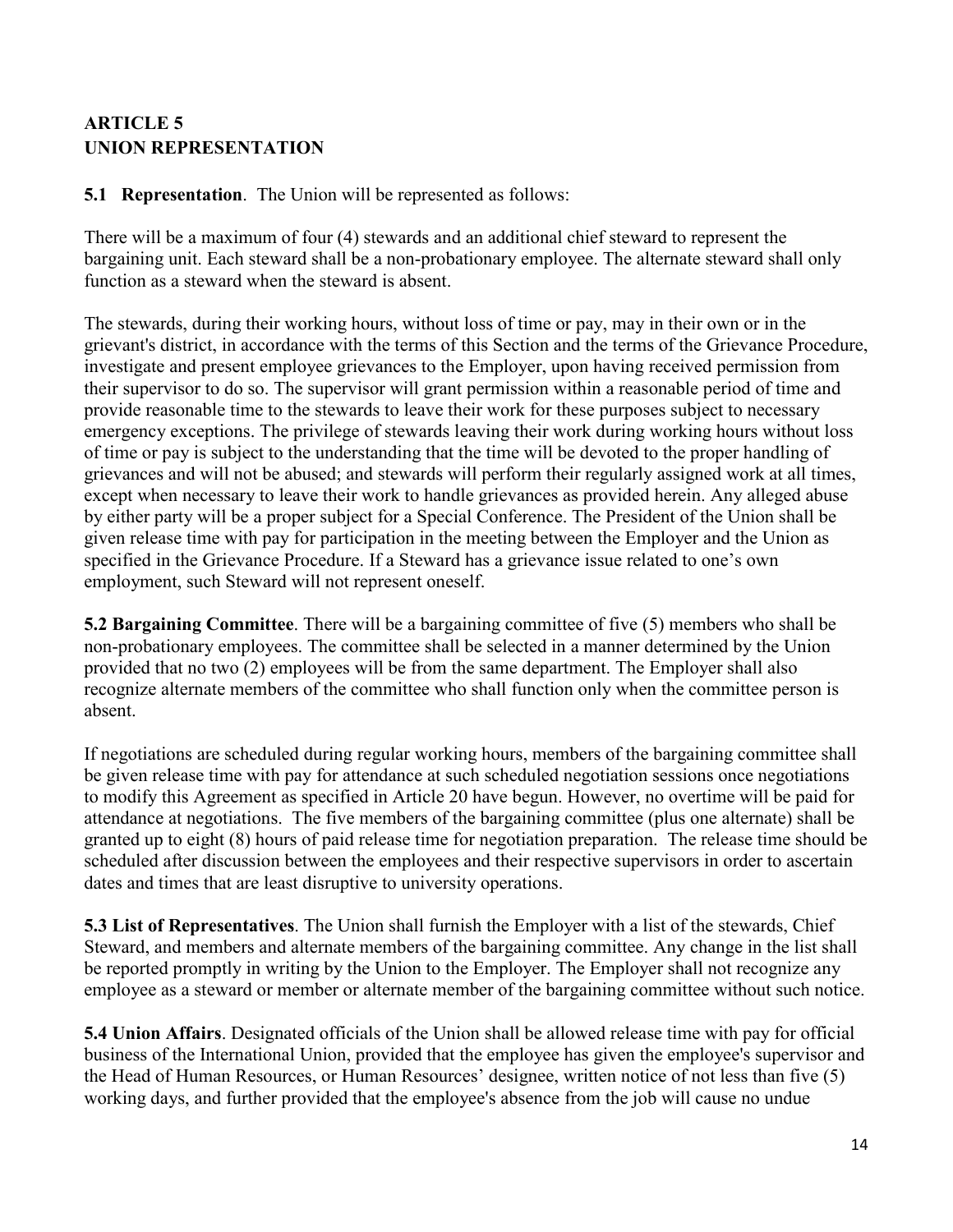hardship on the operation of the employee's department. Such release time shall not exceed a combined total of twenty (20) days per contract year for all Union officials and shall be granted to not more than three (3) employees at any one time. Additional unpaid release time may be granted for official Union business provided that written notice of not less than five (5) working days is given to the supervisor and the Head of Human Resources, or Human Resources' designee, and further provided that such absence will cause no undue hardship on the operation of the department or the University.

**5.5 Additions/Deletions.** It is mutually recognized that the principle of proportional representation which reflects the increase and decrease in the work force is a sound and sensible basis for implementing this Section of the Agreement. Any additions or deletions to the Representation will be made by mutual agreement.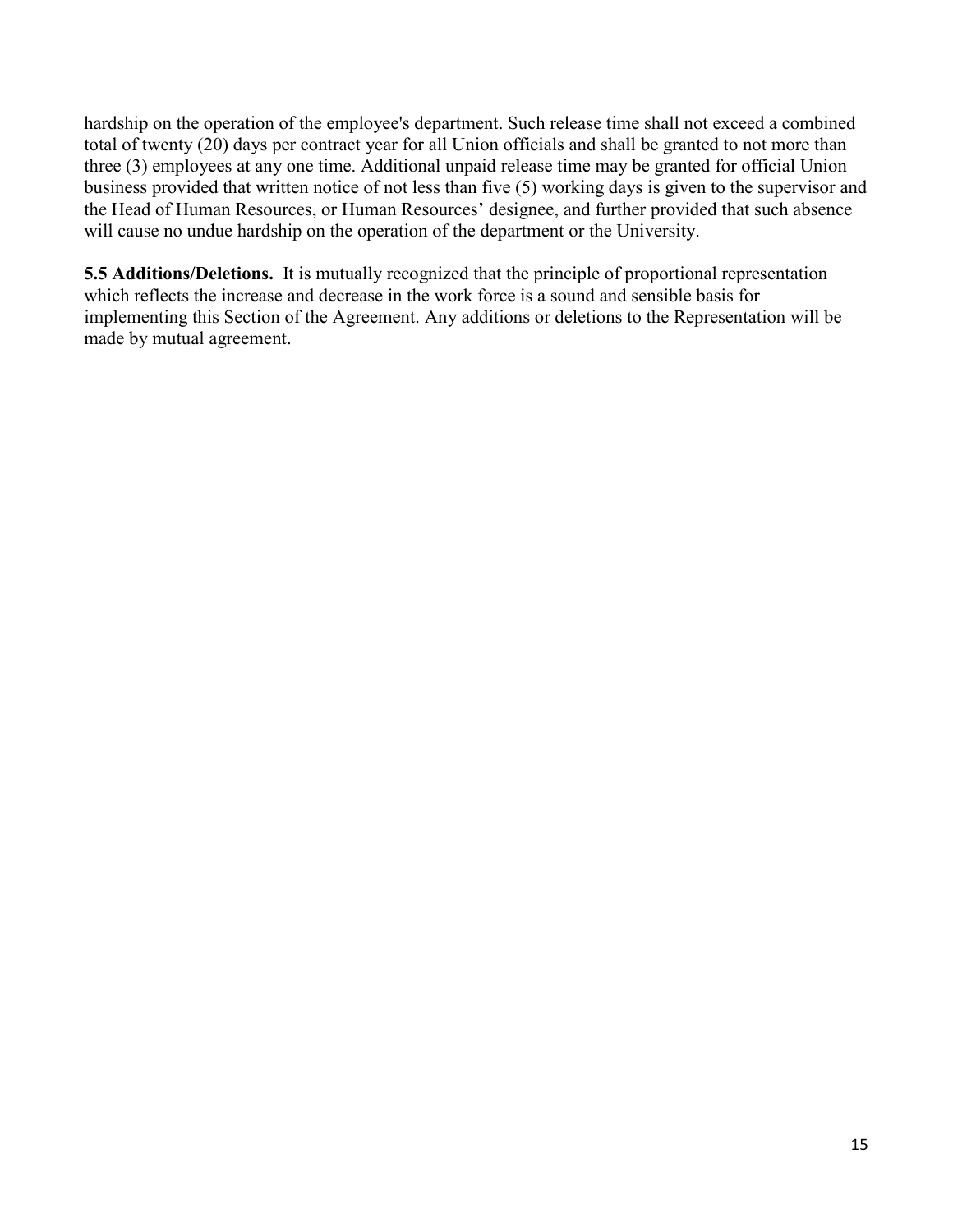# <span id="page-15-0"></span>**ARTICLE 6 GRIEVANCE PROCEDURE**

**6.1 Informal Resolution.** A unit member (or group of unit members) who claims that the contract provisions have allegedly been violated shall initially seek to resolve the problem by informal means and/or through administrative channels, with, however, the right of reply to inquiries within three (3) working days. Requests for information under this Subsection shall not be construed as starting the Grievance Procedure.

**6.2 Definition.** A grievance procedure is intended to be a positive, amicable process to resolve differences between management and bargaining unit members. A grievance is a complaint by the Union, on behalf of one (1) or more unit members or in its own behalf, concerning an alleged violation of a specific provision(s) of this Agreement. All grievances shall be adjusted through the Grievance Procedure provided in this Article. The initiation of a grievance by a bargaining unit member will not be utilized in a bargaining unit member's evaluation as a negative factor in evaluating a bargaining unit member's performance.

**6.3 Time Limits.** In computing any time limits herein specified, only University operating working days will be included. Unless extended by mutual written agreement, the time limits specified herein shall be the maximum time allowed. Failure by the Union or by an employee to file a grievance within the time limits specified shall bar the grievance. Failure to comply with time limits on the part of the University's administrative agent shall permit the grievance to proceed to the next step.

**6.4 Grievance Procedure.** Failing resolution of a problem by informal means, the Union or an employee shall initiate the Grievance Procedure by serving a written grievance on the employee's immediate supervisor or other designated administrative official on the form provided by the Union, and a copy of the form must be provided to Human Resources. The grievance shall be signed by the appropriate Union representative and the unit member(s) involved, shall concisely state the facts upon which the grievance is based and the contract provisions which have allegedly been violated, and shall specify the relief or remedy sought. The grievance shall be filed within ten (10) working days after the Union or the unit member(s) on whose behalf the grievance is filed became aware, or reasonably should have become aware, of the action complained of. (This time period is in addition to that specified in Section 6.3.) In no event shall monetary adjustments of a grievance cover a period prior to ninety (90) days before the filing of a written grievance.

Grievances involving a department or division may be initiated at Step 2 of the Grievance Procedure, and grievances which affect employees throughout the bargaining unit may be initiated at Step 2 of the Grievance Procedure; provided, however, that such grievances must still be filed within the ten (10) working day time limit set forth in this paragraph or be barred.

The Union President may refer the Union's investigation of a civil rights grievance to the Union Civil Rights Committee.

**6.5 STEP 1: SUPERVISOR/DEPARTMENT HEAD.** Upon receipt of the written grievance, the supervisor or designated administrative agent shall arrange a meeting to discuss the grievance with the grievant(s) and with the appropriate representative of the Union. This discussion shall be completed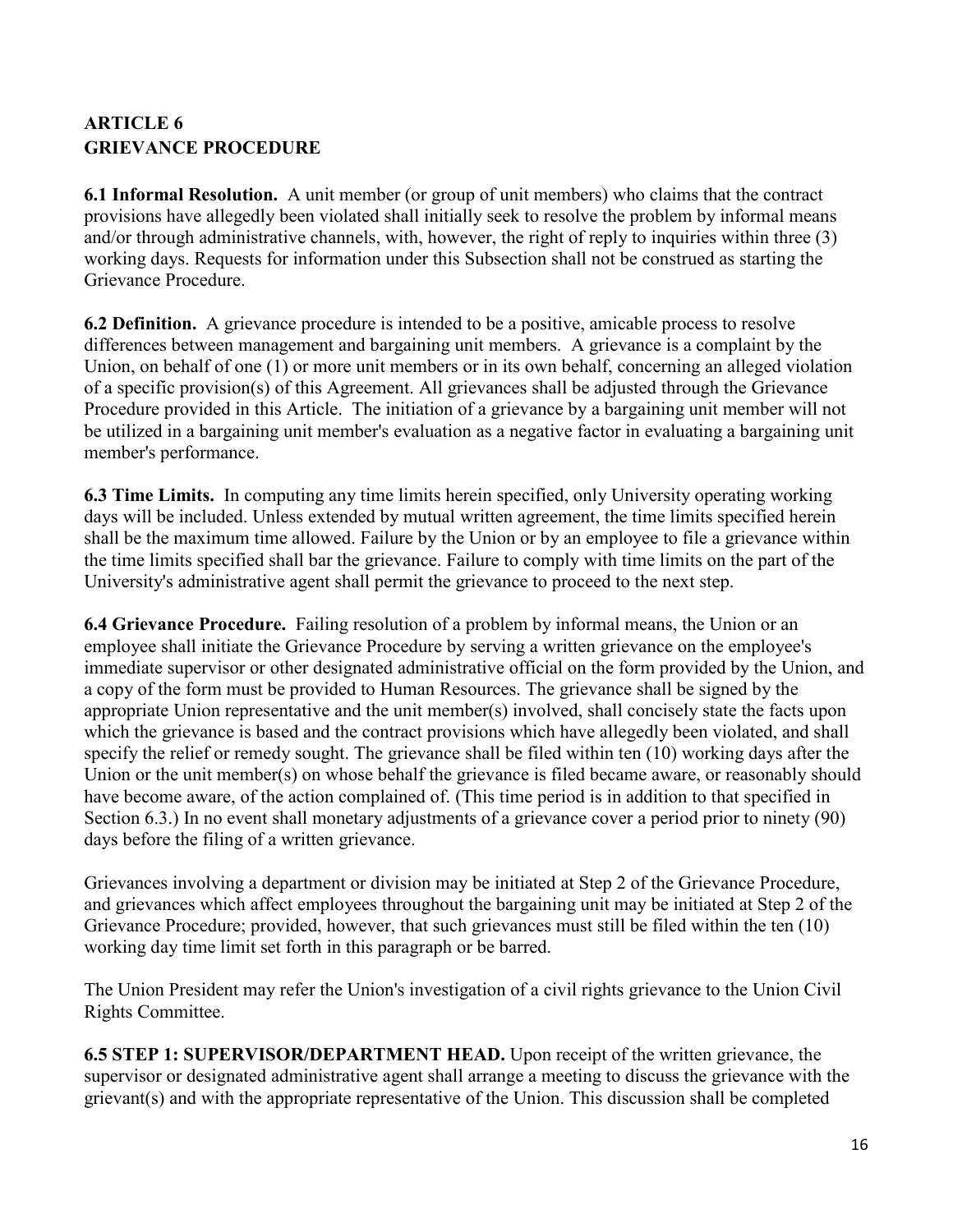within seven (7) working days after the grievance is filed. If the grievance is adjusted to the satisfaction of the Employer and Union, the adjustment will be reduced to writing and signed by the supervisor or designated administrative agent and the representative of the Union. If there is no mutually agreeable adjustment, the supervisor or designated administrative agent shall provide the Union representative with the written answer stating the reason(s) for denial of the grievance. Such answer shall be provided within five (5) working days of the meeting with the Union.

**6.6 STEP 2: HUMAN RESOURCES**. If the grievance is not satisfactorily adjusted in Step 1, the Union may within five (5) working days of the Step 1 written answer request in writing that the grievance be presented to the Head of Human Resources, or Human Resources' designee, setting forth its objection to the Step 1 answer. Upon receipt of the written appeal, the Head of Human Resources or other designated administrative agent shall arrange a meeting to discuss the grievance, answer, and appeal with the Union President, or designated representative, the grievant(s), and/or Union Steward, and the Union's International Representative. This discussion shall be completed within ten (10) working days after the filing of the request to have the grievance considered in Step 2. If the grievance is satisfactorily adjusted at this step, the adjustment will be reduced to writing and signed by the Head of Human Resources or other designated administrative agent and the Union representative. If there is no mutually agreeable adjustment, the Head of Human Resources or other administrative agent shall provide the Union representative with a written answer stating the reason(s) for denial of the grievance. Such answer shall be provided within ten (10) working days of the meeting with the Union.

**6.7 STEP 3: BINDING ARBITRATION**. If the grievance is not satisfactorily adjusted in Step 2, the Union may submit the grievance to binding arbitration by written submission to the American Arbitration Association (Michigan office), with simultaneous written notice to the Head of Human Resources, or Human Resources' designee, within thirty (30) days after the Union's receipt of the written answer at Step 2. The arbitrator will be selected and the arbitration will be conducted under the then current Labor Arbitration Rules of the American Arbitration Association.

The arbitrator's decision of the grievance shall be binding upon the Employer, the Union, and any unit member(s) involved. The decision shall be based solely upon the express and specific provisions of this Agreement, without addition, subtraction, or modification. The Employer and the Union will bear their own expenses individually and will share equally the fees and expenses of the arbitrator and the American Arbitration Association.

**6.8 Disposition.** Any adjustment of a grievance agreed upon by the University and the Union at any stage of the Grievance Procedure will conclusively dispose of the grievance and shall be binding upon the Board, the Union, and any unit member or members involved.

**6.9 Other.** Failure by the Union to appeal a grievance from one step to the next shall result in the grievance being settled on the basis of the Employer's last answer. If mutually agreed to in writing by the Union and the Employer's Head of Human Resources, or Human Resources' designee, a grievance may be initiated at a step other than Step 1 of the Grievance Procedure. However, this does not relax any of the time limitations.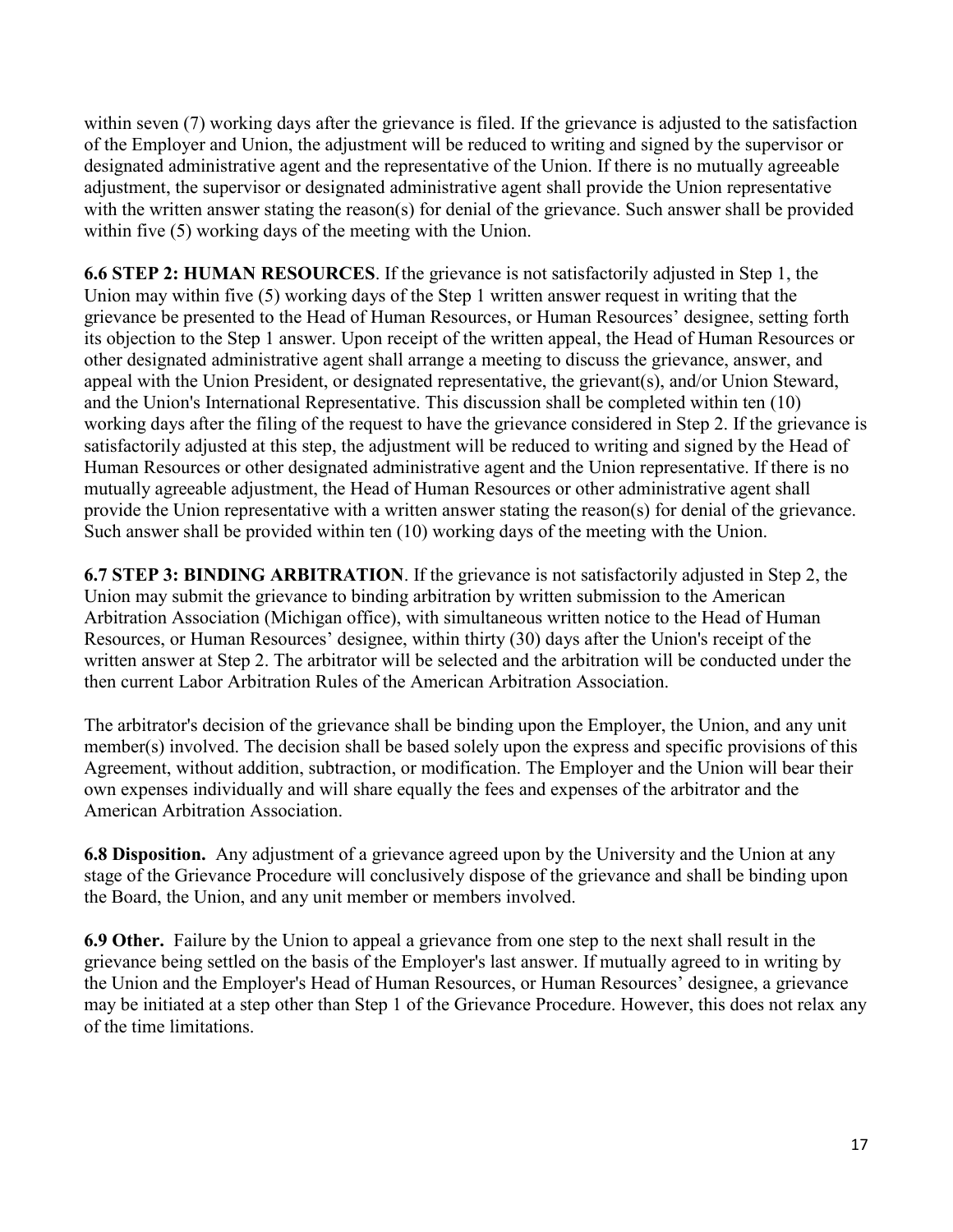**6.10 Special Conferences.** Special conferences for matters of importance may be arranged on a reasonable basis between the Union President and the Head of Human Resources or their designated representatives upon the request of either party.

**6.11 Federal and State Law.** A grievance alleging a violation of federal or state law may be initiated at Step 2 of the Grievance Procedure.

**6.12 Supervisor Behavior.** Employees who believe they are being subjected to abusive behavior by their supervisor may schedule a meeting with the Head of Human Resources, assigned Human Resources representative, or the EO Officer for discussion of the perceived abuse. A Union representative may accompany the employee to this meeting.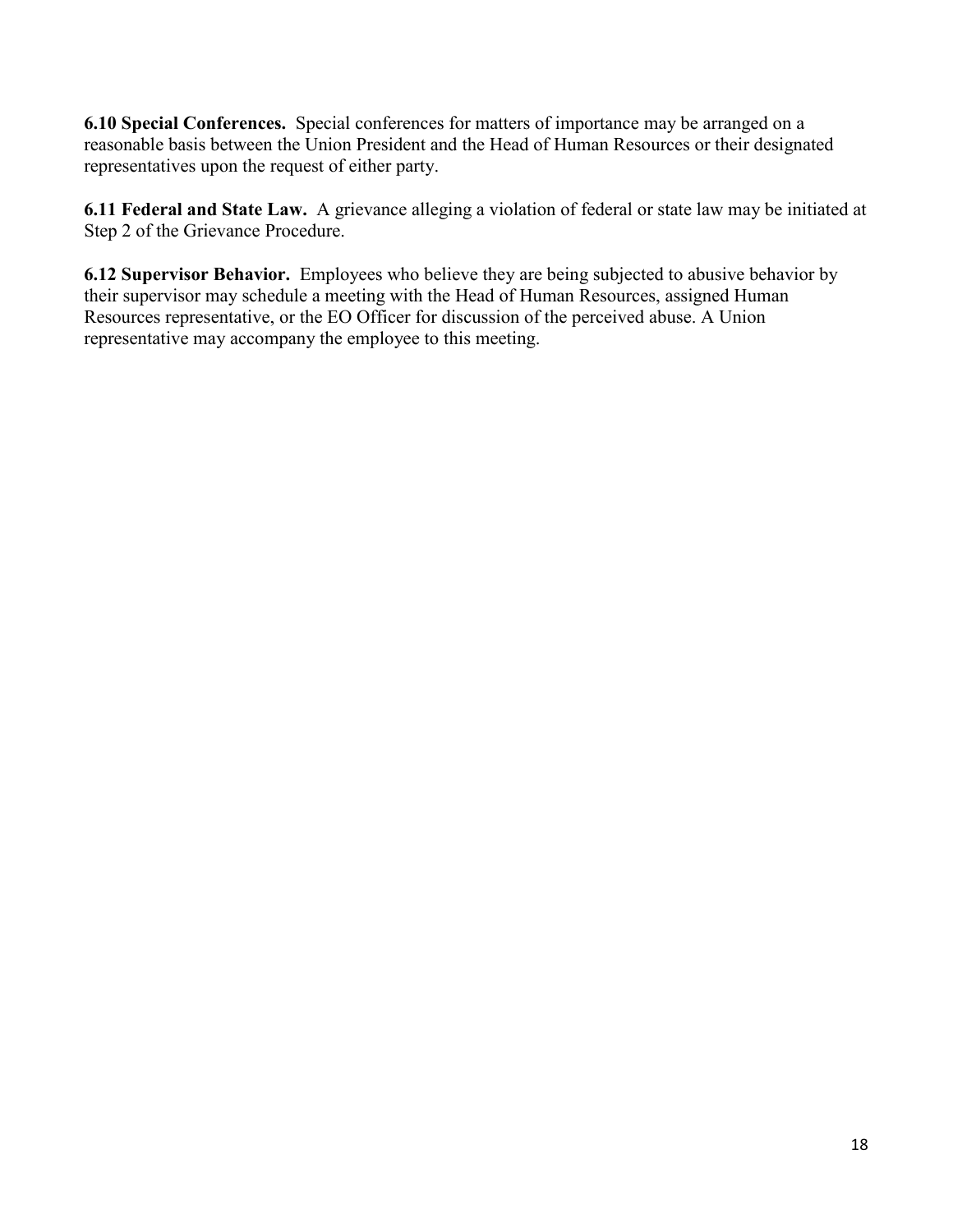# <span id="page-18-0"></span>**ARTICLE 7 REDUCTION OF WORK FORCE - LAYOFF/RECALL**

**7.1 Notice Periods.** In the event the Employer determines that it is necessary to reduce the number of bargaining unit employees, or to discontinue a position to which a bargaining unit member is assigned, or to eliminate a program or department in whole or in part, or to reorganize a program or department in whole or in part; whether due to lack of work, reallocation of resources, change in institutional priorities, general or specific declines in student enrollment, efficiency or economy of operations, budgetary reductions, or similar reasons; the Employer agrees to provide the affected laid off employee and the Union with the following periods of notice:

- (a) 0 to 1 year of service 15 working days' notice
- (b) 1 through 3 years of service 25 working days' notice
- (c) 4 through 6 years of service 60 calendar days' notice
- (d) 7 through 9 years of service 90 calendar days' notice
- (e) over 10 years of service 6 months' notice

The decision as to the number of employees to be laid off shall not be grievable.

**7.2 In Lieu of Notice.** If a layoff begins before the required period of written notice is satisfied, the affected employee shall be paid salary and annual leave that would have been accrued, and health, dental, vision, life and retirement fringe benefits, if applicable, shall be continued for the balance of the required notice period. The Consolidated Omnibus Budget Reconciliation Act (COBRA) entitles employees who are laid off to be offered continuation of health care and other fringe benefit coverage under conditions specified by law.

**7.3 Order of Work Force Reduction.** When contemplating the displacement of an employee, the Employer will consider options, including retraining, which would enable the Employer to retain the affected employee. In event of a layoff, the Employer shall inform the Union President of its contemplated actions. Such notice shall be given at least fourteen (14) days prior to any layoff notices being sent to bargaining unit employees. If the Union so requests, the Employer shall meet with the Union prior to the communication of any layoff notices. At such meetings, the Union may present to the Employer for consideration by the Employer any proposals it may have regarding the layoff or how it will be accomplished. When a bargaining unit position in a department is to be reduced through a layoff, the following order of work force reduction shall apply:

(a) Any "temporary" employee doing bargaining unit work in the affected department will be terminated prior to the layoff of a regular bargaining unit employee, provided that the remaining employees have the ability to satisfactorily perform the available work.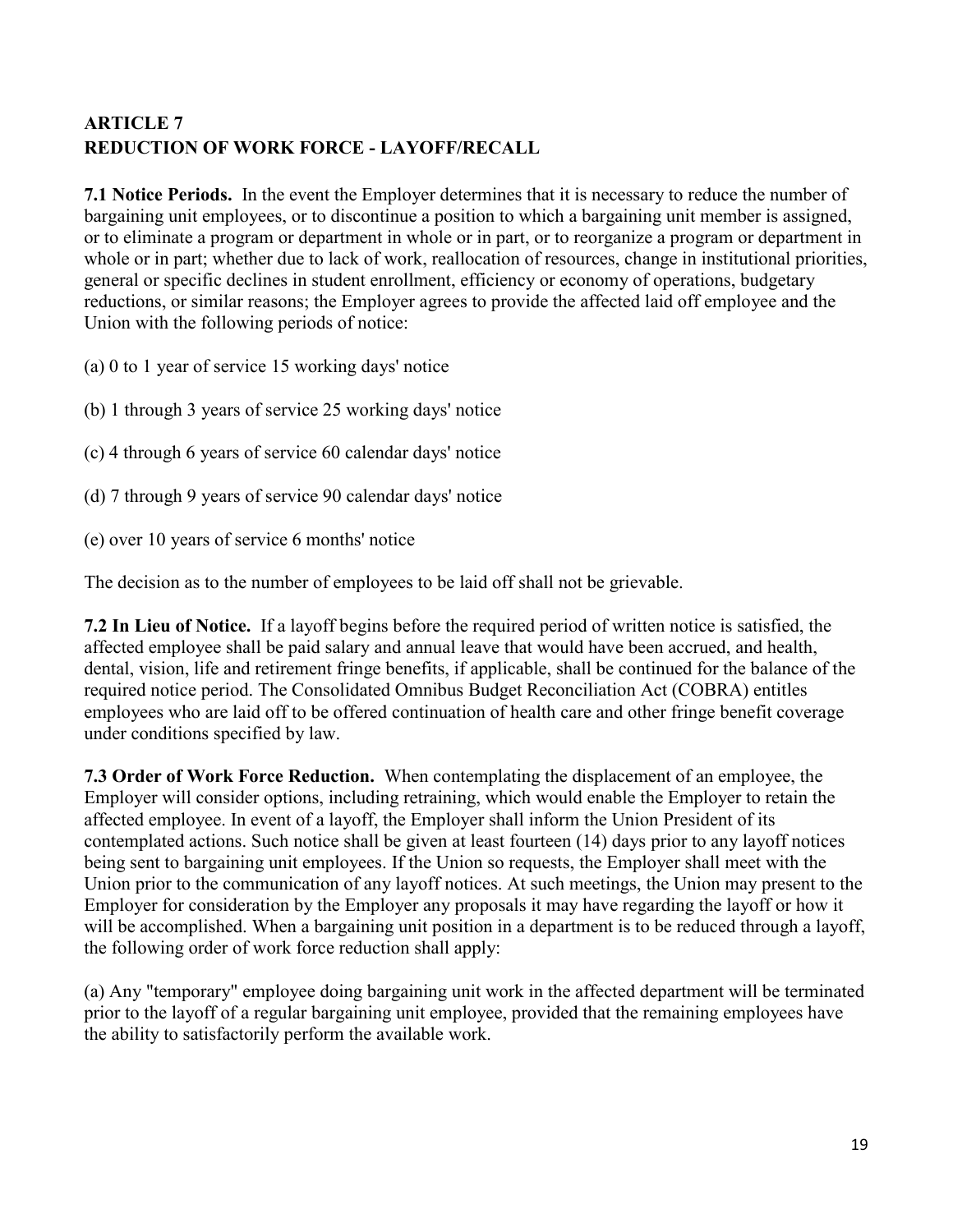(b) Any "interim" employee doing bargaining unit work in the affected department will be terminated prior to the layoff of a regular bargaining unit employee, provided that the remaining employees have the ability to satisfactorily perform the available work.

(c) Within an affected department, probationary bargaining unit employees will be terminated prior to the layoff of a seniority employee, provided that the remaining employees have the ability to satisfactorily perform the available work.

(d) Within a position in an affected department, the employee with the least seniority shall be the first subject to layoff, provided that the remaining employees have the ability to satisfactorily perform the available work.

# **7.4 Bumping Procedures.**

7.4.1 When a determination is made that a position will be reduced or eliminated, the following placement procedures will apply:

(a) Full-time employees will only be considered for full-time positions and part-time employees will only be considered for part-time positions. The impacted employee's FTE will also be taken into account.

(b) In the event two (2) or more employees with the same full-time/part-time status are laid off at the same time, the most senior employee shall be considered first.

(c) An employee must be qualified for a position in order to be placed into or bump into that position.

7.4.2 The steps for placing an employee will be completed in the following order:

(a) Placement in any available vacant AP position, based on the employee's full-time/part-time status. If the vacant position's FTE is greater than or less than the impacted employee's current FTE, the employee may choose to fill the position. If the employee does not want the position, the employee does not forfeit any seniority rights related to bumping.

(b) If the employee cannot be placed into a vacancy, the employee shall have the right to bump a less senior employee, based on the impacted employee's full-time/part-time status, within the employee's current career band, starting with the least senior.

(c) If the employee is not qualified to displace a less senior employee within the employee's current career band, the employee shall bump a less senior employee, based on the impacted employee's fulltime/part-time status, in the next lowest career band, starting with the least senior.

(d) This process will continue until the employee is either placed or laid off.

An employee who refuses to be placed in a position equivalent to current FTE will forfeit all bumping and recall rights.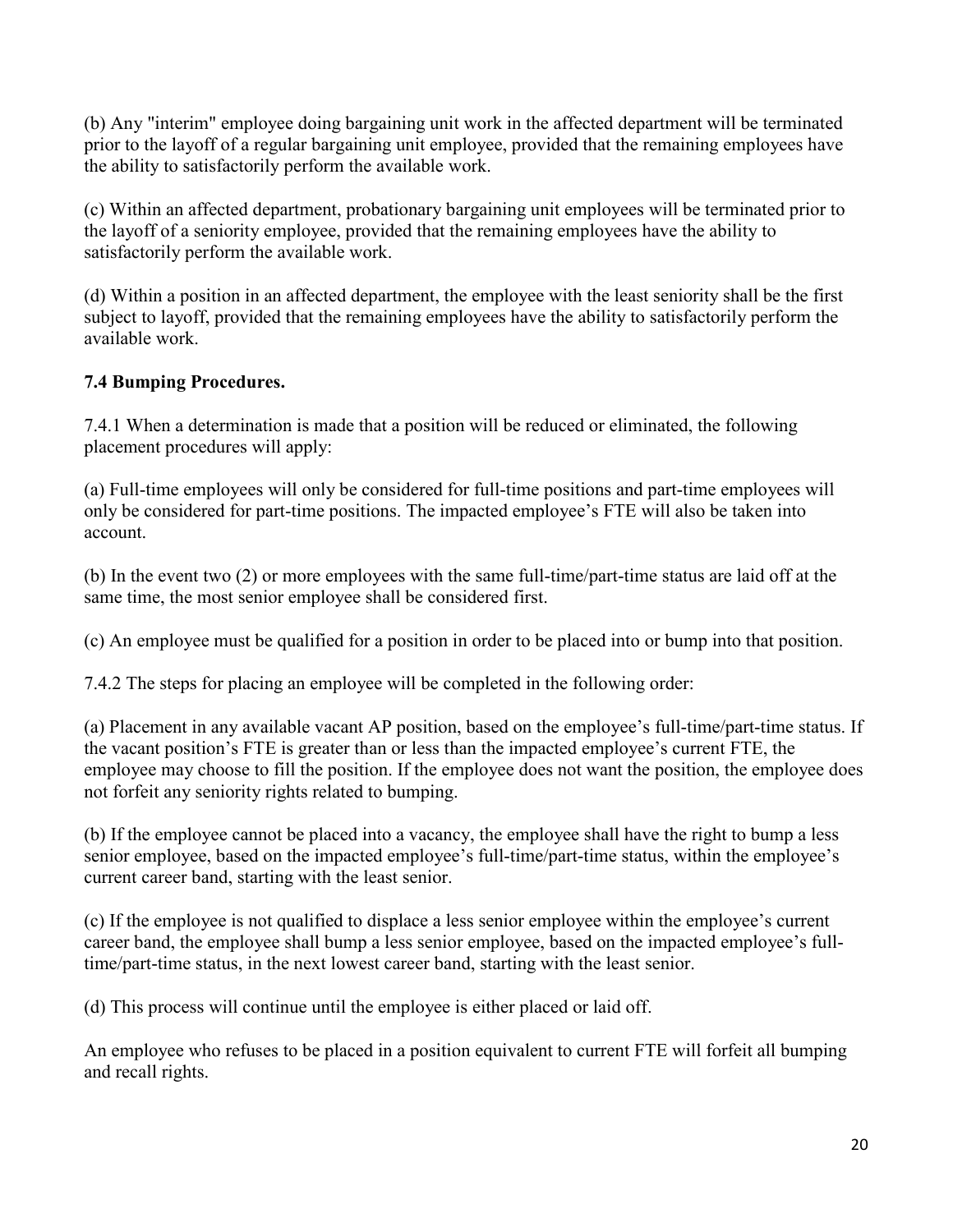**7.4.3 Definition**. Career band for the purposes of bumping shall refer to the band level/number in both the Professional (P) and Technical (T) bands. The employee's current P or T band will be examined first when considering bumping opportunities. Example: A bumping employee in the T5 career band would be considered for less senior T5 employee positions, starting with the least senior. If no opportunities in the T5 classification exist, the less senior P5 employee positions would be reviewed, starting with the least senior.

**7.5 Notice of Bumping.** An employee who is given a layoff notice under Section 7.3 shall notify the Head of Human Resources, or Human Resources' designee, whether or not the employee wishes to exercise bumping rights pursuant to Section 7.4 no less than 30 days prior to the end of the notice period. If the employee's seniority is three years or less, the employee shall provide notification no less than three days prior to the end of the notice period. An employee who chooses not to exercise bumping rights shall be laid off in accordance with the notice provided in Section 7.1.

**7.6 Recall Rights.** When an opening occurs within the bargaining unit, and a bargaining unit employee is on layoff, the following placement procedures will apply:

(a) an employee on layoff shall be eligible for recall to such an opening, provided that the employee is qualified for the open position.

(b) In the event two (2) or more employees are equally qualified for the job opening, the most senior employee shall be offered the position first.

(c) Notice of recall shall be sent to the employee at the employee's last known address by certified mail.

(d) If an employee does not notify the intent to return to the Head of Human Resources, or Human Resources' designee, within five (5) working days or fails to report for work within ten (10) working days of mailing, the employee shall be considered to have waived all rights to recall and to have voluntarily resigned.

(e) All rights to recall shall terminate either upon expiration of two (2) calendar years from the date of layoff or after a period equal to the length of an employee's seniority, whichever is shorter.

**7.7 Qualifications and Ability.** For the purposes of the Employer's determination and judgment as to who is "qualified," the following conditions shall apply to any placement specified in Sections 7.3 through 7.7:

(a) the subject employee must possess the minimum qualifications (including degree requirements, educational background, and training) to do the work; and

(b) the subject employee must have the ability (defined as "can perform the work with no more than normal supervision") to perform the duties of the position.

**7.8 Tie-Breaker.** Whenever two (2) or more bargaining unit members have the same seniority date, the last four (4) digits of the affected bargaining unit member's Social Security numbers shall be examined and the person with the lower number shall be deemed to have greater seniority.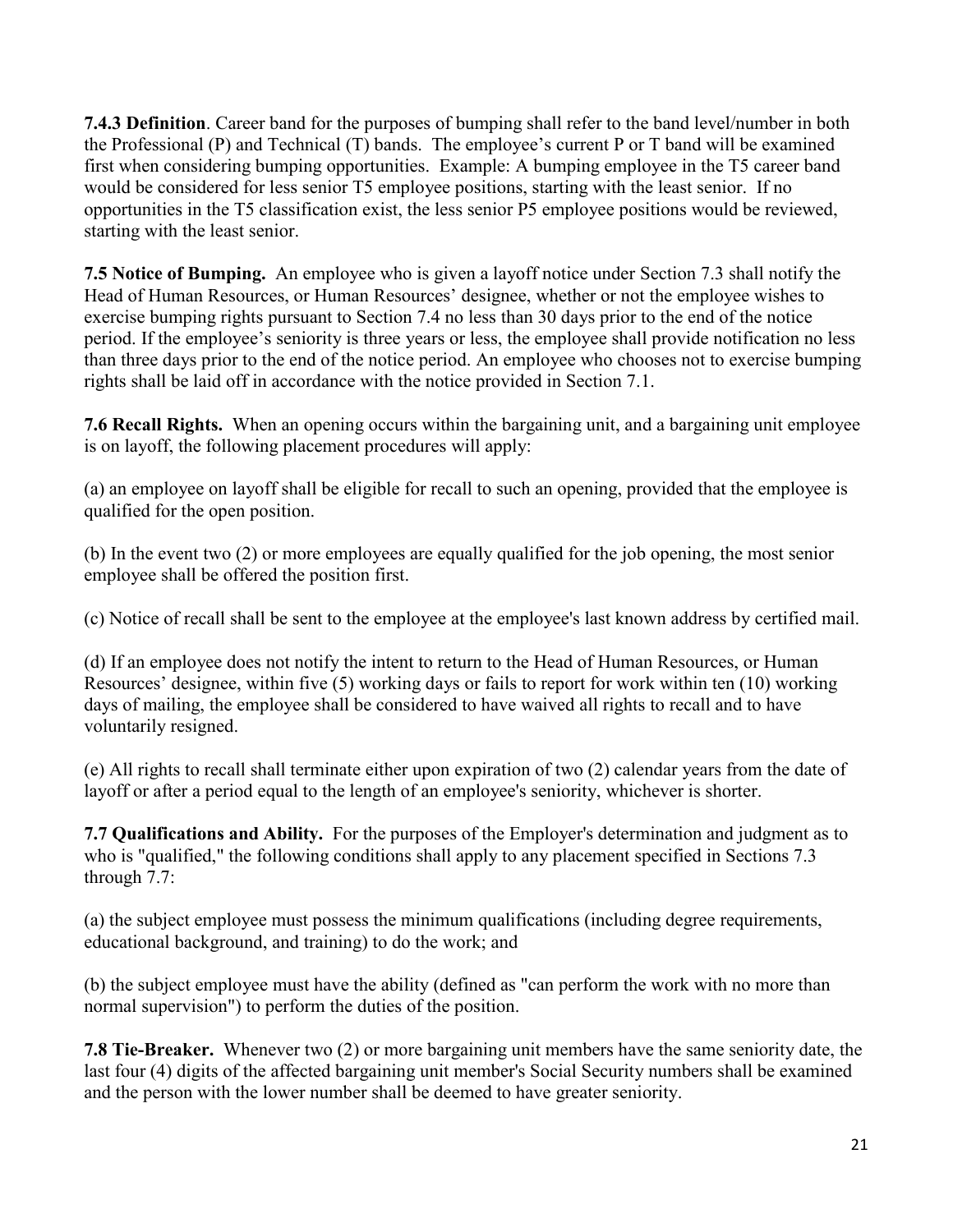**7.9 Temporary Layoffs.** In the event the University is faced with severe economic problems, or if used to avoid a layoff as specified in Article 7, the University may temporarily lay off bargaining unit members without application of the Layoff or Recall Procedures. Such temporary layoffs will not exceed a total of seven (7) days per contract year or two (2) days per pay period, and the Union will be notified before such layoffs are implemented. This provision will affect salary, and retirement and Social Security contributions only.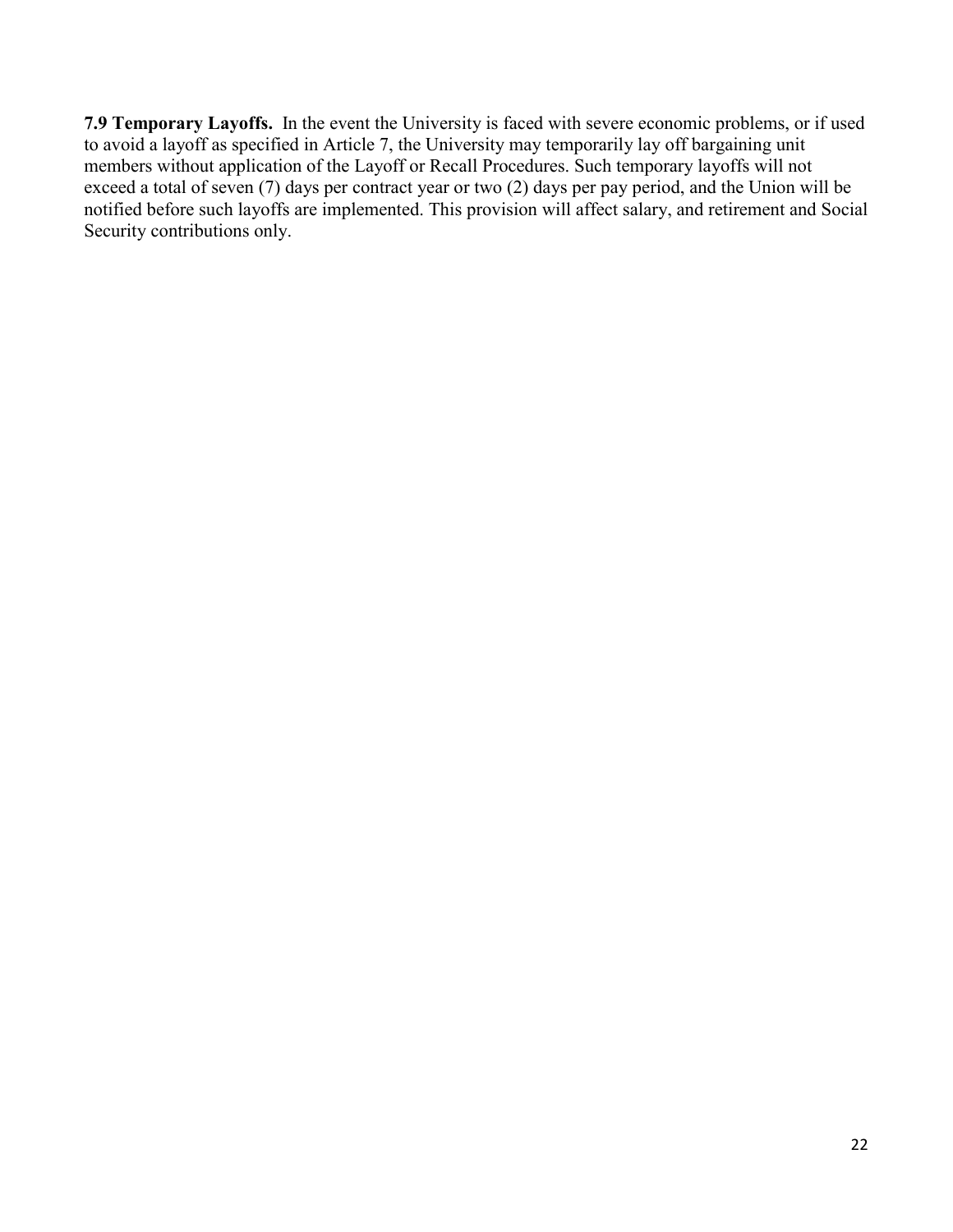# <span id="page-22-0"></span>**ARTICLE 8 GRANT AND CONTRACT EMPLOYEES**

**8.1 Definition.** Grant and contract employees are employees paid in whole or in part from accounts financed by grants, contracts, gifts, income from endowment funds, and separate special-purpose state appropriations which are restricted at the direction of the sources for particular purposes, functions, or activities.

**8.2 Posting and Pay**. Posting of grant and contract positions shall specifically state the duration of the grant or contract. Grant and contract employees will be paid according to the procedure outlined in article 11.2 and will be entitled to all fringe benefits that non-grant employees are entitled.

**8.3 Employee Status.** A grant employee becomes a regular employee after the expiration of the grant employee's probationary period except as specified below.

**8.4 Funding Expiration/Reduction.** Termination or layoff of any grant and contract employee due to the expiration or reduction of grant and contract funding shall not be grievable.

**8.5 Annual Leave.** Grant and contract employees are allowed and shall be required to take their annual leave prior to the expiration of the grant. If it is not possible, for any reason given by the Employer, then the employee shall be paid for unused annual leave upon termination.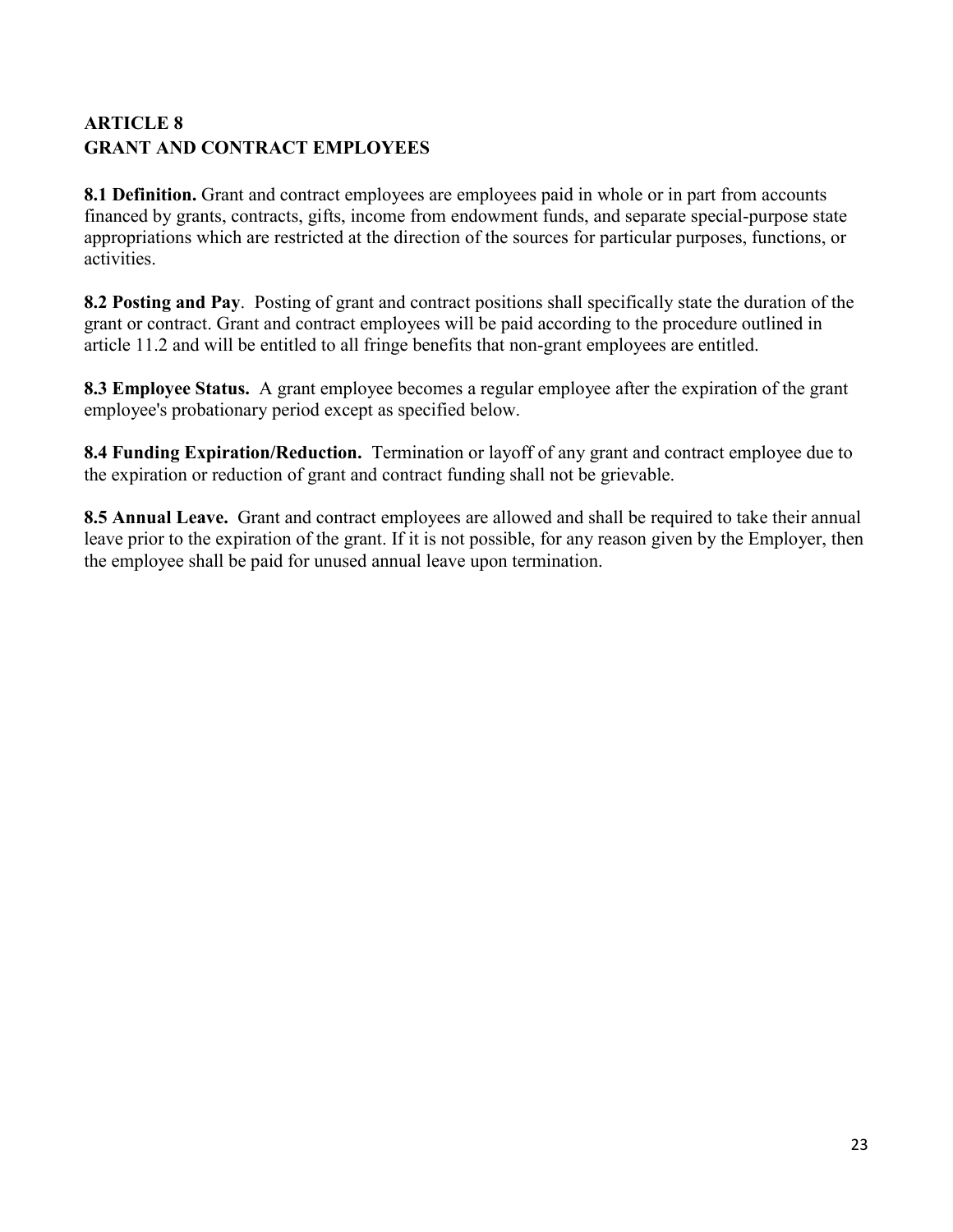# <span id="page-23-0"></span>**ARTICLE 9 PROGRESSIVE DISCIPLINE OR DISCHARGE**

**9.1 Definition.** Most often, progressive discipline is a process for dealing with job-related behavior that does not meet expected and communicated performance standards. The primary purpose of any disciplinary action is to assist an employee in understanding that a performance problem or opportunity for improvement exists. Typically, the process of progressive discipline is not intended as a punishment, but as an assist to overcome performance problems and satisfy job expectations.

**9.2 Corrective Discussion.** When a performance problem is noted, or any unmet expectations are initially identified, the supervisor will first employ an informal discussion or counseling regarding the concern. The purpose of this discussion is to identify perceived work-related problems or behavior and ascertain whether there are any issues contributing to the concern that are not immediately obvious to the supervisor. The supervisor will note the date and nature of the discussion, including any commitments made by either party, as a reminder for future reference. The employee will be provided a copy of those notes.

9.2.1 Neither the Union nor the affected employee has recourse through the Grievance Procedure with respect to this informal discussion. Although this preliminary step is expected to be taken prior to invoking the formal disciplinary process, this section in no way affects a supervisor's discretion with respect to the evaluation process.

**9.3 Progressive Discipline.** Normally, performance problems are expected to be resolved following the informal discussion described in Article 9.2. Should performance problems continue, more serious corrective action will follow. While the University will generally take disciplinary action in a progressive manner, it reserves the right, at its sole discretion, to decide whether and what disciplinary action will be taken in a given situation. The corrective action response may range from a verbal warning to disciplinary suspension. Violations of different rules shall be considered the same as repeated violations of the same rule for the purposes of progressive action. Solid evidence, good documentation, previous good faith efforts at correcting an employee's performance or behavior, and clear communication to the employee that failure to change will lead to discharge, are required.

9.3.1 When a meeting is scheduled for the purposes of administering discipline, the employee will be informed of the purpose of the meeting. A union representative may accompany the employee to this meeting. Any disciplinary action which results must be documented and submitted to Human Resources for inclusion in the employee file. The supervisor or other University representative will provide the employee a copy of any disciplinary documentation included in the employee's personnel file. The employee may prepare a written response for inclusion in their personnel file. The appointed steward of the employee will be promptly notified of any disciplinary action taken.

**9.4 Discharge.** Sometimes, terminating employment is the best step to take for the University, or the kindest action to take for the person involved. In some circumstances, discharging an employee is a necessity for the safety and well-being of other employees, or in cases involving any violation of Federal and/or State law. Behaviors that are commonly excluded from a progressive discipline approach and that subject the employee to immediate discharge might include cases involving safety, violence, willful destruction of property, or other just causes.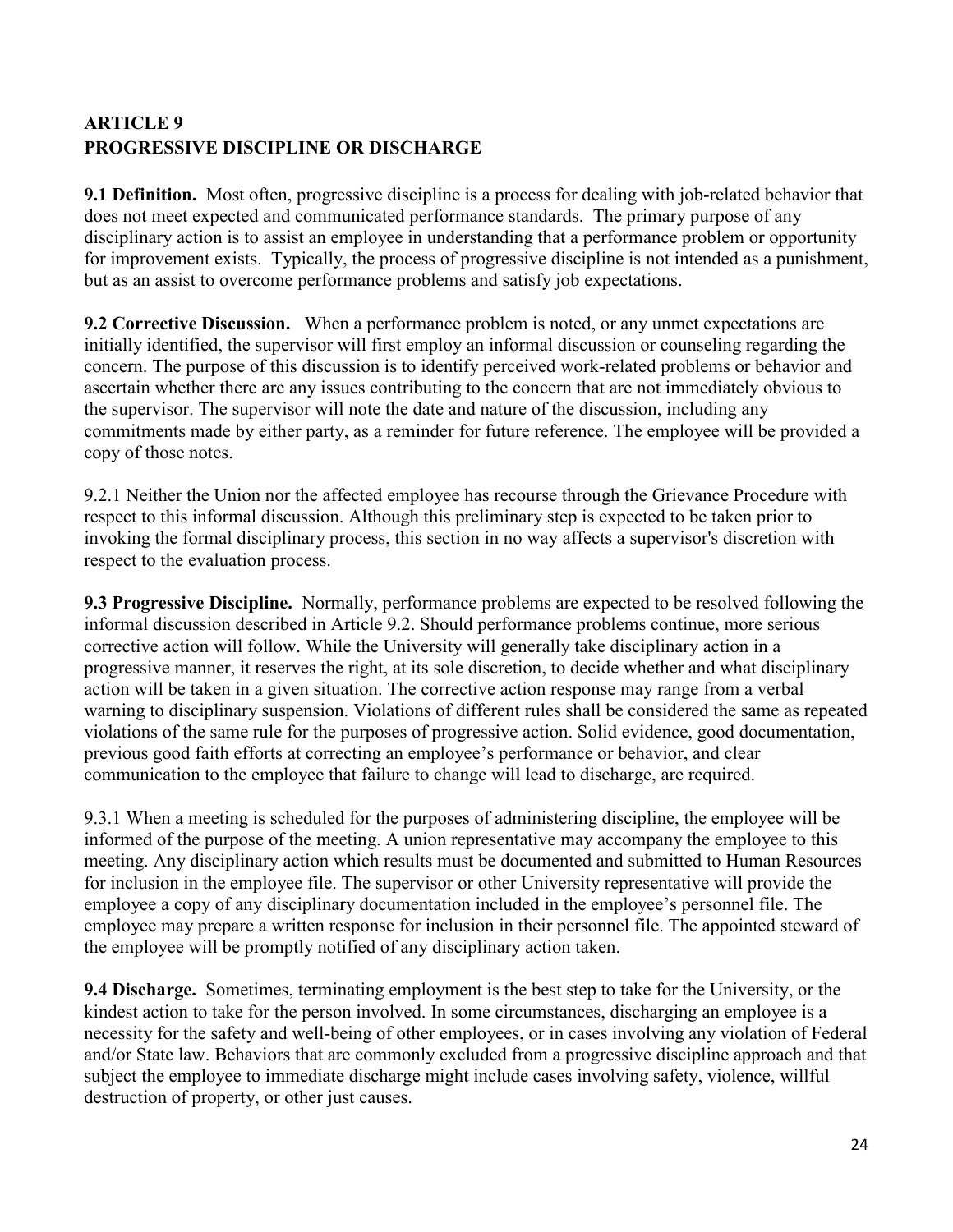**9.5 Time to Confer.** A discharged or suspended employee who is required to leave the property of the Employer will be allowed to discuss the discharge or suspension with the appointed steward, and the Employer will make available an area where the employee may do so. Upon request, a representative of the Employer will arrange to meet with the discharged or suspended employee and the steward prior to the employee leaving the premises. An exception may be made to this provision when immediate action is taken by the University to remove an employee from the premises in cases involving safety, violence, willful destruction of property, or other just causes.

**9.6 Grieving Disciplinary Action.** Should an employee who receives a disciplinary action, other than discharge or suspension, consider the discipline to be improper, a grievance may be initiated at the first step of the Grievance Procedure.

9.6.1 Should a discharged or suspended employee consider the discharge or suspension to be improper, the employee may present a grievance in writing through the Chief Steward of the Grievance Committee to the Head of Human Resources, or Human Resources' designee, at the second step of the Grievance Procedure within three (3) working days of receipt of written notice by the Chief Steward (or if unavailable, member of the Grievance Committee, or the Union President) of the suspension or discharge.

**9.7 Prior Incidents.** In taking disciplinary action, the Employer shall not take into account any prior incidents which occurred more than five (5) years previously, unless the incidents were related to discrimination, harassment, and/or workplace violence, in which case the Employer can take into account the nature and severity of the prior incidents.

**9.8 Resignation in Lieu of Dismissal.** The Employer, at its discretion, may offer an employee an opportunity to resign as an alternative to dismissal. If such an offer is made, it shall remain in effect for two (2) working days after it is made.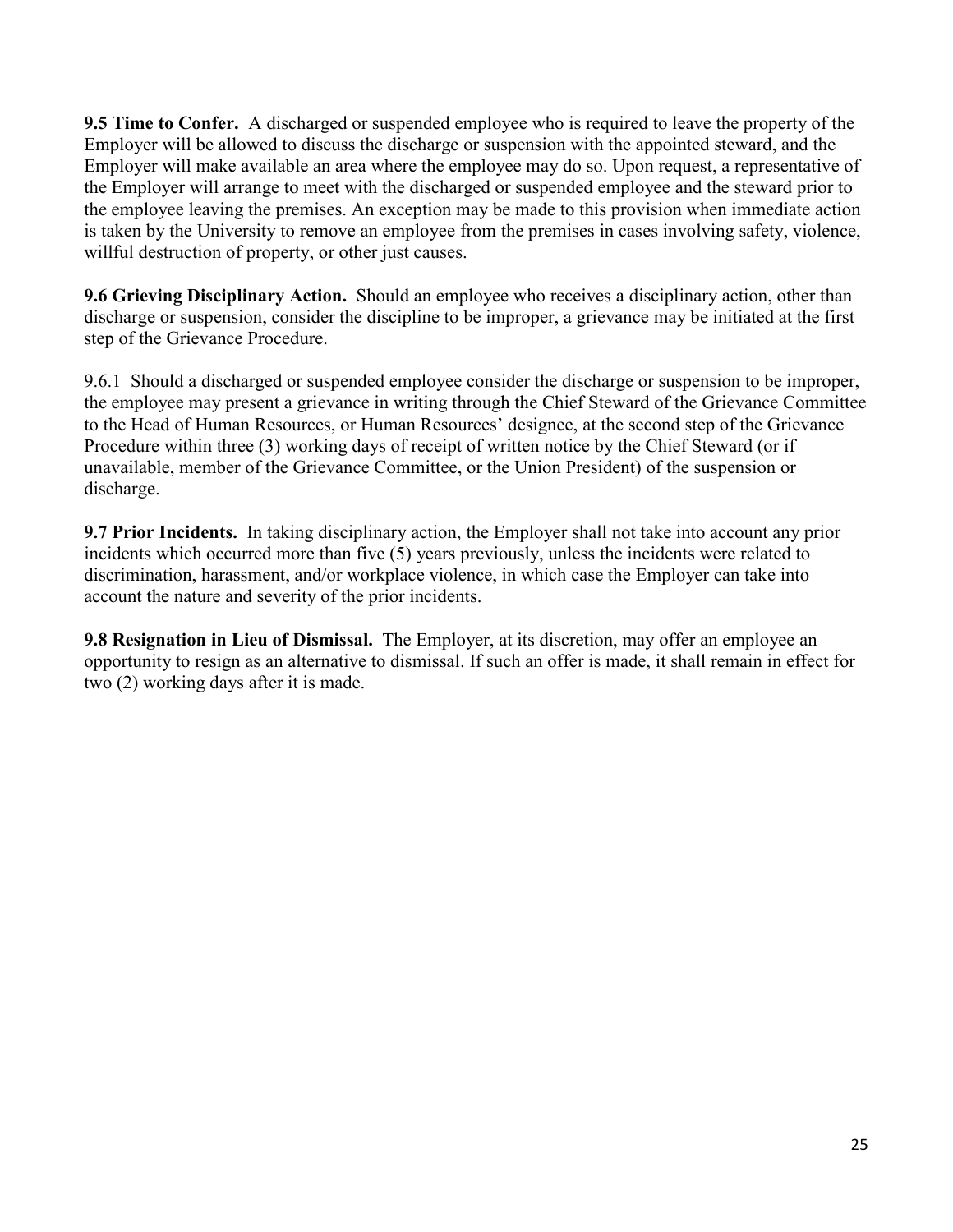# <span id="page-25-0"></span>**ARTICLE 10 PROMOTIONS, TRANSFERS, AND REORGANIZATIONS**

**10.1 Applicant Consideration**. It is the general policy of the University to fill bargaining unit positions from within whenever the best qualified applicant is available within the University. Employees may apply for positions for which they believe they are qualified. All bargaining unit applicants including "interim" bargaining unit employees who meet the minimum qualifications for a bargaining unit position will be given due consideration, including an interview, and will receive proper notification of the disposition of their applications.

**10.2 Notice of Openings.** In order to provide bargaining unit members an opportunity to apply for bargaining unit position openings, notice of all bargaining unit position openings will be sent to all bargaining unit members by the Human Resources Department at least five (5) working days prior to the stated application closing date. The notice shall include position title, salary grade and salary range, minimum job qualifications, typical responsibilities, special requirements, job shift, and a stated application closing date.

**10.3 Simultaneous Posting.** All bargaining unit positions will be posted internally before notice of vacancies are sent to external publications or agencies, unless otherwise approved by the Union president.

**10.4 Closing Date.** Nothing in this Article shall prevent the Employer from accepting or considering applications received after the stated application closing date. If the application closing date is extended, it will be extended to all internal and external applicants.

**10.5 Search Procedure.** Promotions and transfers to job openings in this bargaining unit shall be made to the applicant who is best qualified for the position. The Employer will review all bargaining unit applications and interview all qualified bargaining unit applicants. If, after completing the bargaining unit interview process, the Employer chooses to consider other applicants, the Employer may conduct an external (non-bargaining unit members) search for candidates who possess the desired qualifications. The bargaining unit President will be notified in writing if the Employer initiates an external search. If the external search fails to disclose an appropriate applicant, the Employer reserves the right to either select the best qualified bargaining unit applicant for the position, to not fill the position, or to initiate a second search. When an applicant from within the bargaining unit and an applicant from outside the bargaining unit are equally qualified, the bargaining unit applicant shall be given preference. When two (2) or more bargaining unit applicants are equally qualified, seniority shall govern.

**10.6 Search Criteria.** Seniority, general performance, attendance, discipline record, training, job skills, education, work experience in a department where the opening exists, other related work experience, interpersonal skills, and the overall needs and interests of the University shall be among the factors in determining the qualifications of an applicant for a promotion or transfer. Each individual bargaining unit candidate is responsible for ensuring that the application for an opening accurately sets forth whatever qualifications desired for the Employer to consider in evaluating candidacy, and that the records of the University or other knowledge made known to the University indicate qualifications for the opening.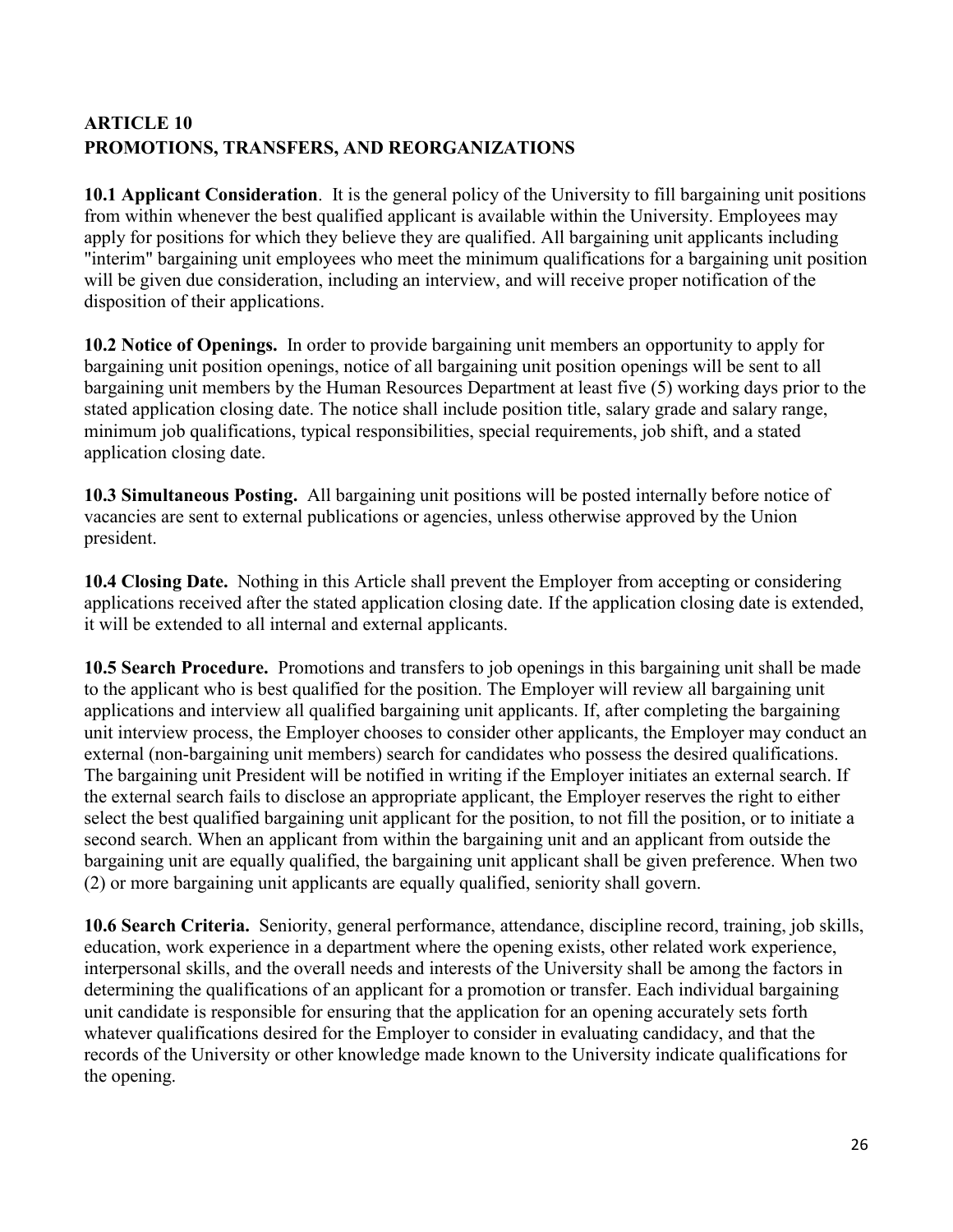**10.7 Additional Assignment.** An additional assignment is defined as the addition of new job duties not inherent, implied, or otherwise a part of an employee's current realm of responsibilities assigned to the same position due to sickness, accident, disciplinary layoff, vacation, leaves of absence, or sudden and unexpected fluctuation in a department's activity. An attempt shall be made to affect such action on a voluntary basis. Before a supervisor adds an additional assignment, the supervisor shall consider assigning the additional duties to a qualified less than 1.0 FTE employee in the same department. If the addition of new job duties and responsibilities are assigned to an employee's position by the Executive or Senior Management member, the employee will be paid between five percent (5%) and ten percent (10%) above the employee's current salary for the length of the assignment if the change extends beyond four (4) weeks. If Human Resources determines that the amount should be less than ten percent (10%) the assignment percentage will be reviewed and agreed upon by the A/P Position Classification Committee.

**10.8 Temporary Assignment.** It is understood that it is not the intent of the Employer to erode the bargaining unit through the use of temporary assignments. A temporary assignment is defined as an employee who is assigned to the full duties of a position on a temporary basis. A temporary assignment shall not exceed a four- (4) month period (subject to Section 17.3), at which time the employee will be returned to the employee's former position. If the position is still required after four (4) months, it will be posted in the normal manner as provided in Article 10.2, unless the absent employee is expected to return in the near future, or the fluctuation in the department's activity is expected to decrease in the near future. All temporary assignments shall be effected in writing by the Employer with copies to the bargaining unit member and the President of the bargaining unit.

10.8.1 Should outside recruitment prove necessary in filling a temporary assignment, employees who are laid off and qualified will be given first consideration. In the event that two (2) or more laid off employees are qualified, seniority will govern.

**10.9 Interim Appointments.** An interim appointment is defined as an external individual hired on a temporary basis to fill a vacant established or anticipated position which is expected to take longer than four (4) months to fill. An employee assigned to an interim appointment will be eligible for benefits as outlined in Article 19. Such "interim" assignment shall not extend beyond ten (10) months unless by mutual agreement.

**10.10 Reorganizations.** In the event of a reorganization that affects bargaining unit members, the Head of Human Resources, or Human Resources' designee, shall inform the Union President of its contemplated actions. Such notice shall be given as soon as practicable prior to the implementation of the proposed reorganization. The Union may request a Special Conference with the Head of Human Resources, or Human Resources' designee, to discuss concerns the Union may have prior to the implementation of such reorganization.

### **10.11 Transfers Due to Illness, Injury, or Disability.**

10.11.1 The Employer will make a reasonable effort to reassign employees partially incapacitated as a result of an accident or disease or employees who, because of health or other disability, are not able to continue in their present position. Such reassignment may be made only to a vacant position which the employee is capable of performing.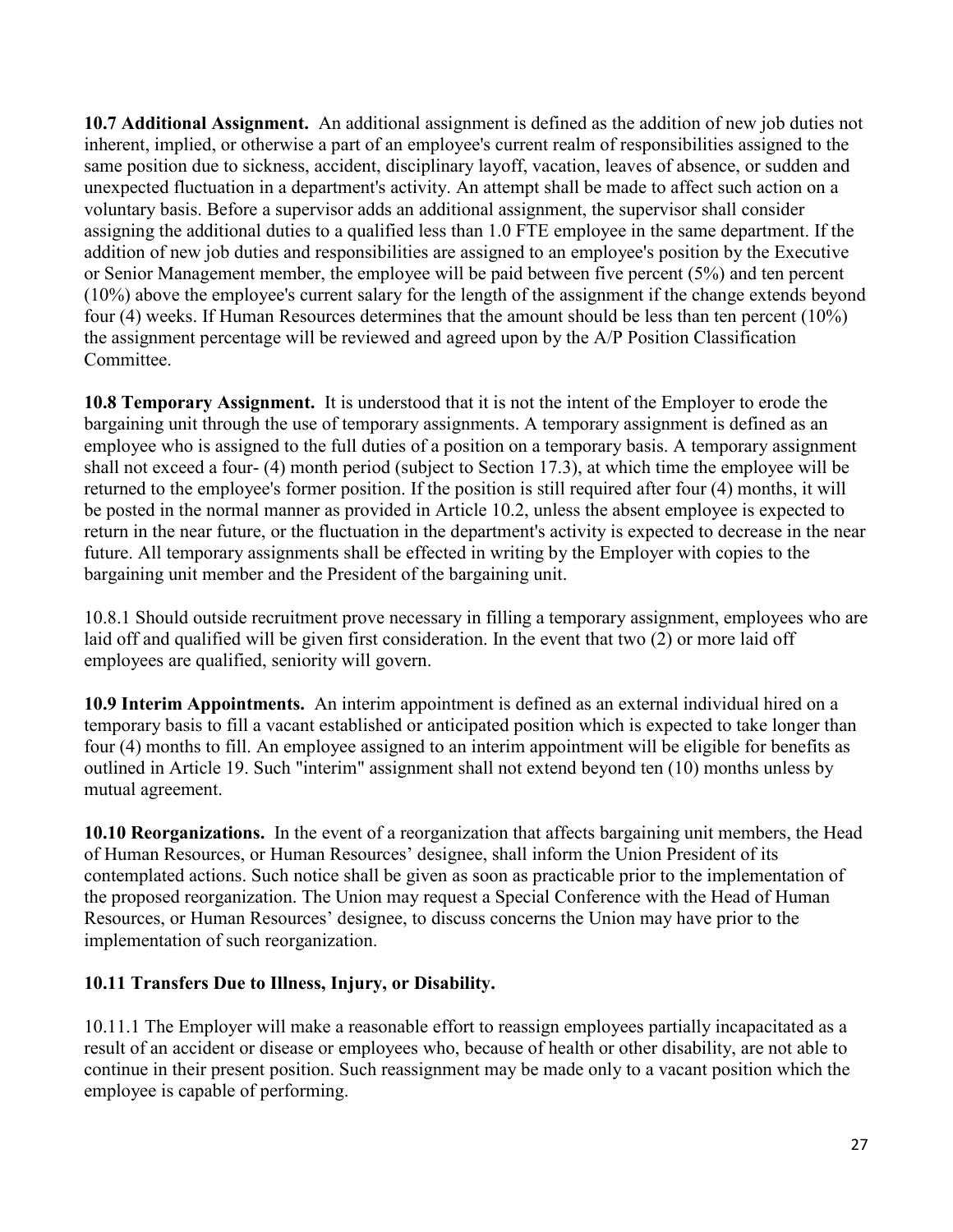10.11.2 The regular posting procedure shall not apply to such reassignment.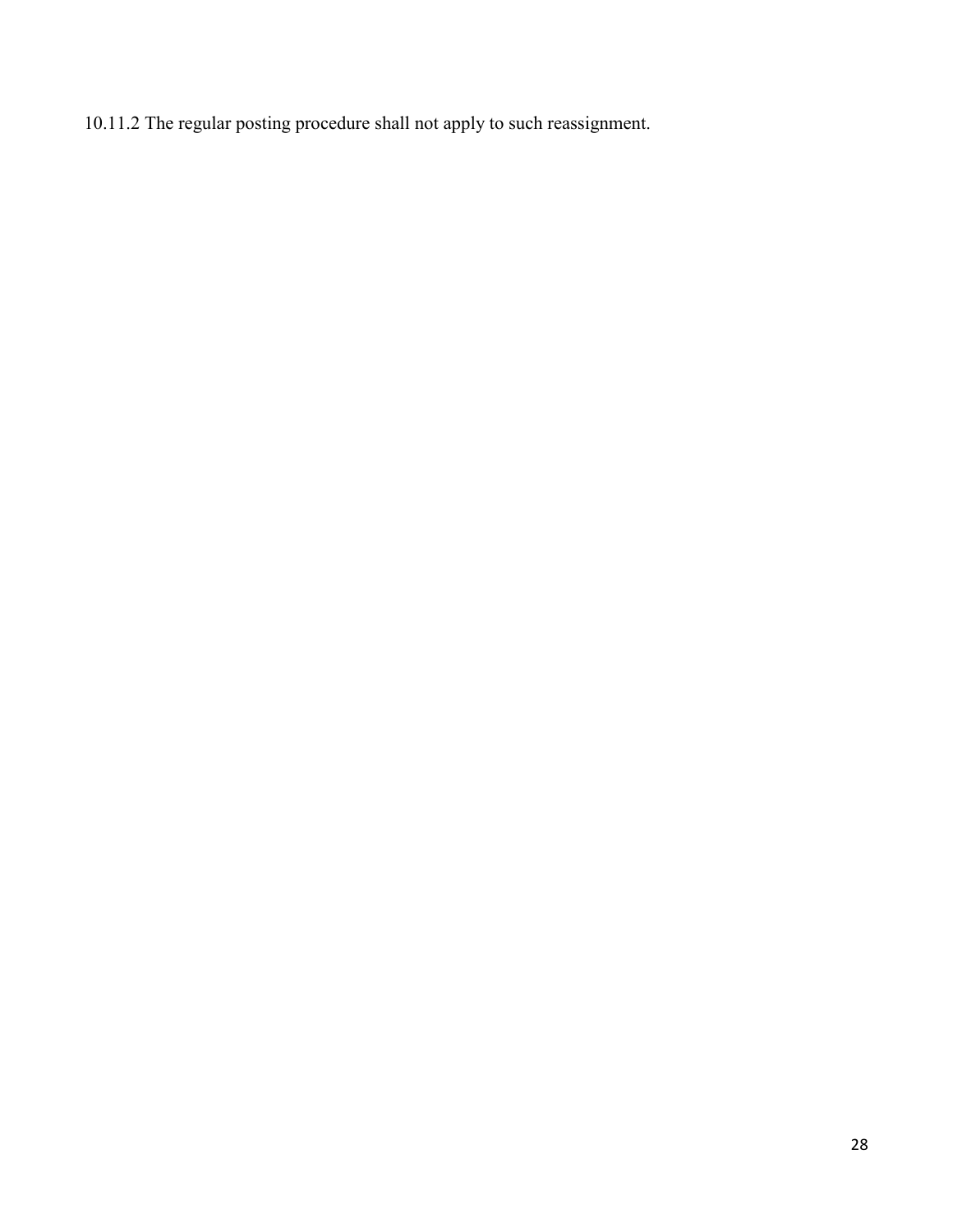### <span id="page-28-0"></span>**ARTICLE 11 POSITION DESCRIPTIONS AND PAY DECISIONS**

## **11.1 Position Classification Committee**

(a) **Definition**. The position classification committee shall be comprised of six (6) members: three (3) employer representatives and three (3) members of the UAW Local 2178. Neither the executive, senior management or department head who approves the position description prior to submission to the Position Classification Committee, nor the employee whose position is under consideration for reclassification, shall participate in the committee's deliberations.

(b) **Function**. To assign an Administrative Professional Career Band to newly created positions and to review positions as a result of changes in job content for any position in the bargaining unit.

(c) At least four (4) position classification committee members must be present for a quorum (at least two [2] employer representatives and two [2] UAW 2178 members).

**11.2 Position Descriptions** Each position in the bargaining unit will have a position description that lists all of the essential job duties for that position. This position description will be housed on the position management and recruiting system.

11.2.1 Employees are responsible for working with managers to ensure that position descriptions are up to date. In the event of the addition of significant new job duties not inherent or otherwise a part of an employee's current realm of responsibility, the employee or the employer may initiate a change to the position description in the automated position management and recruiting system, which will be forwarded through the proper channels for approval. Each supervisor within the administration channel shall review and forward the position description to the supervisor at the next level within ten (10) working days. If in agreement with the change in job content and/or title. The Executive or Senior Management member will have fifteen (15) working days to approve or disapprove of the changes in job content and/or title. The time lines above can be extended if mutually agreed upon. If the Executive or Senior Management member does not approve of the change in job content and/or title, the responsibilities of the position shall revert to the duties before the change. If the Executive or Senior Management member approves of the change in job content and/or title, the following administrative procedure agreed upon by the Union and the Employer will be in effect:

(a) The position description update will be forwarded to the Human Resources Department.

(b) Human Resources will review the position description to determine if there are significant new job duties that need to be reviewed by the Position Classification Committee. If required, a meeting of the Administrative Professional Position Classification Committee will normally be scheduled within twenty (20) working days from the date of receipt by the Human Resources department. If the changes to the position description are minor, Human Resources will finalize the position description and no further action will be taken.

(c) The Position Classification Committee will have the authority to evaluate the position.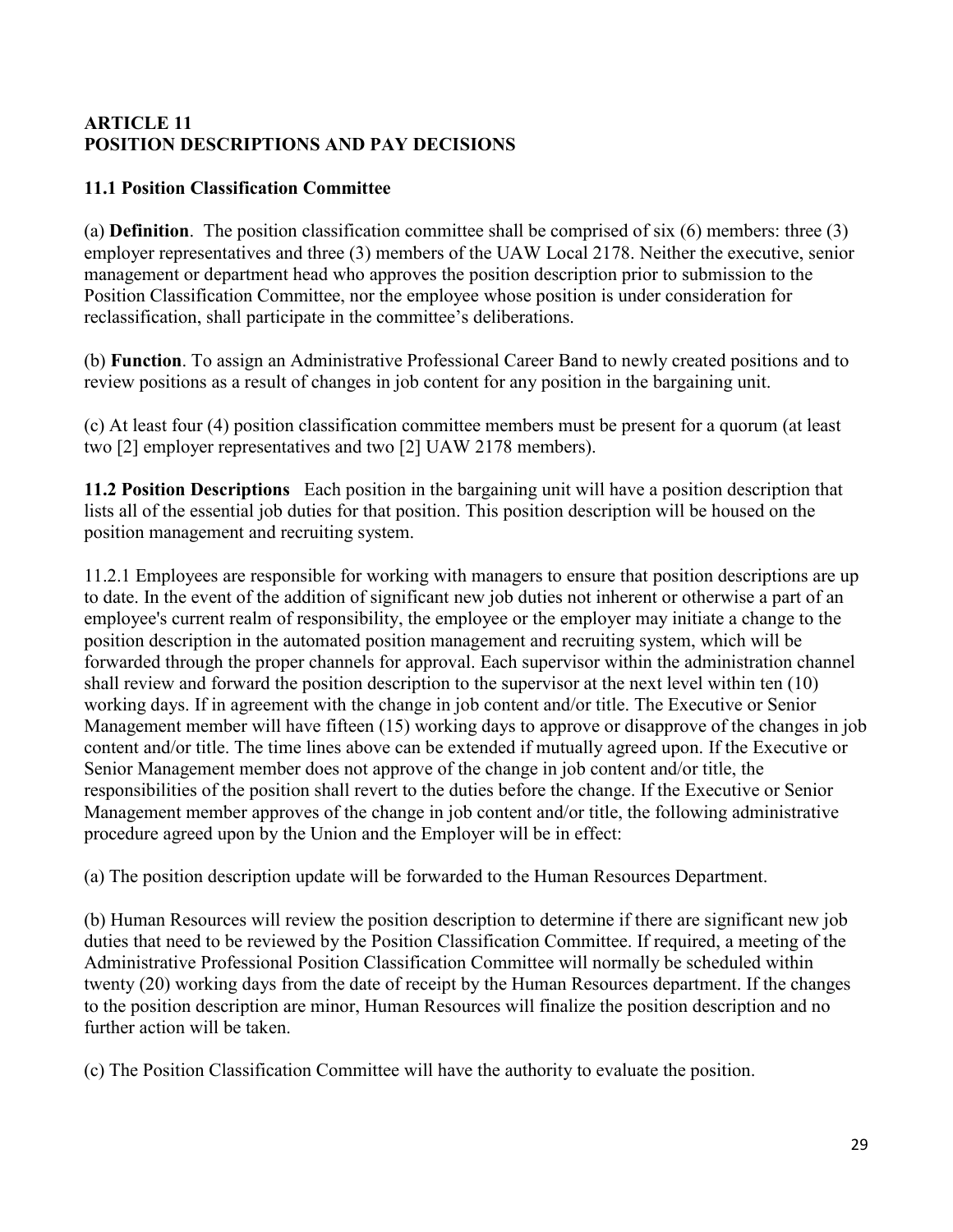11.2.2 If the employee and/or supervisor is unsatisfied with the outcome of any action taken as part of section 11.2.1.c above, they may submit to Human Resources a request for the Position Classification Committee to reevaluate the position description and the rationale for the request within ten (10) working days of notification of the committee's determination.

11.2.3 Six (6) months must elapse before a position can be submitted for reevaluation unless all of the committee members agree to waive the time limitation.

# **11.3 Pay Definitions**

(a) The **position match** is the specific survey job match (by job description), or best-fit internal position placement (where no match currently exists). External market ranges are developed based upon position matches with valid external sources [College & University Professional Association-Human Resources (CUPA-HR) and Corporation for Public Broadcasting (CPB)]. A salary and position match review will be conducted at least once a year.

(b) The **market range** is the minimum to maximum salary range for the position, as determined by the position match.

(c) The **mid-point** is the mid-point for the position match.

(d) The **target range** is the placement range for the individual within the market range. A variety of factors contribute to placement within the target range, including (in no particular order): the market range for the new position, position specific experience, internal equity, employee performance, grant funding, and university resources.

(e) Supplemental pay is provided to an employee if a pay increase received places the employee over the maximum of their career band. The employee receives the portion of the increase that brings the base salary to the maximum of the band and the remaining amount is divided by the annual number of pay periods and paid out bi-weekly as supplemental pay.

# **11.4 Pay Decisions**

(a) Position description changes within the same band: Salaries for employees with substantial position description changes but no change in career bands shall be given a two percent (2%) to five percent (5%) increase above their current base salary.

(b) Reclassification or promotion to a higher career band: Salaries for employees reclassified to or promoted to a higher career band shall reflect one of the following increases:

i. For one career band higher, the employee shall be paid a seven percent (7%) increase above their current base salary or if the new salary reflects a rate less than the minimum rate of the market range of the position, the employee shall be paid at the minimum rate of the market range of the position.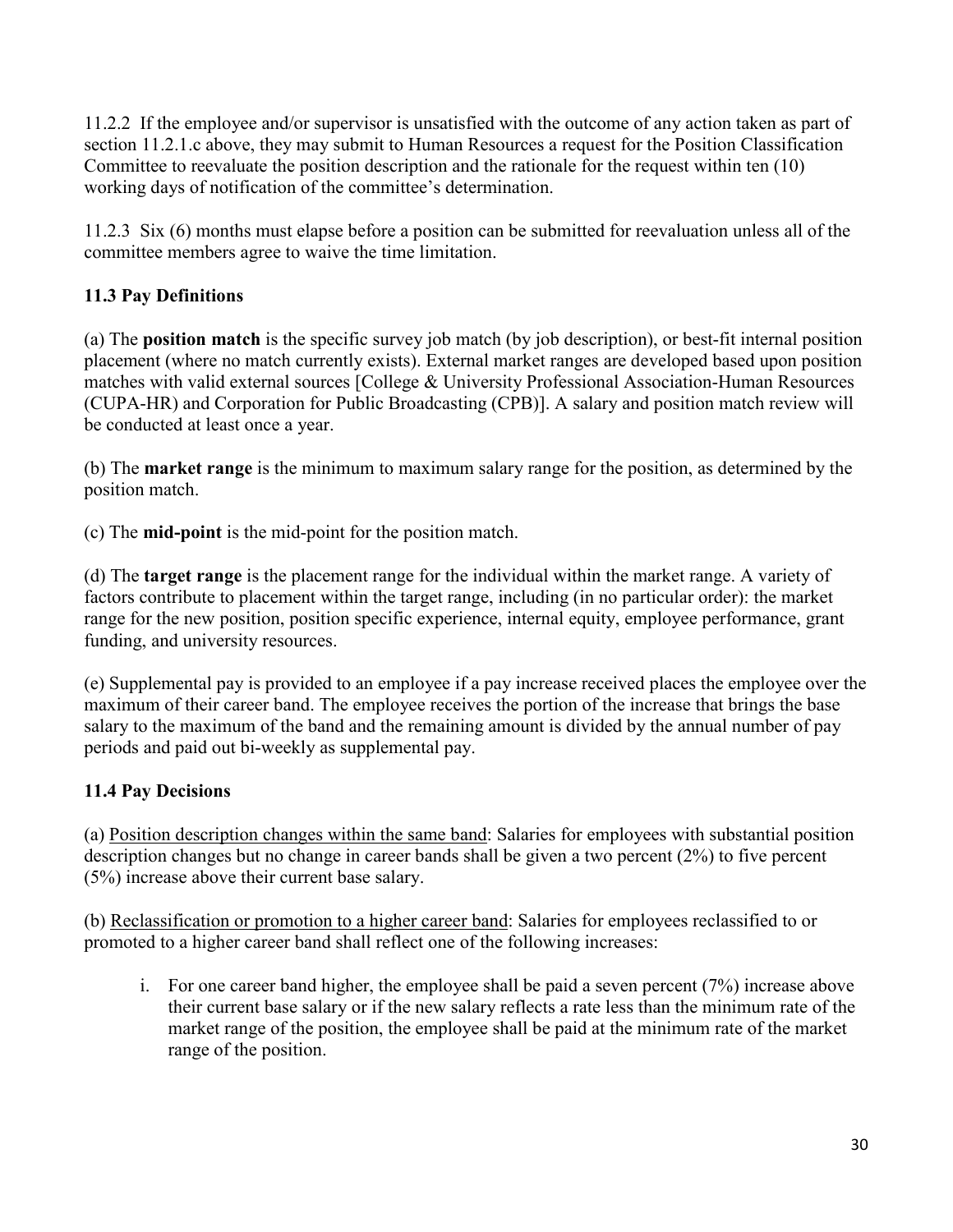ii. For two career bands higher, the employee shall be paid a ten percent (10%) increase above their current base salary or if the new salary reflects a rate less than the minimum rate of the market range of the position, the employee shall be paid at the minimum rate of the market range of the position.

(c) Job transfer within the same or lower career band: The base salary for an employee who transfers to a position within the same or lower career band will be determined based on the factors listed in 11.3.d.

(d) If any increase noted in 11.4.a., 11.4.b. or 11.4.c. places an employee above the maximum of the career band, then the employee receives the portion of the increase that brings their base salary to the maximum of the band and the remaining amount of the increase as supplemental pay.

11.4.1 The career band, title, and salary change will be effective the day of initial submission of the position description. If circumstances warrant, the Head of Human Resources, or designee, may approve an earlier date.

**11.5 Salary review.** Once within any particular six-month period, should an employee feel that a salary review or adjustment may be in order, the employee should first discuss any possible discrepancy with the supervisor and Human Resources.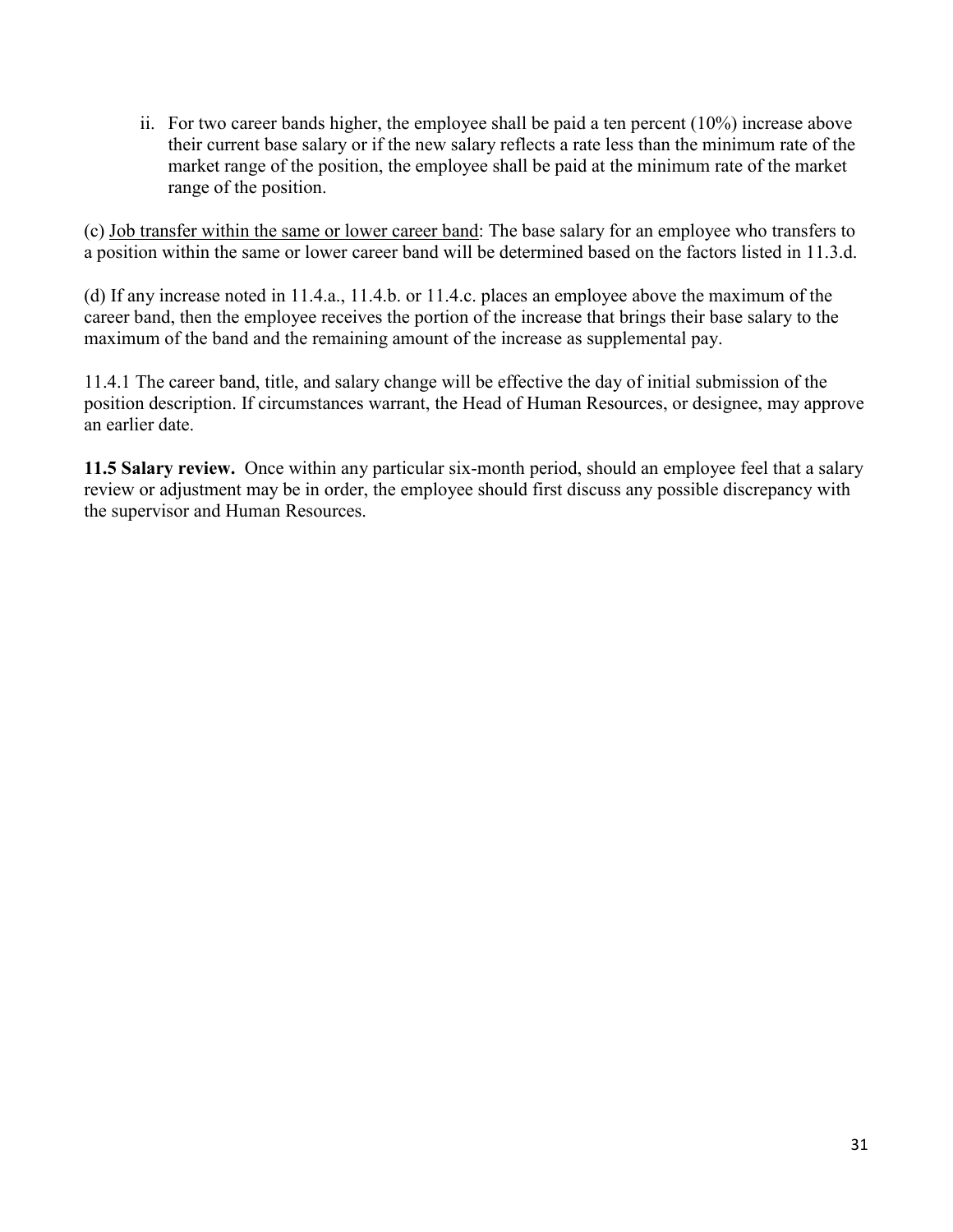# <span id="page-31-0"></span>**ARTICLE 12 CONTRACTING AND SUBCONTRACTING AND PRESERVATION OF WORK**

**12.1 Time and Cost Considerations.** If work currently being done by bargaining unit employees can be performed within the required time limits and at a cost equal to or less than the cost of subcontracting the work and at a standard comparable to the subcontracting work, then such work shall not be subcontracted.

**12.2 Subcontracting Notice.** If the Employer wishes to subcontract work presently performed by bargaining unit employees, the Head of Human Resources, or Human Resources' designee, shall notify the Union in writing prior to the subcontractor commencing in such work.

**12.3 Union Notification.** In the event the Employer creates a classification outside the bargaining unit which includes work performed by bargaining unit employees, the Head of Human Resources, or Human Resources' designee, shall notify the Union in writing.

**12.4 Department Notification.** The Head of Human Resources, or Human Resources' designee, will take appropriate steps to notify all department heads of the requirements of this Article.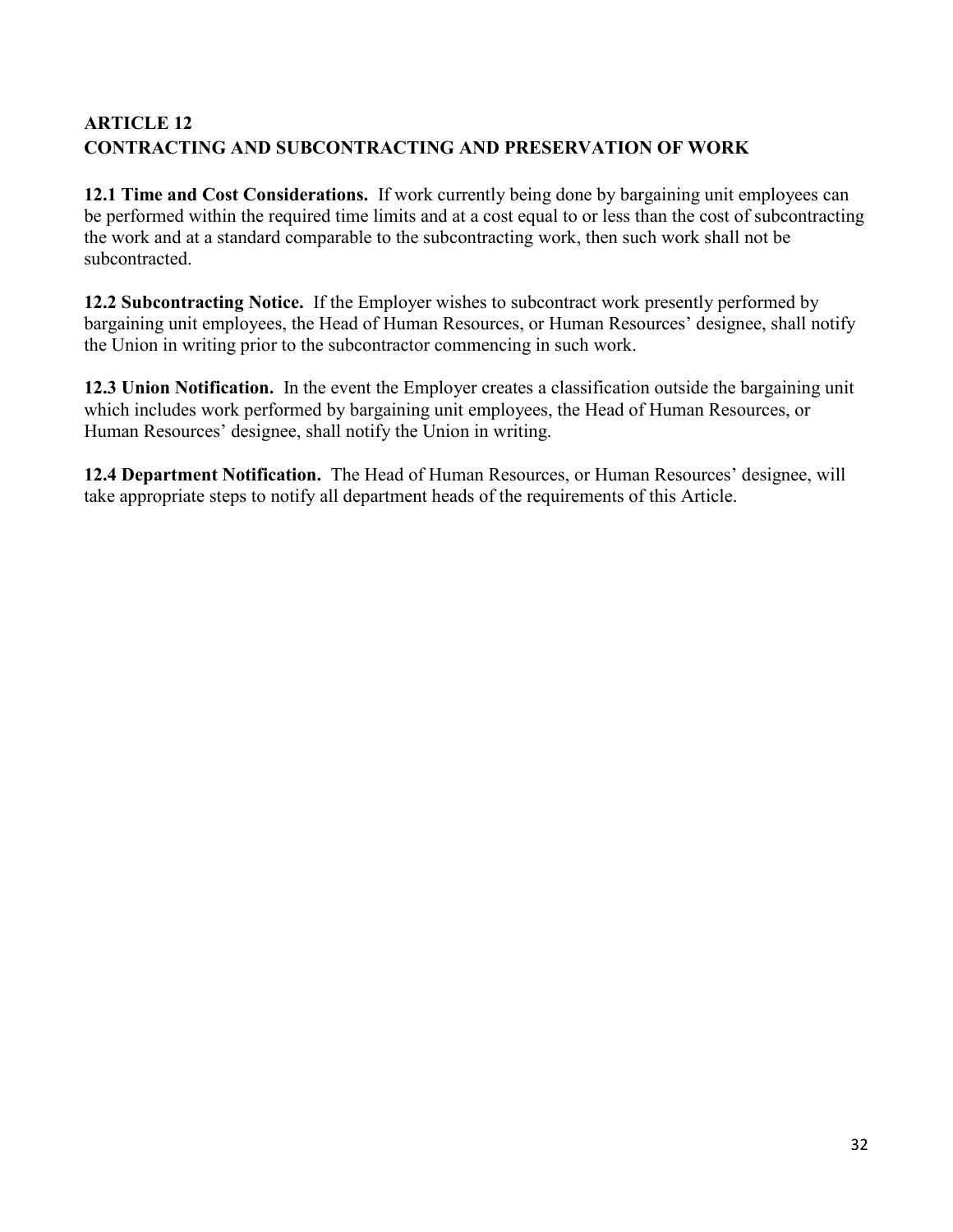# <span id="page-32-0"></span>**ARTICLE 13 WORKDAY AND WORKWEEK/OVERTIME PAY**

**13.1 Work Schedules.** The normal workday shall consist of eight (8) hours, exclusive of a lunch period without pay; provided, however, that this shall not constitute any guarantee of eight (8) hours per day nor does it affect the requirement that an administrative employee is responsible for performing the full range of the employee's duties and responsibilities without regard to any fixed number of hours in any given workday.

**13.1.1 Workweek.** The normal workweek shall consist of five (5) days of forty (40) hours per week; provided, however, that this shall not constitute any guarantee of five (5) days or forty (40) hours per week nor does it affect the requirement that an administrative employee is responsible for the full range of the employee's duties and responsibilities without regard to any fixed number of hours in any given workweek.

**13.1.2 Flexible Schedules.** By mutual agreement between the employee and their supervisor, and upon approval of the appropriate Executive or Senior Management member, "flex-time" (i.e., a schedule of hours different from the regular workday) may be maintained in a department.

**13.2 Wellness Breaks.** Wellness breaks shall be taken in a manner that does not interfere with the efficiency of the work unit. Employees may take a paid wellness break of not more than fifteen (15) minutes up to twice a day. Wellness breaks are not to be used to cover an employee's late arrival to work, early departure, or to extend an unpaid lunch break. However, special considerations may be given by the supervisor to accommodate the late arrival or an extended lunch due to attending a fitness class/session.

**13.3 Exemption Status and Overtime.** For the purpose of determining compensation for time worked beyond the normal workweek, employees will reside in one (1) of three (3) groupings:

(a) Nonexempt employees as defined by state or federal law.

(b) Exempt employees, except employees working in live-in positions.

(c) Employees working in live-in positions.

Employees will be notified of their exemption status. Any changes to the exemption status will be communicated in writing.

13.3.1 Overtime shall be assigned at the discretion of the Employer. Where it is practical to do so, the University agrees to give employees forty-eight (48) hours advance notice of required and scheduled overtime.

13.3.2 All overtime work, except that done in emergency situations, must be approved in advance and must be worked as directed by each employee's supervisor. Overtime pay or compensatory time shall not be awarded for overtime work not approved in advance by the supervisor. If an employee performs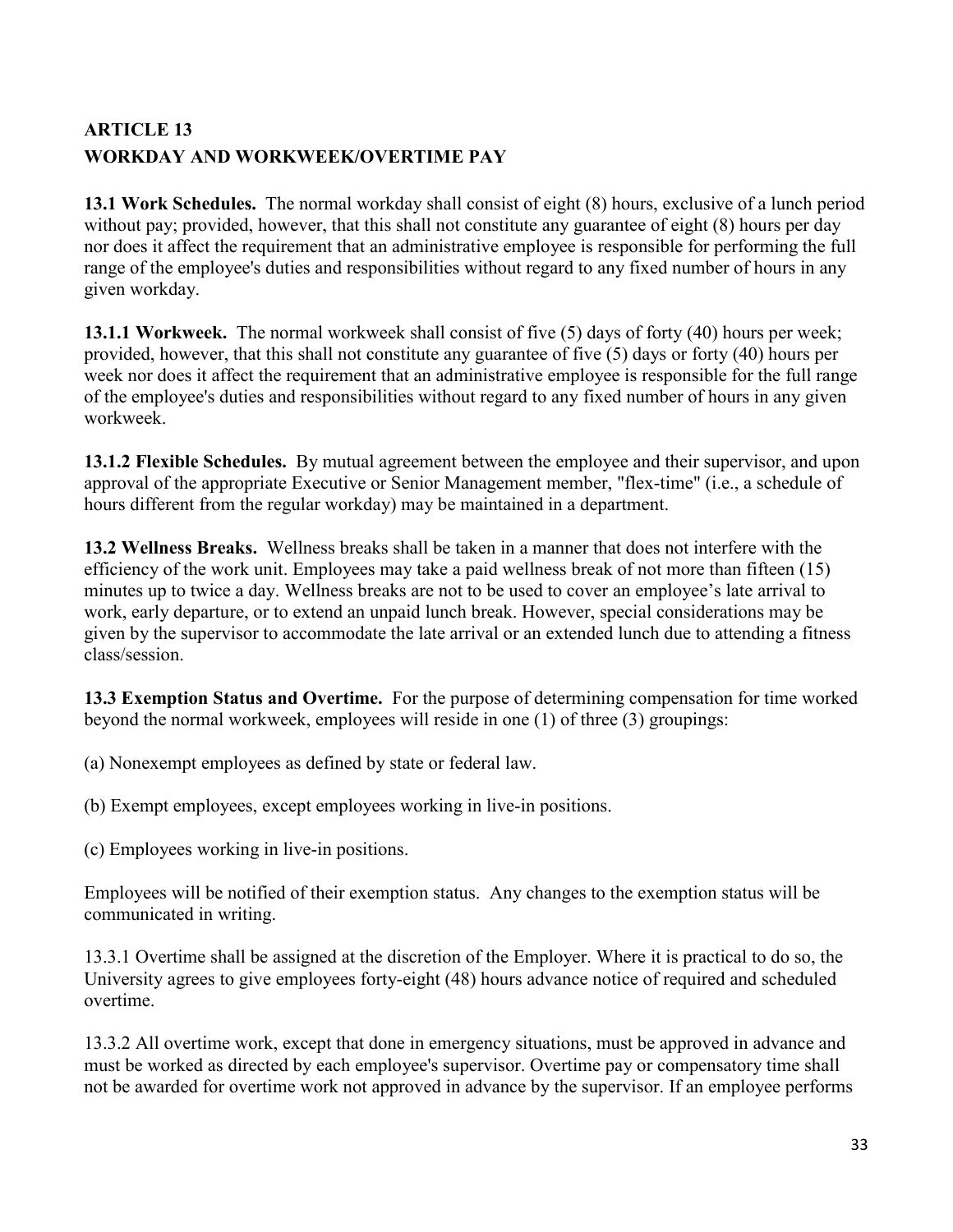work in an emergency situation, the employee may apply for overtime or compensatory time approval after the work is performed.

13.3.3 An employee who is on annual leave and reports for work at the Employer's request, will not be charged annual leave for that day.

13.3.4 For purposes of computing overtime pay or compensatory time, a paid holiday, paid sick day, or paid vacation day shall be considered as time worked.

13.3.5 Before an employee with compensatory time transfers to another department, Human Resources will examine applicable laws and will contact affected departments where necessary. A representative of Human Resources and the employee, and a union representative if so requested, will discuss any concerns regarding use or pay out of the compensatory time.

**13.4 NONEXEMPT (OVERTIME ELIGIBLE).** The Employer will pay overtime as required by state or federal laws to those nonexempt employees eligible for overtime payments under applicable law.

13.4.1 At the nonexempt employee's request and with approval of the employee's supervisor, an hour and one-half of compensatory time shall be allowed for each hour of overtime worked.

13.4.2 Accrued hours of compensatory time may be "banked" up to a total of two hundred and forty (240) hours of compensatory time [one hundred and sixty (160) hours of overtime worked]. The Employer shall have the option of paying a nonexempt employee for any accrued compensatory time in excess of eighty (80) hours of compensatory time.

13.4.3 A nonexempt employee who has accrued compensatory time and requests use of the time shall, with the approval of the employee's supervisor, be permitted to use the time off within a reasonable period of time after making the request provided that it does not unduly disrupt the operations of the Employer. The Employer agrees to consider the desires of the employee when scheduling use of compensatory time.

13.4.4 If the Employer cannot grant a nonexempt employee's request for use of compensatory time within a reasonable period because it would unduly disrupt the Employer's operation, the Employer agrees that the employee shall have the option of being paid any or all of the employee's unused "banked" compensatory time. The employee shall provide written notice to the Employer and shall be paid the requested "banked" compensatory time on the second pay date after receipt of the written notice.

13.4.5 A nonexempt employee required to report for work for which there has been no advance notification and which is not continuous with the employee's scheduled work period, shall be guaranteed at least three (3) hours' pay.

**13.5 EXEMPT (OVERTIME INELIGIBLE).** Exempt employees required and scheduled to work over forty (40) hours in a regular workweek, including time for professional development, are eligible for and may request an equal amount of compensatory time. However, if an employee voluntarily works additional time without prior approval, the employee may not be eligible for compensatory time.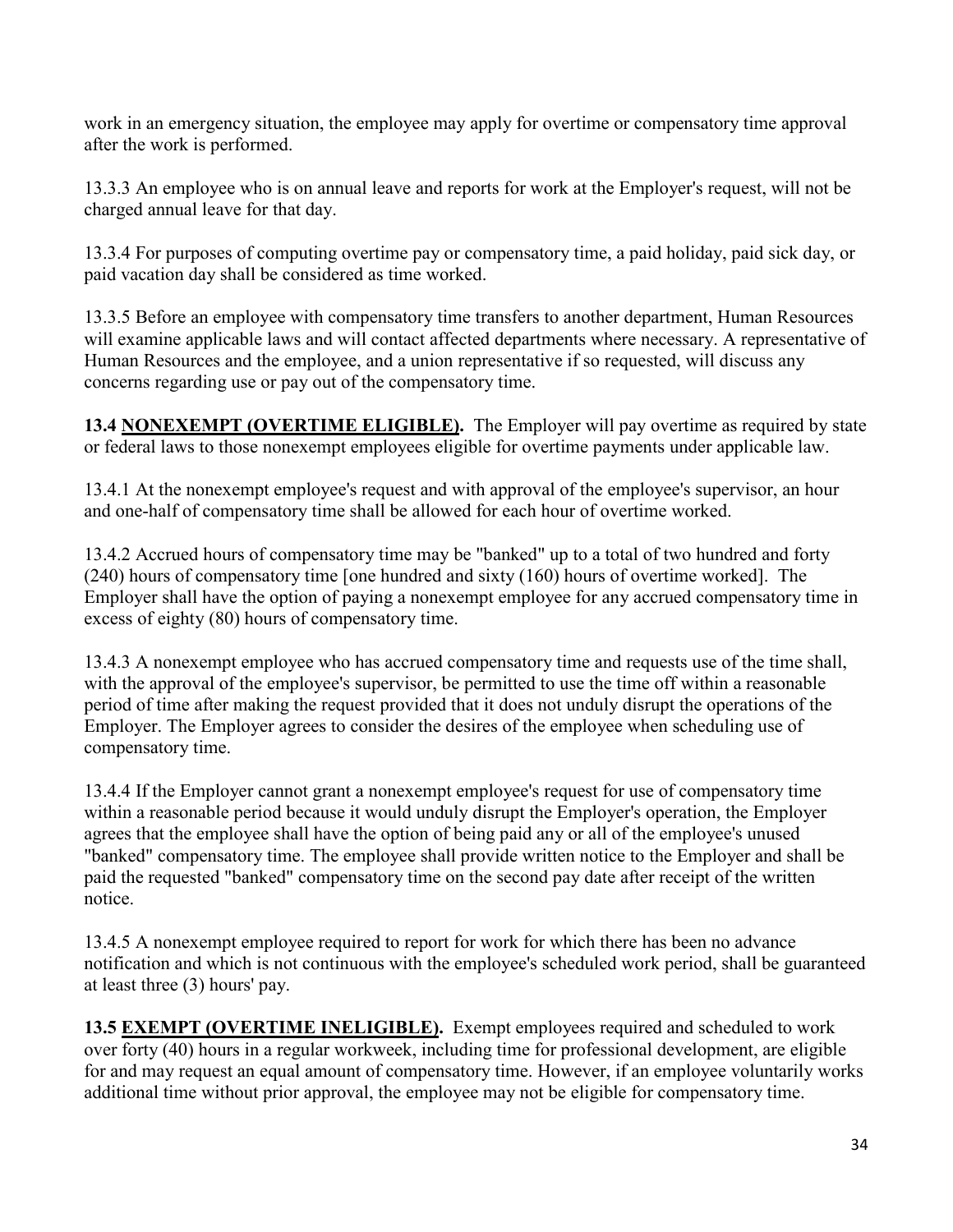Compensatory time will be granted at times when it does not interfere with the departmental operation. This provision does not apply to circumstances as defined in Sections 13.5.1, and 13.5.2.

13.5.1 When exempt employees are required to travel and their absence from campus extends beyond 8 p.m. or overnight as a result of travel, they will receive two (2) hours of compensatory time for each day of travel; provided that the employee has exceeded the normal workday.

13.5.2 Exempt employees working in live-in positions, in view of their compensation in the form of room and board and living arrangements, and due to the unique requirements of their jobs, shall not be entitled to overtime or compensatory time; provided, however, when an employee working in a live-in position is required to work on a University holiday, one (1) day of compensatory time shall be allowed for each holiday worked. In addition, employees working in live-in positions will be off duty two (2) weekends per month or have the option of one (1) weekend and two (2) additional days per month by prior arrangement with the appropriate supervisor.

13.5.3 Any compensatory time accrued and approved under Sections 13.5, 13.5.1, and 13.5.2 between July 1 and December 31 will be used by June 30 of the following year and any compensatory time accrued and approved under Sections 13.5, 13.5.1, and 13.5.2 between January 1 and June 30 will be used by December 31 of the same year, with the provision that an extension may be approved by the Head of Human Resources or Human Resources' designee. The University agrees to consider the desires of the employee when scheduling compensatory time.

13.5.4 On-Call Determination. On-call time, as defined by the Fair Labor Standards Act, is time spent by employees, usually off the working premises, in their own pursuits, where the employee must remain available to be called back in to work on short notice if the need arises. Determination of employees who may be eligible for on-call pay is based on the following factors:

- Physical restrictions placed on an employee while on call
- · The required response time if called in
- · The percentage of calls expected to be taken
- · The frequency of actual calls during the on-call periods
- · Employee use of time during the on-call period
- The disciplinary action, if any, taken against employees who fail to respond

13.5.4.1 Exempt bargaining unit members who work in Information Technology and Technical Services departments who are designated to be available and on-call for 24 hours a day for a period of one (1) week, shall receive four (4) hours of compensatory time for that one (1) week period. Such compensatory time is subject to the provisions of Article 13, including 13.3.4.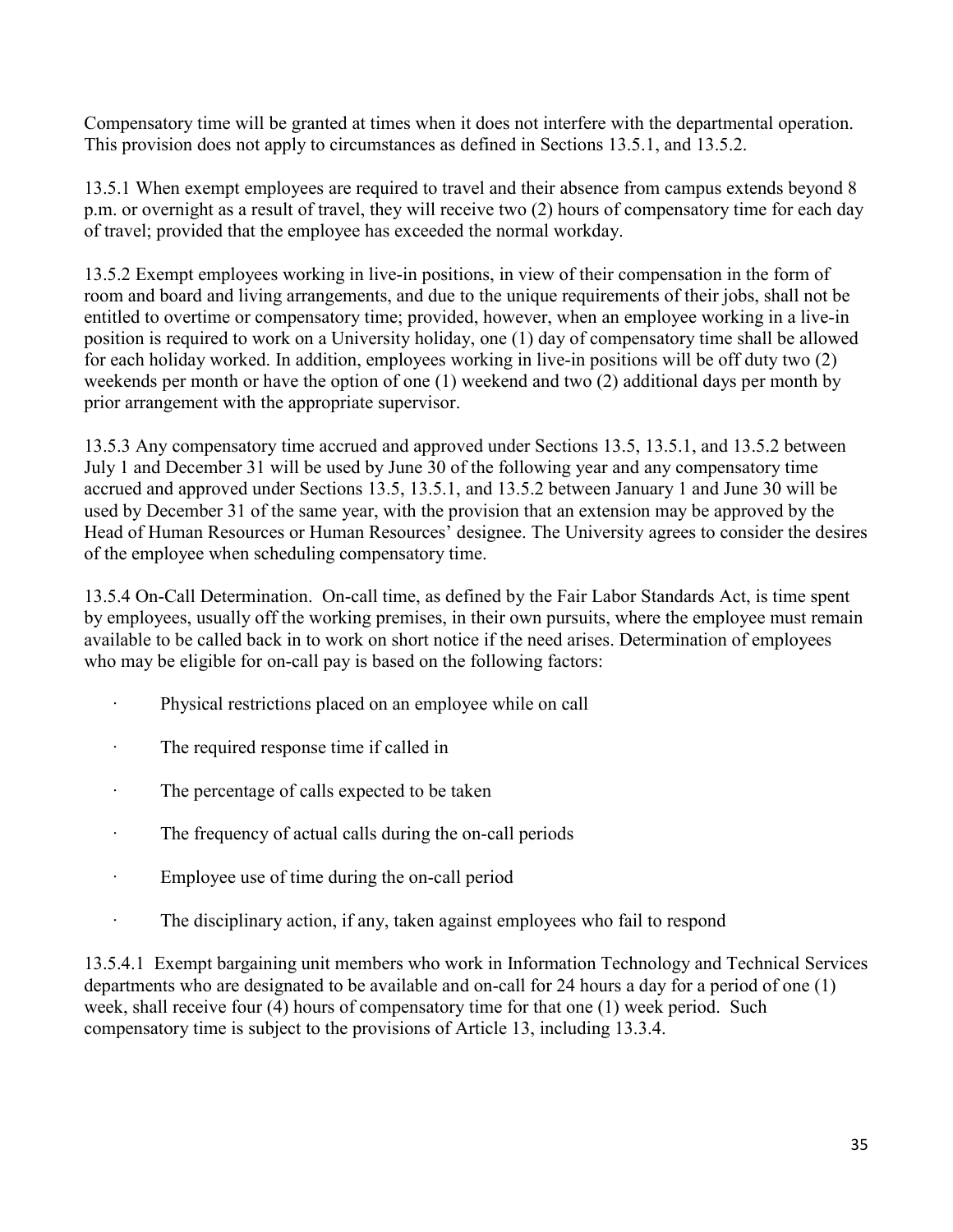# <span id="page-35-0"></span>**ARTICLE 14 CONSULTING, OUTSIDE EMPLOYMENT, AND CONFLICT OF INTEREST**

**14.1 Conflict of Interest.** Employees may engage in consulting or outside employment (including acting as an expert witness) only if it does not interfere in any way with University duties and does not adversely affect the quality of University service and does not result in a conflict of interest.

**14.2 Consulting Activities and Outside Employment.** Employees engaged in consultation activities or outside employment shall, prior to undertaking such activities, advise their department or division head and vice president in writing of the anticipated scope and direction of their consulting activity or outside employment. Employees may not use University resources to engage in consulting activities or outside employment. If, in the opinion of the department or division head, outside employment or consulting activity interferes with University duties or adversely affects the quality of University service or presents a conflict of interest, the employee may be asked to terminate the outside employment or consulting activity. If the employee refuses to terminate the outside employment or consulting activity, the employee's appointment may be changed to a part-time basis, properly prorated, on a short-term basis. If the employee's outside employment or consulting activity continues to affect the quality of University service, the employee will be asked to terminate the outside employment or consulting activity. If the employee refuses to terminate it, the employee will be subject to discharge.

**14.3 Time Limits.** The time devoted by staff members to outside consultation shall be limited to an aggregate of two (2) working days per month.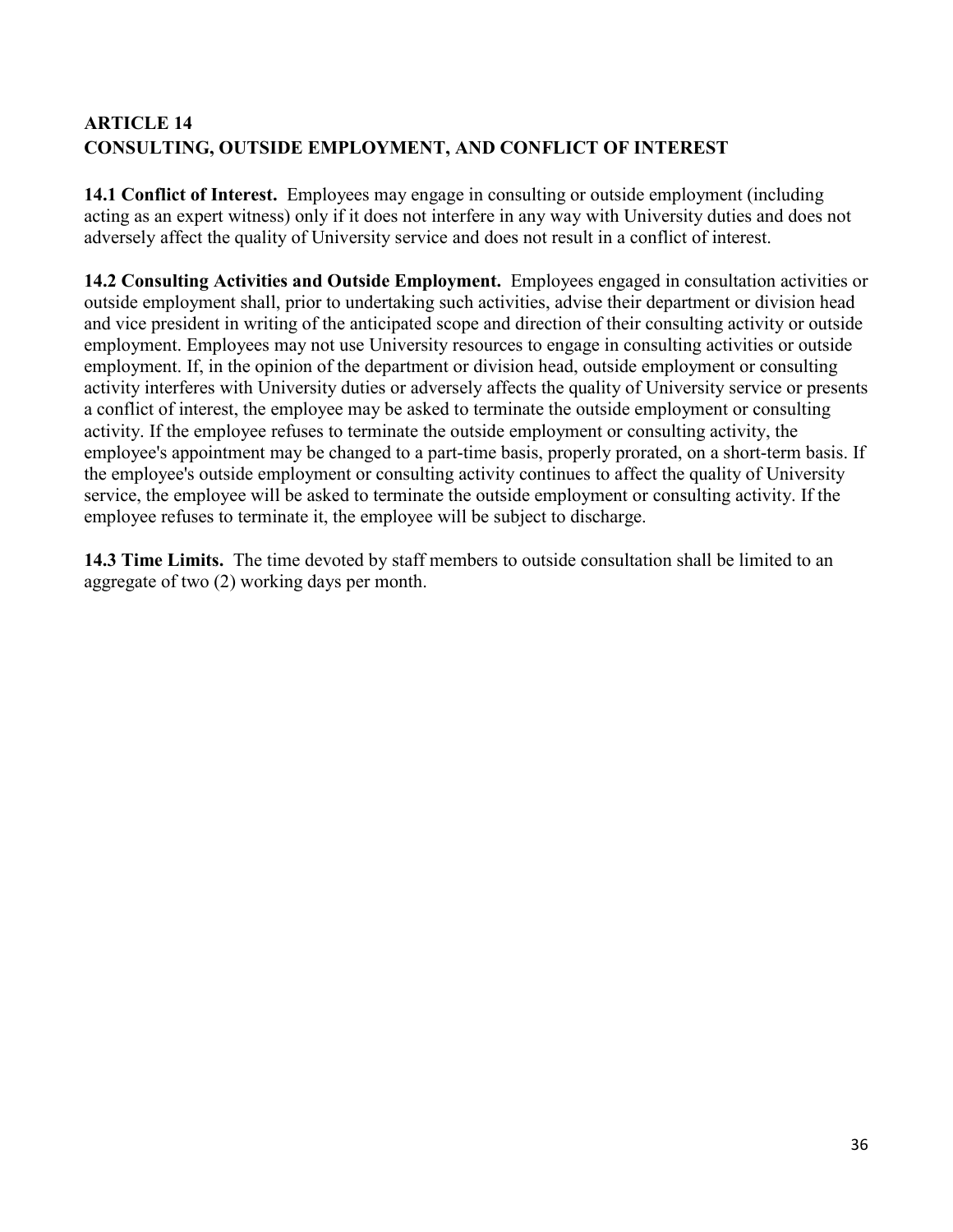# <span id="page-36-0"></span>**ARTICLE 15 TEMPORARY EMPLOYEES**

**15.1 Temporary Employees.** The Employer and the Union agree that it may become necessary to recall laid off employees to temporary assignment or to hire temporary employees on a full- or part-time basis. The determination that such action is necessary shall rest in the independent judgment and complete discretion of the Employer. However, it is recognized that it is not the intent of the Employer to use temporary employees for the purpose of eroding the bargaining unit.

**15.2 Definition.** The term "temporary employee" shall mean any individual or individuals whose employment is limited in duration to not more than four (4) consecutive months, unless mutually agreed upon by the Employer and the Union, in the same position and is established for:

(a) a specific project;

(b) the purpose of relieving employees who are absent due to sickness or injury, leave of absence, or vacation; or

(c) augmenting the regular work force of employees to meet the requirements of the Employer that may be occasioned by increased workloads or other conditions that may create short-term staffing shortages.

**15.3 Union Notification.** In the event that a vacated bargaining unit position or a new temporary position is filled by a temporary employee, the Employer will provide the Union President with the name of the person assigned and the department to which the temporary employee has been assigned. The temporary filling of a vacated bargaining unit position or a temporary position shall not exceed four (4) months, unless mutually agreed upon by the Employer and the Union. unless If the Employer posts a notice of vacancy for that position in which case the Employer may extend the temporary position for an additional three (3) months in order to complete the hiring process. Should the Employer decide that it is necessary to fill the vacated position on a permanent basis, the position will be posted no later than the expiration of the four (4) month temporary labor assignment period, as provided in Article 10.

**15.4 Fringe Benefits.** Temporary employees, except for laid off employees who are recalled to temporary assignments, will not be eligible for University fringe benefits with the exception of those mandated by State or Federal law. Laid off employees who are recalled to temporary assignments shall be entitled to any fringe benefits relevant to the position to which they are recalled.

**15.5 Temporary Pay Rate.** Temporary employees will be paid the minimum rate of the position's market range.

**15.6 Student Employees.** Any person enrolled for at least six (6) credit hours in a degree granting program and employed under the work-study program or any other student employment program monitored by the Financial Aid Office, or performing services for compensation in order to fulfill an academic requirement, student internship, or graduate assistantship shall be considered a student employee. A graduate student is required to be enrolled for a minimum of four (4) credit hours in a degree granting program to qualify as a student employee. Student employees shall not be used in a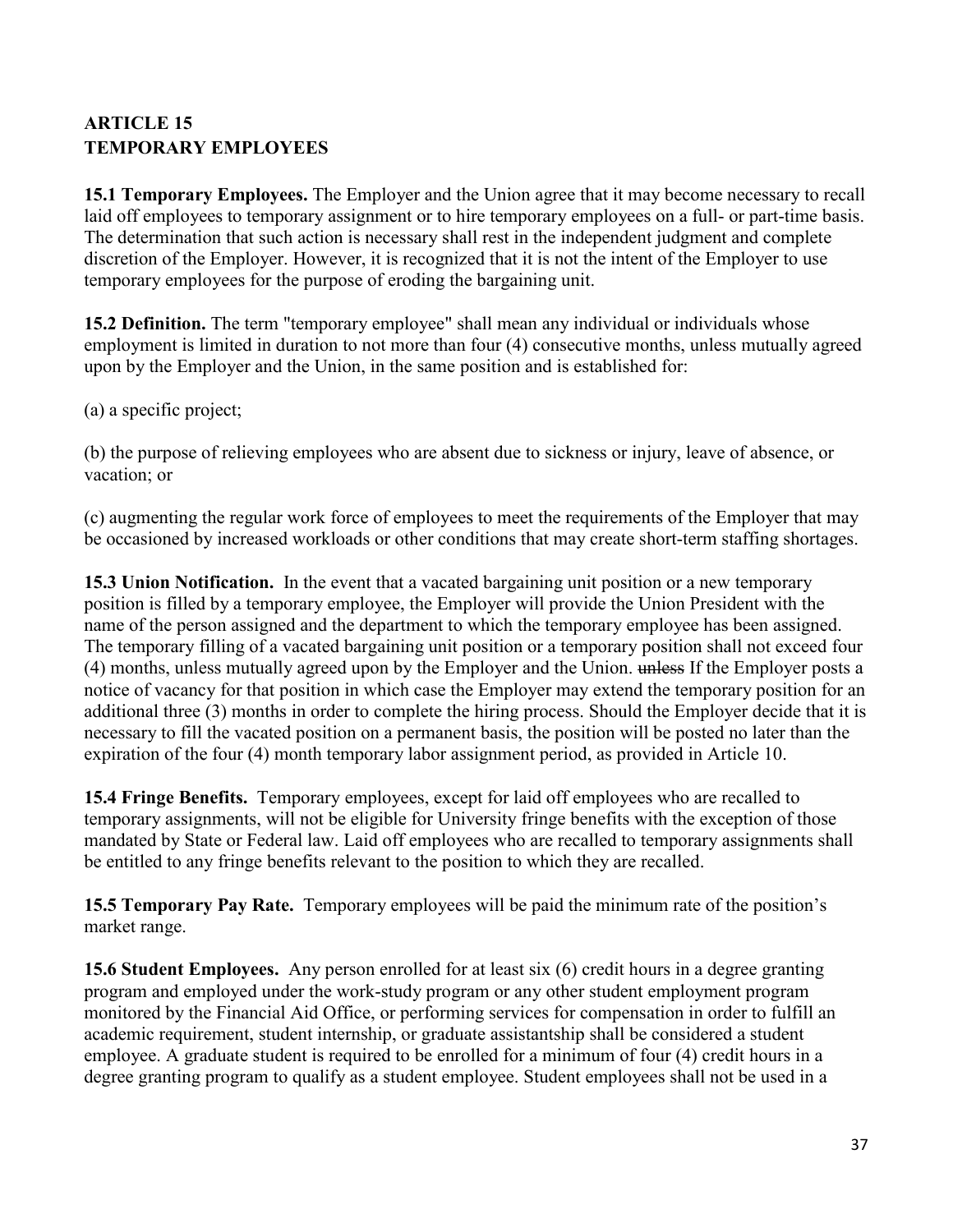manner that results in the elimination of a bargaining unit position or the layoff of a bargaining unit member.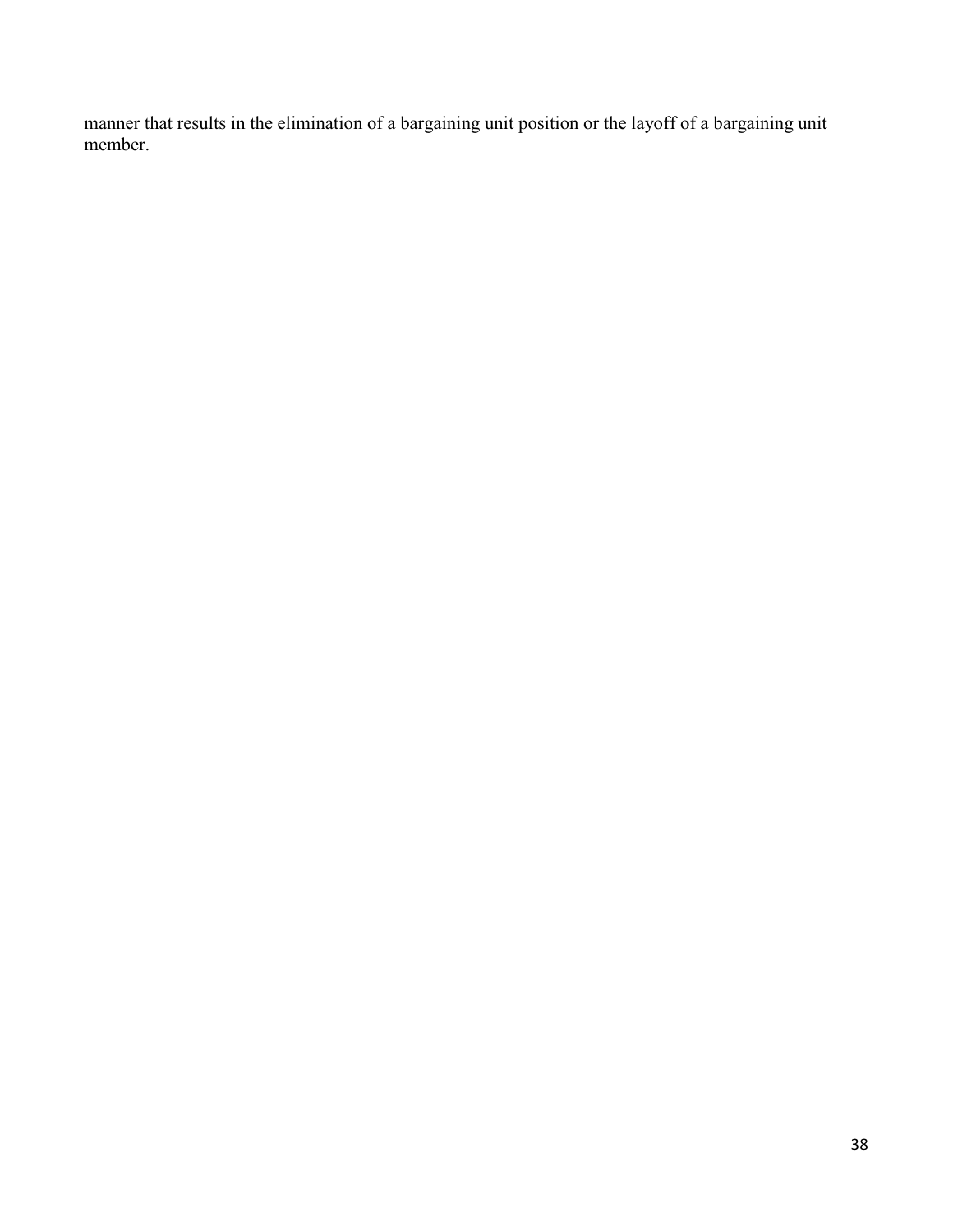# <span id="page-38-0"></span>**ARTICLE 16 LEAVES**

### **16.1 Leaves of Absence With Pay**

**16.1.1 Jury Duty Leave.** Employees shall be granted jury duty leave with pay for the period they are required to serve. Such leave shall be coordinated with the supervisor and/or department head. With the exception of reimbursable expenses, compensation received by the individual for time spent performing jury duty on working days shall be remitted to the University. Checks for jury duty should be endorsed to Northern and forwarded to the Financial Services Office with a brief memorandum that includes the dates of the jury duty. An employee is expected to report for regular University duty when temporarily excused from attendance at court. The employee may, at the employee's option, charge jury duty time to annual leave or compensatory time and retain all court fees.

**16.1.2 Funeral Leave.** If a death occurs among members of an employee's immediate family (as defined below), the employee will be excused from work, with pay, for three (3) working days in order to attend the funeral and to make other necessary arrangements. In the case of a parent, parent-in-law, spouse or designated individual\*, child, or stepchild, five (5) working days will be permitted. Because of extenuating circumstances, the Head of Human Resources, or Human Resources' designee, may grant the bereaved employee additional time charged to the employee's accumulated annual leave or may extend the period of this funeral leave. An employee will be allowed one (1) day to attend the funeral of an uncle, aunt, nephew, or niece of the employee or employee's spouse.

**Definition of Immediate Family:** The immediate family shall be interpreted as including: spouse or designated individual, child, stepchild, father, mother, sister, brother, father-in-law, mother-in-law, stepfather-in-law, stepmother-in-law, sister-in-law, brother-in-law, daughter-in-law, son-in-law, grandfather, grandmother, grandfather-in-law, grandmother-in-law, stepfather, stepmother, half-brother, half-sister, grandchild, and dependent persons (foster children or relatives residing in the home).

\*The name of the designated individual must be on file with the Human Resources Department at least six (6) months prior to utilization of such leave.

A reasonable number of employees in the unit will be allowed to attend the funeral of a fellow employee or former employee, without loss of pay, provided they return to work after the funeral. Employees who serve as pallbearers at a funeral of a fellow employee or former employee will be paid during the time they must be off the job.

**16.1.3 Military Leave.** The Employer will abide by federal and state laws regarding eligible employees who serve in uniformed services and take leaves of absence for such services.

16.1.3.1 The Employer will pay the difference between the employee's military pay and regular pay, if the employee's military pay is less, for a period not to exceed fifteen (15) work days in any one calendar year. In order to receive this difference, the employee shall furnish the Employer with written evidence of the amount of base service pay the employee was eligible to receive.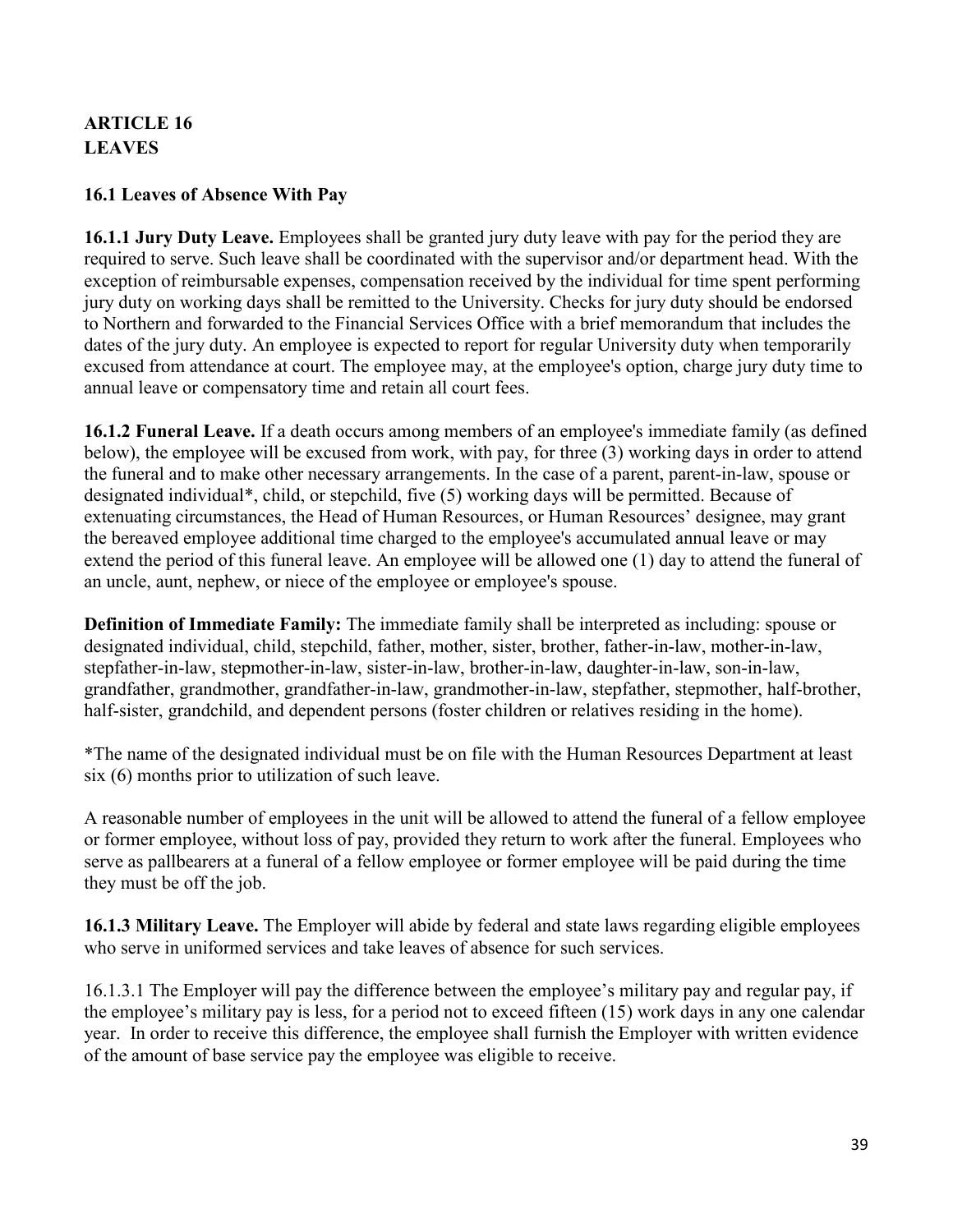16.1.3.2 Although an employee cannot be required to use annual leave to complete a period of training or service, an employee may, at one's sole option, choose to use accrued annual leave during a period of training or service.

**16.1.4 Fitness for Duty.** If the fitness of an employee to continue in the employee's responsibilities becomes questionable for reasons of physical or mental health, Human Resources shall discuss the matter with the employee in a personal conference. In cases of potential workplace violence concerns as determined by the NMU Police Department and Human Resources, the personal conference will be replaced by a conference between Human Resources, the NMU Police Department, and a Union representative. If a determination for leave is made, Human Resources shall notify the employee by mail. If the problem cannot be resolved in such a conference, the Employer may require the employee to submit to a physical or psychiatric evaluation. The Employer may designate an examiner who must be a licensed physician or psychiatrist and the Employer will assume the cost of the examination. In the event the medical examination results in a finding that the employee is unable to discharge the position's duties in a competent manner, the Union recognizes that the Employer may have to place the employee on an approved leave (e.g. medical leave, FMLA, etc.), with entitlement to any applicable pay (e.g. sick leave, short-term disability, long-term disability, workers compensation, etc.). Before an employee is involuntarily placed on such a sick leave, the Employer will notify the President of the Union and give the Union an opportunity to make any objections it has to the proposed action.

# **16.2 Leaves of Absence Without Pay**

**16.2.1 General Conditions.** Except as otherwise specified in a particular leave of absence provision, the following general conditions shall apply to all leaves of absence without pay:

(a) Seniority in effect or time worked toward seniority at the outset of leave shall be retained, but shall not continue to accumulate during the period of the leave.

(b) With the exception of FMLA, fringe benefits ordinarily provided to the employee shall not be provided during the period of the leave; provided, however, that the employee may contact the Human Resources Department to make arrangements for the continuation of group life insurance, group health insurance, dental insurance, and vision insurance at the employee's own expense.

(c) During the time an employee is on a leave of absence, the employee's position may be filled through temporary employment. By mutual agreement of the University and the Union, the status of temporary may be maintained beyond the normal four (4) month period. At the time the employee on leave of absence returns, the employee shall resume the former position if it is funded or the employee shall exercise bumping rights.

(d) The Employer, at its option and without cost to the employee, may require that a physician or physicians of its choosing examine an employee to verify disability or before returning to active employment. In the event the employee challenges the diagnosis of the physician chosen by the University, the employee, with the assistance of the appropriate Union officials, and the Employer will agree to employ a third physician to examine the employee. The diagnosis of the third physician shall be binding on all parties and the costs of such services shall be shared equally by the Union and the Employer.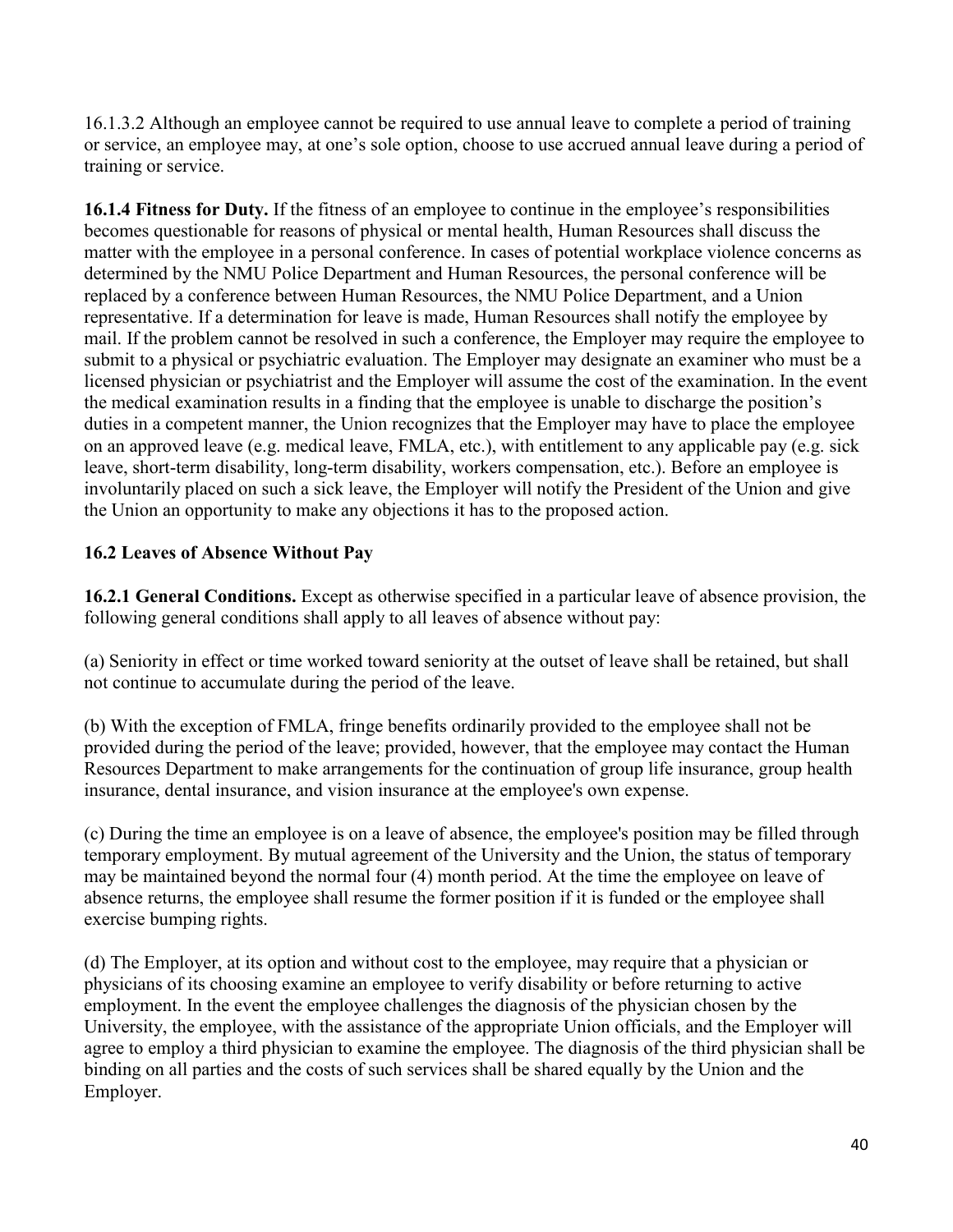(e) Leaves of absence must be approved by the administrative head or Human Resources, as appropriate.

(f) Application for extension of leaves of absence must be made prior to the expiration of the leave.

(g) The employee will not receive pay for the holidays falling within the leave of absence.

(h) The employee will not accrue annual leave while on a leave of absence.

(i) An employee who does not return from a leave of absence upon the expiration of the leave will be terminated.

(j) For leaves longer than thirty (30) days, if an employee fails to notify the Head of Human Resources, or Human Resources' designee, in writing at least thirty (30) calendar days prior to the expiration of the leave of absence of the employee's intent to return to work, then the employee shall be deemed to have voluntarily resigned and employment will thereby be terminated; provided, however, the Head of Human Resources, or Human Resources' designee, may consider extenuating circumstances beyond the employee's control in considering the employee's termination due to timeliness of the notice.

## **16.2.2 Illness or Disability Leave**

16.2.2.1 Employees who have been employed full-time on a continuous basis for one (1) year or longer will apply for benefits under the Long-Term Disability Program as specified under Article 17. Employees who receive benefits under the Long-Term Disability Program will be considered to be on a disability leave and are subject to the conditions of Article 17.

16.2.2.2 Employees who are not eligible for or who are denied long-term disability benefits may apply for a leave for illness or disability as follows:

(a) An employee who (1) is unable to work because of personal sickness or injury including pregnancy and pregnancy related disability and (2) has exhausted sick leave pay, personal leave hours, short-term disability benefits and annual leave under Article 17, if applicable, shall be granted a leave of absence without pay upon request in writing and upon the Human Resources Department receiving satisfactory written medical documentation.

(b) The leave of absence shall be for the period of continuing medical condition, but not to exceed three (3) months, at which time if the employee does not return to work, employment will be terminated.

(c) The Employer will provide appropriate medical coverage, dental, and vision coverage as provided in Article 17, if applicable, and group life insurance equal to one (1) times the regular annual salary for eligible employees on an approved leave of absence due to sickness or disability (including those receiving Workers' Compensation benefits). However, employees are responsible for paying the necessary premiums, if any, for such plans including supplemental and dependent life insurance.

16.2.2.3 Please refer to Section 16.2.1 for General Conditions regarding leaves of absence without pay.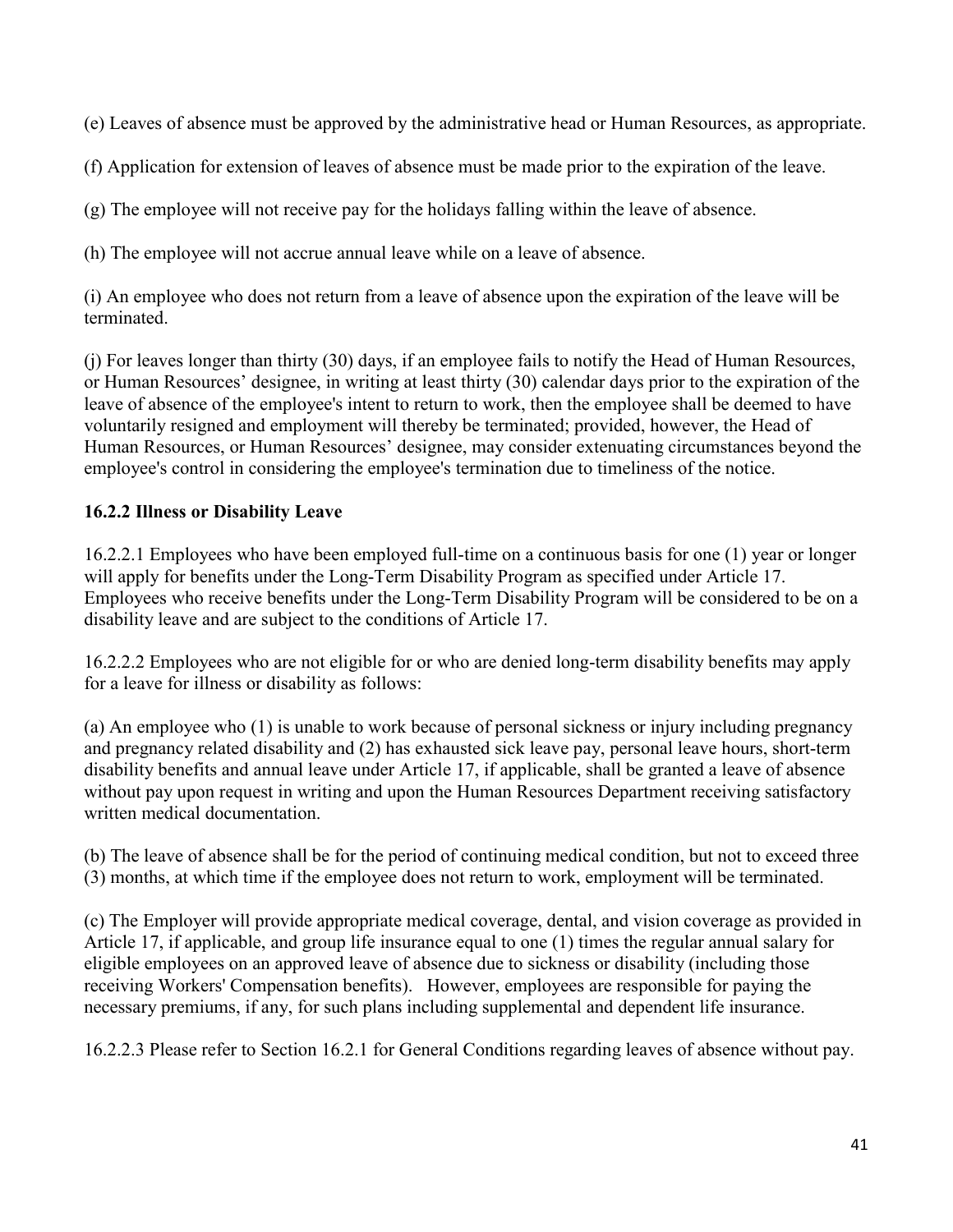**16.2.3 Personal Leaves.** Personal leaves may be granted after an employee has exhausted all accumulated annual leave, as follows:

Leaves of absence up to three (3) months without pay may, at the discretion of the Employer, be granted in cases of exceptional need for those employees who have acquired seniority under this Agreement. Leaves may be granted for such reasons as settlement of an estate, serious illness of a member of the employee's family, child care for a newborn infant (including adopted infants), but not for the purpose of obtaining employment elsewhere. Leaves of absence may be extended for an additional three- (3) month period, but the total leave time shall not exceed twelve (12) months.

16.2.3.1 Please refer to Section 16.2.1 for General Conditions regarding leaves of absence without pay.

**16.2.4 Family and Medical Leave Act (FMLA) Leave.** The provisions of this Article are intended to comply with the Family and Medical Leave Act. To the extent that this Article is ambiguous or contradicts the Act, the language of the Act will prevail. Except as expressly provided in this Article, these FMLA provisions do not impair any rights granted under other provisions of this Agreement. For any questions regarding the FMLA leave or its processes, please contact Human Resources.

16.2.4.1 An employee is eligible for a 12-week FMLA Leave if the employee has been employed for at least twelve (12) months and has been employed as an employee at least one thousand two hundred and fifty (1,250) hours during the twelve (12) month period immediately preceding the leave effective date at a worksite where the Employer employs at least fifty (50) employees within a seventy-five (75) mile radius.

16.2.4.2 Subject to the notice and certification requirements described below, an eligible bargaining unit member may request and will be granted up to twelve (12) workweeks of unpaid FMLA leave during any twelve (12) month period measured forward from the date of the first FMLA leave usage for one or more of the following events:

(a) for the birth of a son or daughter of the member and to care for such child.

(b) for the placement of a child with the member for adoption or foster care.

(c) to care for a spouse or designated individual, child, or parent of the member if the former has a serious health condition, or

(d) because of a serious health condition of the member, which renders the member unable to perform the functions of the position.

(e) any qualifying exigency arising out of the fact that the employee's spouse, son, daughter, or parent is a covered military member on "covered active duty."

FMLA Leave runs concurrent with other forms of paid leave.

16.2.4.3 If the requested leave is for the birth/care of a child, the placement of a child for adoption or foster care, or to care for a spouse or designated individual, child, or parent who has a serious health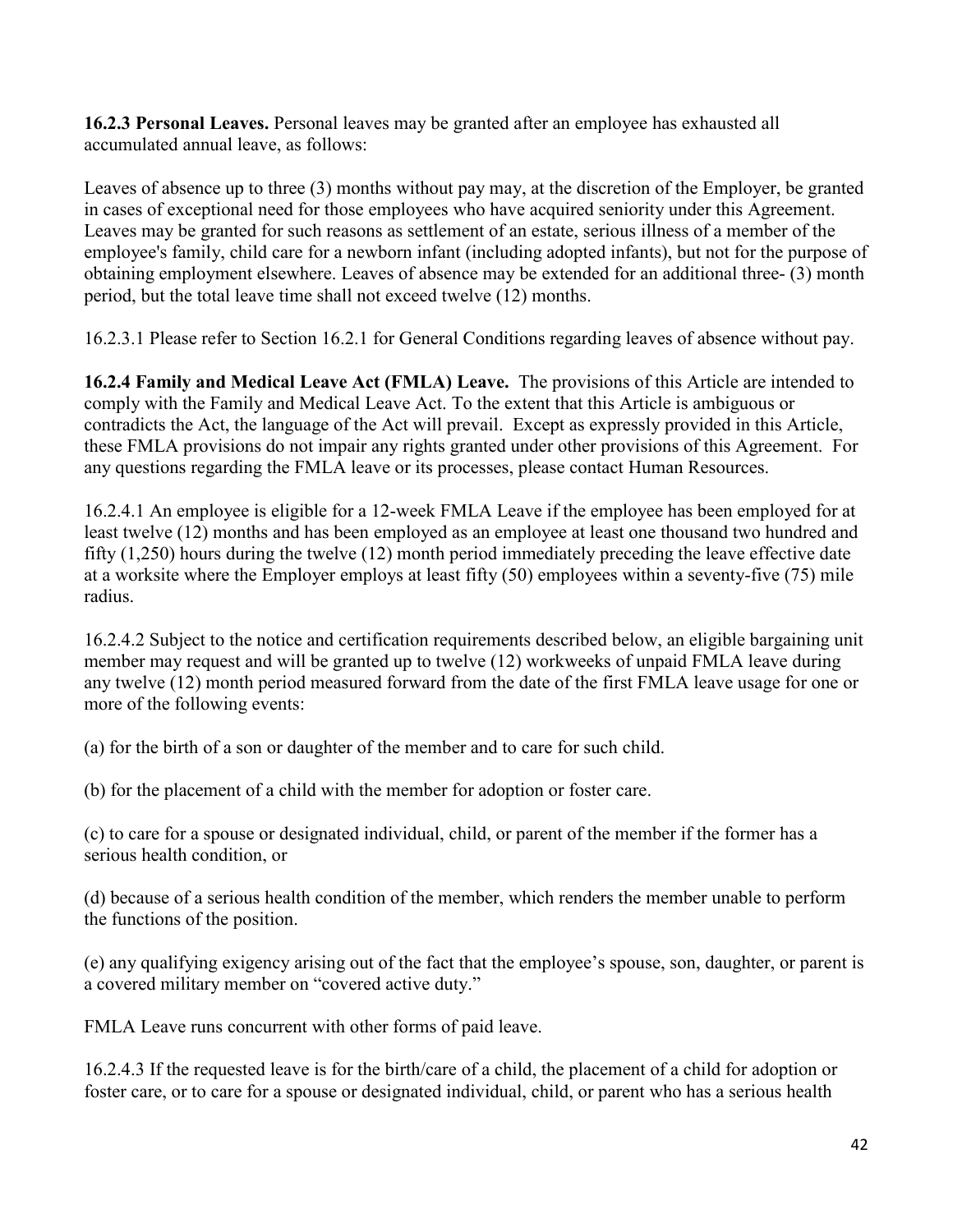condition, the employee is first required to exhaust any available paid vacation leave and any other applicable paid leave (e.g., personal leave days, family care leave). Upon exhaustion of the paid leave, any portion of the remaining twelve (12) weeks of leave shall be unpaid.

16.2.4.3.1 The name of the designated individual must be on file with the Human Resources Department at least six (6) months prior to utilization of such leave.

16.2.4.4 The requested leave is due to the employee's own serious health condition, the employee is first required to exhaust any available paid sick leave and short-term disability. Upon exhaustion of the paid leave, any portion of the remaining twelve (12) weeks of leave shall be unpaid.

16.2.4.5 The taking of a FMLA leave shall not result in the loss of any employment benefit accrued prior to the date on which the leave commenced; provided, however, that nothing in this sentence shall be construed to entitle any bargaining unit member who returns from leave to the accrual of any seniority or employment benefits during the period of the leave or to any right, benefit, or position to which the member would have been entitled had the member not taken the leave.

16.2.4.6 Bargaining unit members who take a FMLA leave for the intended purpose of the leave shall be entitled, on return from the leave, to be restored by the Employer to the position of employment held by the member when the leave commenced or an equivalent position with equivalent employment benefits, pay, and other terms and conditions of employment.

16.2.4.7 During the period of a FMLA leave, the Employer shall maintain coverage under any group health plan as defined by the FMLA for the duration of such leave and at the level and under the conditions coverage would have been provided if the member had continued in employment for the duration of the leave; provided, however, that the Employer may recover the premiums paid for maintaining coverage for the member under such group health plan during the period of a FMLA leave if the member fails to return to work for reasons other than the continuation, recovering, or onset of a serious health condition entitling the member to leave under Sections 16.2.4.2 (c), (d), or (e), or other circumstances beyond the member's control. The Employer may require certification of inability to return to work as specified and allowed by the FMLA.

16.2.4.8 An unpaid family leave of up to twelve (12) workweeks for the birth/care of a child or for the placement of a child for adoption or foster care may be taken at any time within the twelve (12) month period which starts on the date of such birth or placement of adoption or foster care. However, regardless of when the leave becomes effective, it will expire no later than the end of the twelve (12) month period. For example, a bargaining unit member who requests a leave at the start of the twelfth month (of the twelve (12) month period from the date of birth or placement) is entitled to only four (4) workweeks of unpaid leave.

16.2.4.9 Spouses, or designated individuals, both of whom are employed by the Employer are limited to a combined total of twelve (12) workweeks of unpaid leave during any twelve (12) month period for the birth/care of their child, placement of their child for adoption or foster care, or for the care of a parent with a serious health condition. However, each bargaining unit member may use up to twelve (12) workweeks of unpaid leave during any twelve (12) month period to care for the member's child or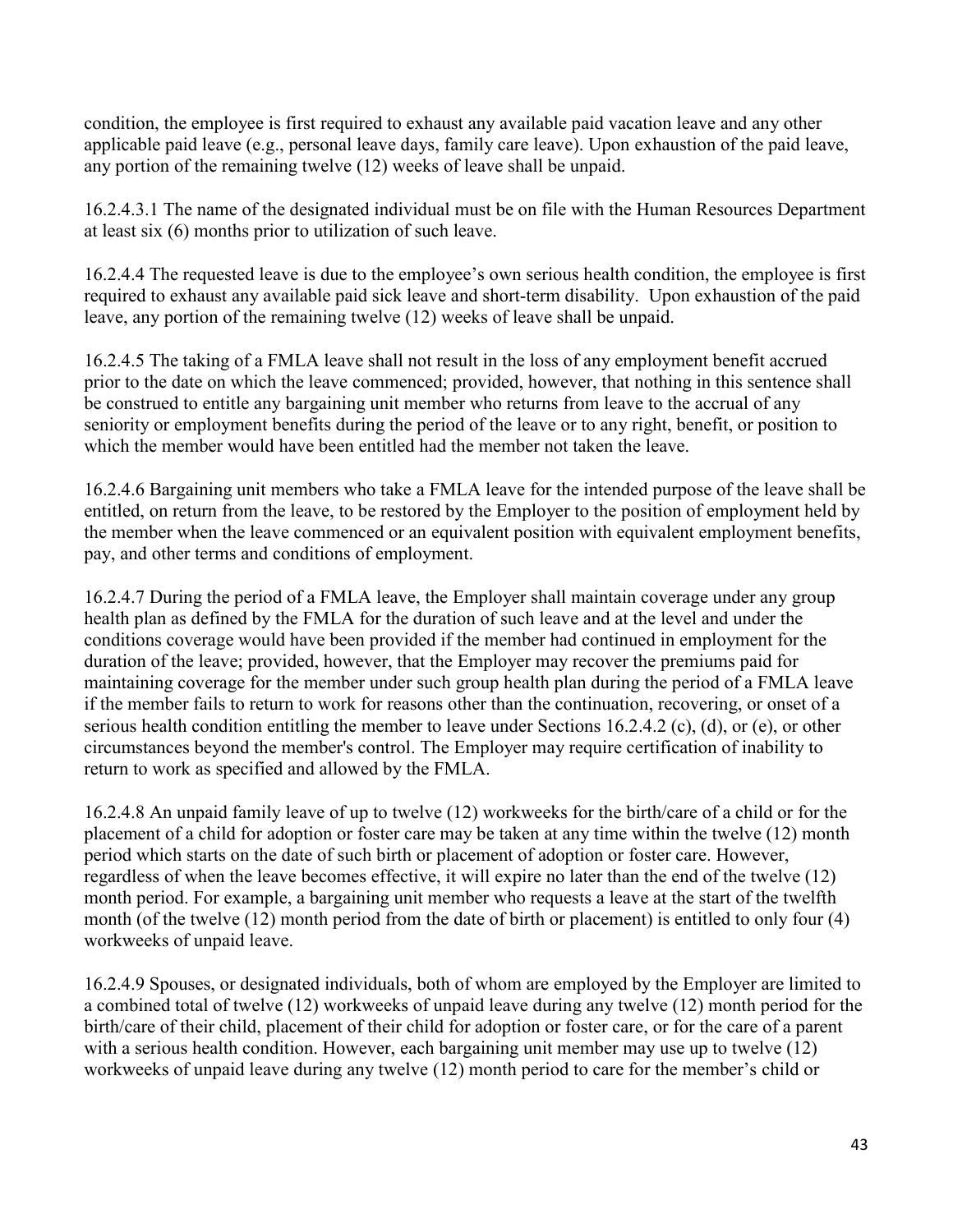spouse or designated individual who is suffering from a serious health condition, or if the leave is necessitated by the member's own serious health condition.

16.2.4.10 An eligible employee who foresees that he will require a leave for the birth/care of a child or for the placement of a child for adoption or foster care, must notify, in writing, the Head of Human Resources, or Human Resources' designee, not less than thirty (30) calendar days in advance of the start date of the leave. If not foreseeable, the employee must provide as much written notice as is practicable under the circumstances.

16.2.4.11 An eligible employee who foresees the need for a leave of absence due to planned medical treatment for oneself, a spouse or designated individual, child or parent, should notify, in writing, the Head of Human Resources, or Human Resources' designee, as early as possible so that the absence can be scheduled at a time least disruptive to the Employer's operations. Such an employee must also give at least thirty (30) calendar days' written notice, unless impractical in which case the employee must provide as much written notice as circumstances permit.

16.2.4. 12 If the requested leave is to care for a spouse or designated individual, child, or parent who has a serious health condition, the employee must be required to file with the Employer in a timely manner a health care provider's statement that the employee is needed to care for the son, daughter, spouse or designated individual, or parent and an estimate of the amount of time that the employee is needed for such care.

16.2.4.13 If the requested leave is because of a serious health condition of the bargaining unit member which renders the member unable to perform the functions of the position, the bargaining unit member may be required to file with the Employer the physician's or health care provider's statements as allowed by the FMLA.

16.2.4.14 Leaves taken under Sections 16.2.4.2 (a) or (b) above shall not be taken intermittently unless the Employer and the bargaining unit member agree otherwise. Subject to the limitations and certifications allowed by the FMLA, leaves taken under Sections 16.2.4.2 (c), (d), or (e), may be taken intermittently or on a reduced leave schedule when medically necessary; provided, however, that where such leave is foreseeable based upon planned medical treatment, the Employer may require the member to transfer temporarily to an available alternative position offered by the Employer for which the member is qualified and that has equivalent pay and benefits and better accommodates recurring periods of leave than the member's regular position.

16.2.4.15 A bargaining unit member on an approved leave under this Article must report to the Head of Human Resources, or Human Resources' designee, every four (4) work weeks regarding status and intent to return to work upon conclusion of the leave.

16.2.4.16 In any case in which the Employer has reason to doubt the validity of the health care provider's statement or certification for leaves taken under Sections 16.2.4.2 (c), (d), or (e), the Employer may, at its expense, require second and third opinions as specified by the FMLA to resolve the issue.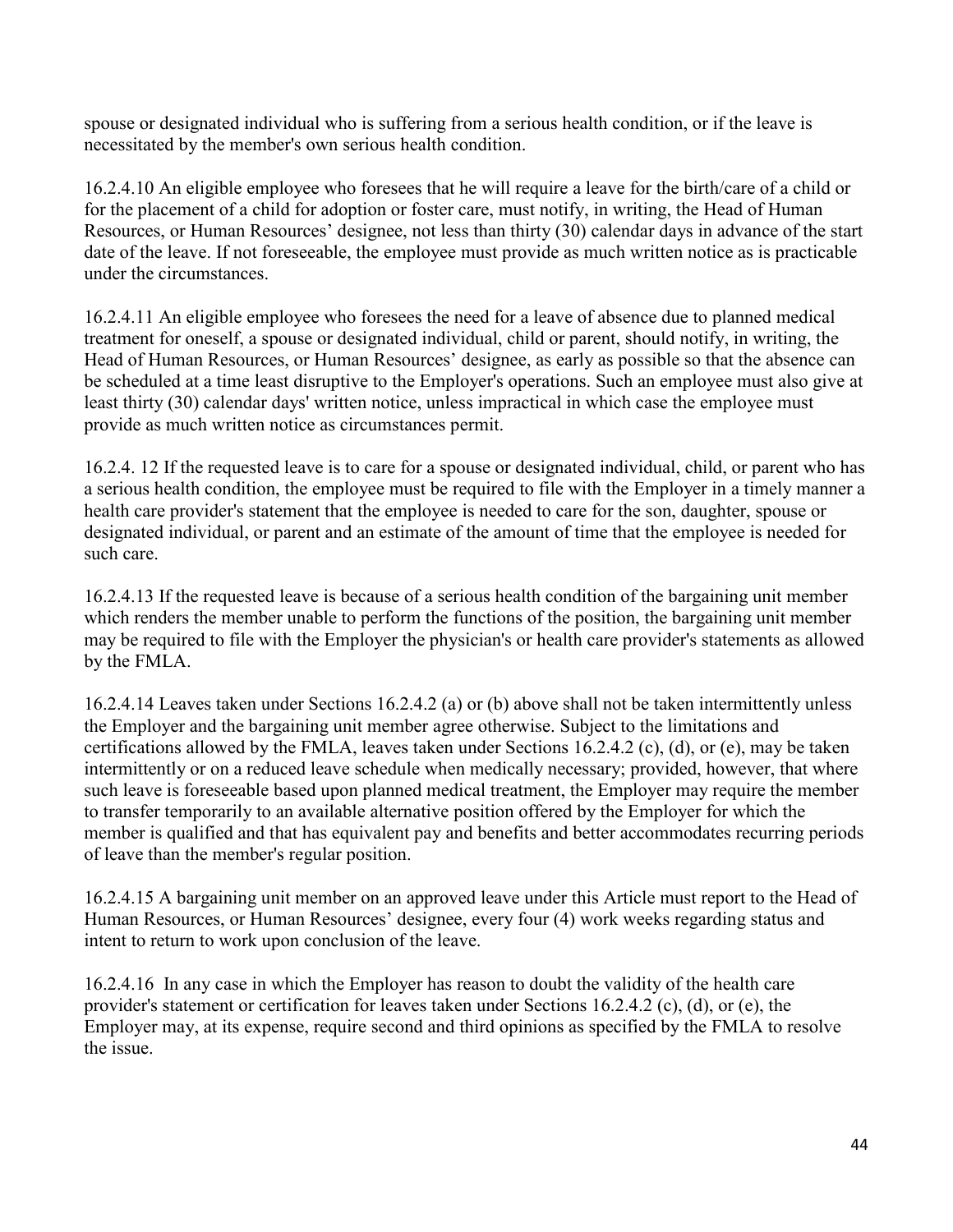**16.2.5 Educational Leaves.** Educational leaves of absence of up to two (2) years may be granted to employees for the purpose of professional development of direct benefit to the University, provided:

(a) The employee has been regularly employed for five (5) or more consecutive years; and

(b) Such leave will terminate at the end of two (2) years or when the employee ceases to be a full-time student, whichever occurs first.

(c) Such leave may be for nondegree employee improvement programs in addition to degree programs.

(d) Please refer to Section 16.2.1 for General Conditions regarding leaves of absence without pay.

**16.2.6 Political Activity Leave.** Employees are expected to observe the following guidelines in connection with political candidacy or appointment to public office:

(a) Employees are expected to discuss such candidacy or appointment with their division or department head prior to public announcement.

(b) Employees undertaking political candidacy will be expected to meet all of their University obligations unless a leave of absence without pay is taken for the time involved. Taking a leave of absence without pay shall not normally be required in the case of candidacy for local or county office or in a primary contest unless the primary campaign might interfere with the person's normal duties. In the case of candidacy for state or national office, a leave of absence without pay shall normally be required after the primary election. If the employee receives party nomination to state or national office, the employee shall request a leave of absence without pay.

(c) University facilities and services are not to be used by staff members running for office or in campaigning for a specific candidate; provided, however, that unit members (in their capacity as citizens and not in their capacity as employees) shall have the same access to University facilities and services that any other citizen may have.

(d) The duration of the leave will be for the first term of office elected to or the first term of the appointment.

(e) An extension of such a leave of absence will be considered upon receipt of a written request to the appropriate vice president and the Head of Human Resources, or Human Resources' designee, at least thirty (30) days prior to the leave termination date. The extension shall be subject to the same provisions governing the original leave of absence.

(f) Please refer to Section 16.2.1 for General Conditions regarding leaves of absence without pay.

**16.2.7 Union Leave.** An employee elected or appointed to a position with the International Union, or delegated by the Local Union, which necessitates a leave of absence, may request an unpaid leave of absence. Such request shall be made to the Head of Human Resources, or Human Resources' designee, as far in advance as possible, but in no event later than thirty (30) days prior to the day such leave is to become effective. Such requests must be made in writing and must be signed by the UAW Director of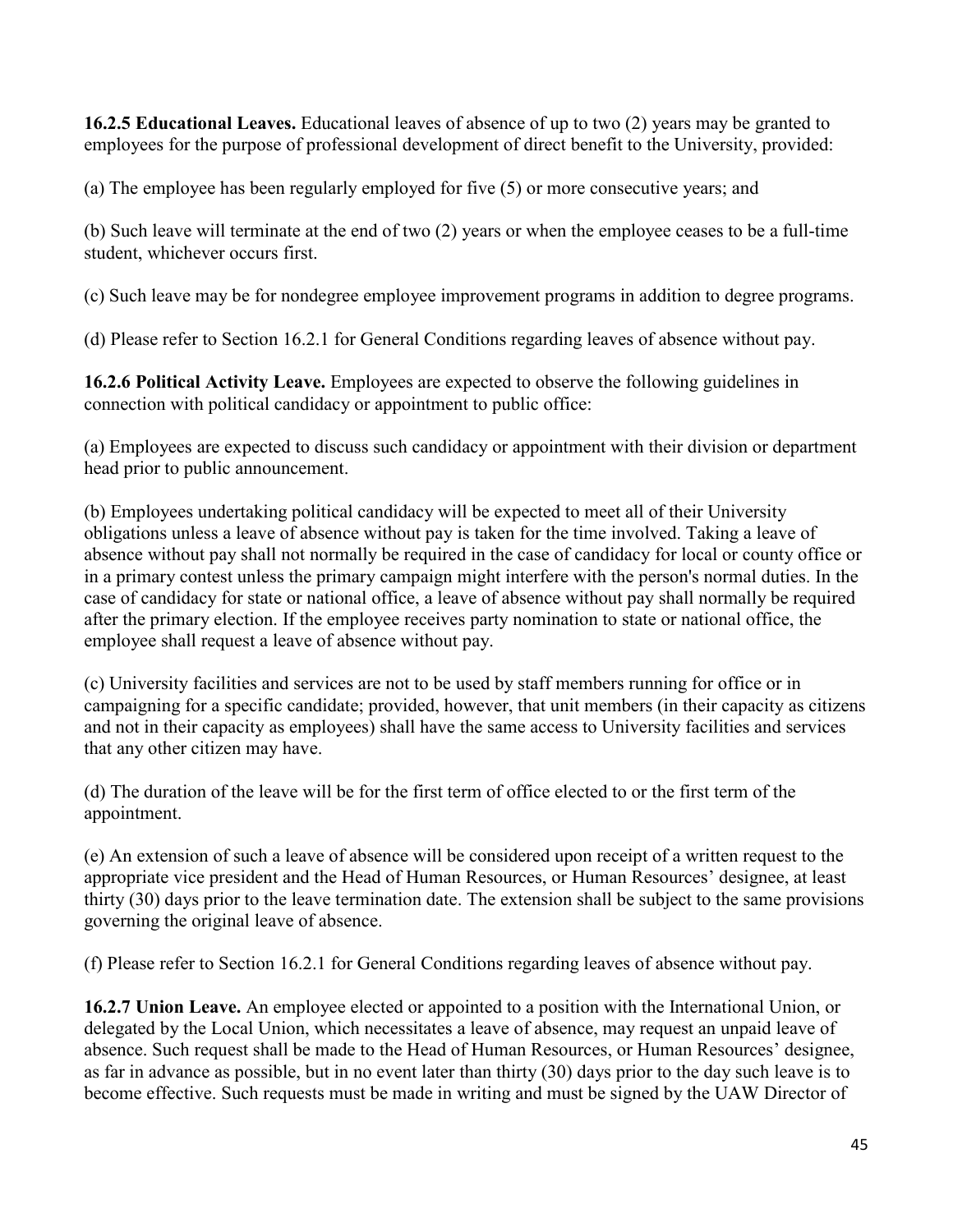Region 1D. Such leaves shall be granted by the University for a period of not less than sixty (60) days and not more than two (2) years or the term of office, whichever may be shorter. No more than two (2) employees will be allowed to take such leave for any given period. An employee who fails to notify the Head of Human Resources, or Human Resources' designee, in writing, at least sixty (60) calendar days prior to the expiration of the leave of absence of intent to return to work, shall be deemed to have voluntarily resigned and employment will thereby be terminated; provided, however, the Head of Human Resources, or Human Resources' designee, may consider extenuating circumstances beyond the employee's control in considering the employee's termination due to timeliness of the notice.

16.2.7.1 Please refer to Section 16.2.1 for General Conditions regarding leaves of absence without pay.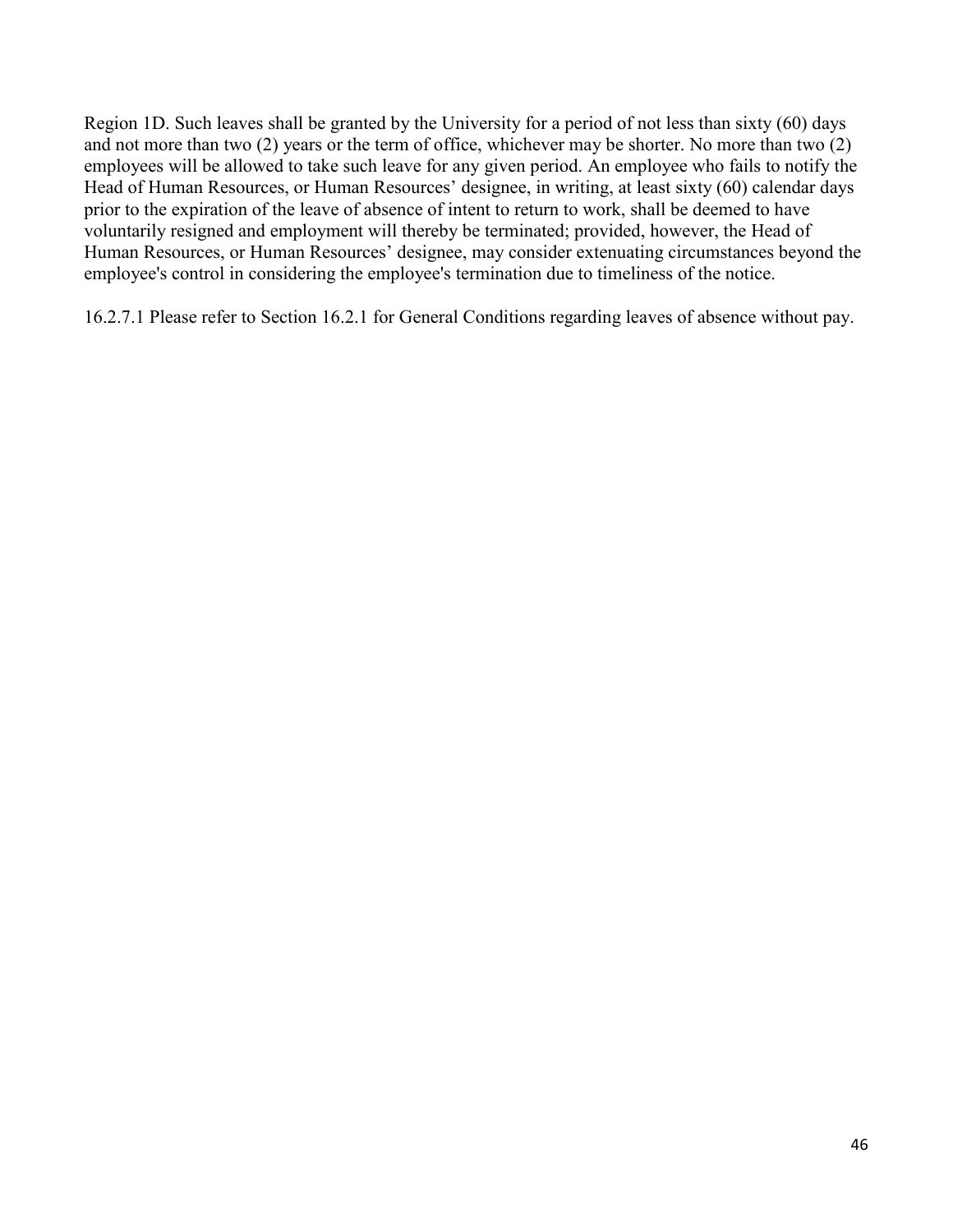# <span id="page-46-0"></span>**ARTICLE 17 BENEFITS**

# **17.1 Holidays**

17.1.1 The following holidays will be observed on the calendar day on which each falls, except that a holiday that falls on a Sunday will normally be observed on the following Monday and a holiday that falls on a Saturday will normally be observed on the preceding Friday:

- (a) New Year's Day
- (b) Memorial Day
- (c) Independence Day
- (d) Labor Day
- (e) Thanksgiving Day
- (f) December 25

17.1.2 In addition to the holidays stated above, each fiscal year, the Employer will schedule six (6) Seasonal Bonus Days. One (1) Seasonal Bonus Day will be the day after Thanksgiving, one (1) will be the day before or after December 25, and one (1) will be the day before or after New Year's Day. It is the Employer's intention to designate the days between December 25 and New Year's Day a "Holiday Week." Any additional days may be designated by the Employer on another date or left as "floating" Seasonal Bonus Days for the employee to schedule with the supervisor.

17.1.2.1 Those employees hired after December 31 of the then current fiscal year are not eligible for "floating" seasonal bonus days until the subsequent fiscal year.

17.1.3 If an employee is scheduled to work on a designated holiday, the employee will be paid at the straight time rate and will be granted two (2) hours of compensatory time for each hour worked. Such time off will be arranged with the supervisor who will make an effort to grant the additional time off as near as practical to the designated holiday.

17.1.4 If an employee is scheduled to work on a designated Seasonal Bonus Day, the employee will be paid at the straight time rate and will be granted equivalent time off. Such time off must be used prior to June 30 of the fiscal year.

17.1.5 No Holidays or Seasonal Bonus Days will be "cashed out."

17.1.6 "Floating" Seasonal Bonus Days may be utilized in increments of one (1) hour.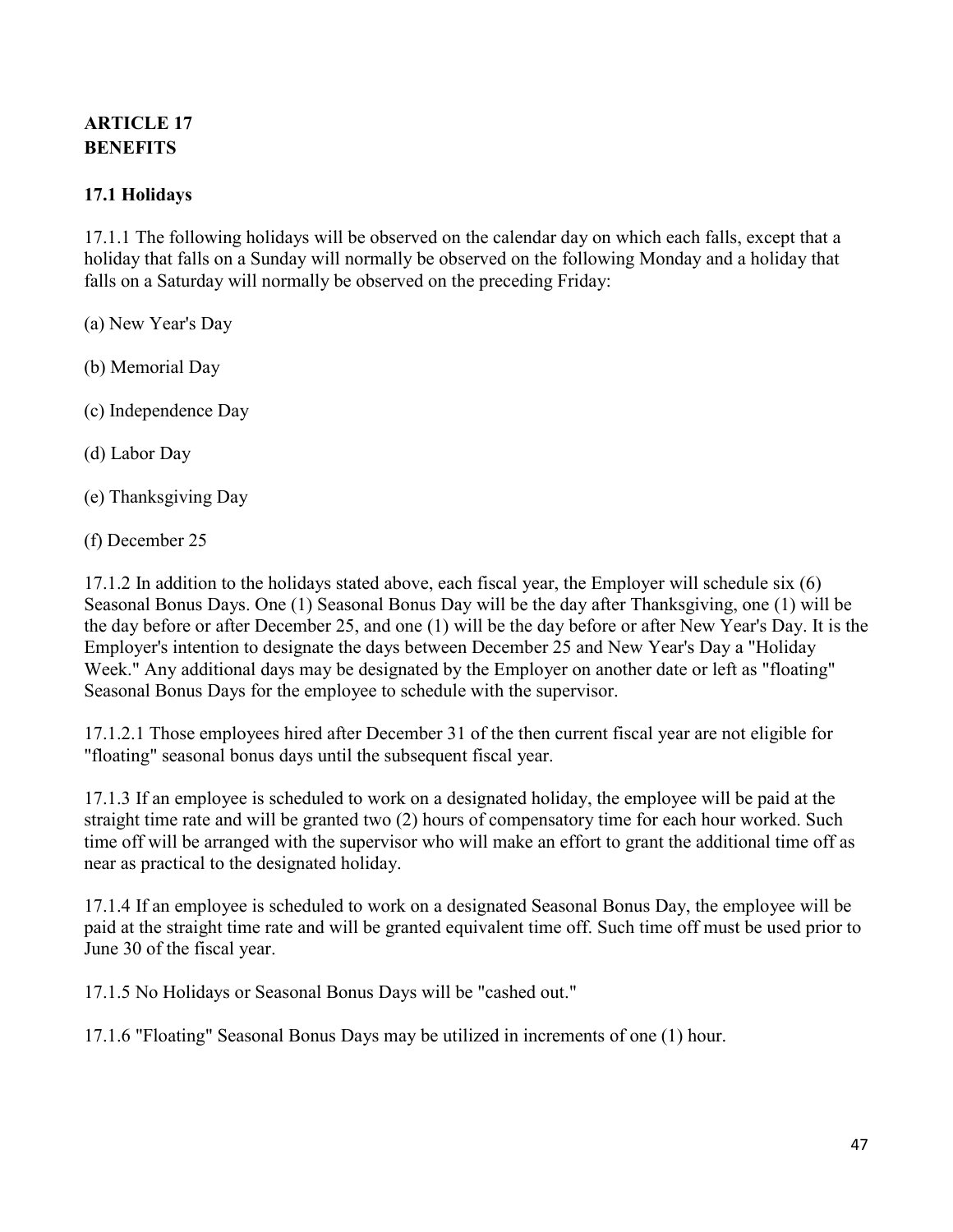17.1.7 When the designated holiday occurs on a scheduled day off in the employee's workweek, the employee will receive an additional day off with pay to be arranged with the supervisor who will make an effort to grant the additional day off as near as practical to the designated holiday.

17.1.8 A Holiday or Seasonal Bonus Day falling during a scheduled period of annual leave or sick leave will not be charged against annual leave or sick leave. If an employee is absent on the working day immediately preceding or immediately following the holiday or seasonal bonus day, the employee will not be paid for the holiday or the seasonal bonus day unless the employee's absence is excused.

17.1.9 Employees who are regularly scheduled to work at least twenty (20) hours per week will be entitled to holiday and seasonal bonus day pay proportionate to the time actually worked. Temporary employees as defined in Article 15 and employees who regularly work less than twenty (20) hours per week will not qualify for holiday or seasonal bonus day pay.

# **17.2 Sick Leave**

17.2.1 Full-time employees shall be eligible for up to two hundred forty (240) hours of sick leave with pay per fiscal year.

17.2.1.1 In their initial year of employment or upon return to work from layoff or an unpaid leave of absence, employees hired or returned to active employment from layoff or unpaid leave between July 1 and September 30 shall be eligible for up to two hundred and forty (240) hours of sick leave; employees hired or returned to active employment from layoff or unpaid leave between October 1 and December 31 shall be eligible for up to one hundred sixty (160) hours of sick leave; employees hired or returned to active employment from layoff or unpaid leave between January 1 and March 31 shall be eligible for up to one hundred twenty (120) hours of sick leave; and employees hired or returned to active employment from layoff or unpaid leave between April 1 and May 31 shall be eligible for up to sixty-four (64) hours of sick leave in the fiscal year. Employees hired or returned to active employment from layoff or unpaid leave after May 31 shall be eligible for sick leave in the subsequent fiscal year.

17.2.2 Employees who are regularly scheduled to work at least twenty (20) hours per week but less than forty (40) hours per week will be entitled to sick leave proportionate to the time actually worked. Temporary employees as defined in Article 15 and employees who regularly work less than twenty (20) hours will not qualify for sick leave.

17.2.3 If an employee is in a period of continuing sick leave utilization at the change of fiscal years, the employee will be required to re-qualify for sick leave by returning to active employment and working a period of twenty (20) consecutive work days.

17.2.4 All payments for sick leave shall be made at the employee's current rate of pay.

17.2.5 Any sick leave taken for less than a full day will be charged in increments of tenths of one (1) hour. (e.g., absence of two (2) hours and five (5) minutes would be charged at two and one-tenth (2.1) hours of sick leave.)

17.2.6 Sick leave shall be available for use by employees for the following purposes: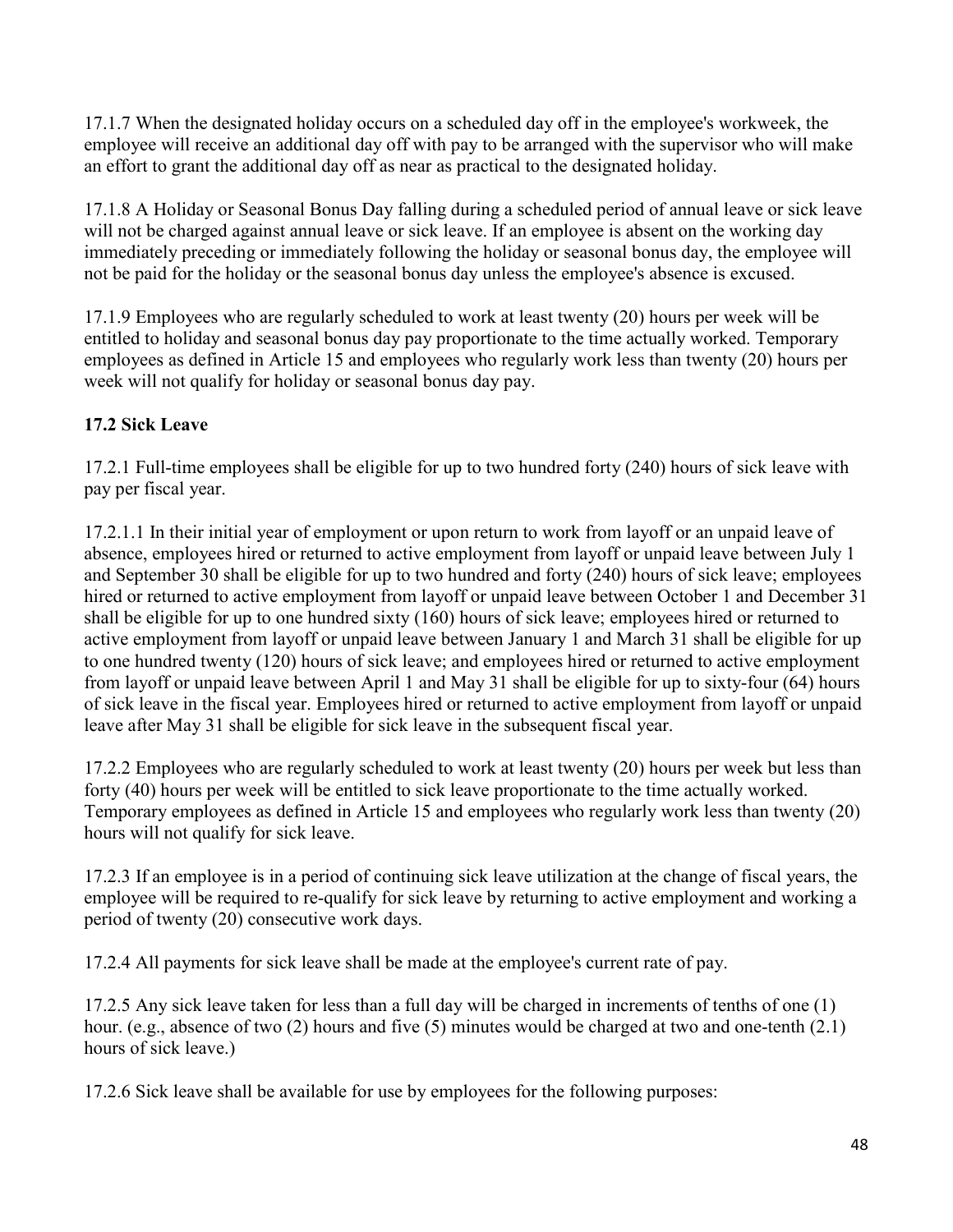(a) Personal illness or incapacity over which the employee has no reasonable control.

(b) Absence from work because of exposure to contagious disease which, according to Marquette County Health Department standards, would constitute a danger to the health of others by the employee's attendance at work.

(c) Medical and dental appointments or treatment to the extent of time required to complete such appointments when it is not possible to arrange such appointments for nonworking hours.

17.2.7 Employees who have exhausted their sick leave and are still unable to return to work, must apply for either a leave of absence for illness or disability as specified under Section 16.2.2 or short-term or long-term disability as specified under Sections 17.3 or 17.4, whichever is applicable.

17.2.8 An employee using sick leave during a period that includes a scheduled holiday or seasonal bonus day will be paid for the holiday or seasonal bonus day but will not be charged a day of sick leave.

17.2.9 Employees are required to notify their department or division head of all absences due to sickness on a daily basis. Where an employee is expected to be hospitalized or confined to the home, the employee and the employee's department or division head may arrange for notification at appropriate intervals.

17.2.10 An employee who has been severely ill or who has been hospitalized because of illness or surgery must provide a statement to Human Resources from the employee's personal physician stating that the employee is able to resume assigned duties, including any limitations attached thereto.

17.2.11 In the case of extended sick leave absences or in an effort to determine the validity of an employee's use of sick leave, the employee may be requested to furnish a physician's statement of physical condition to Human Resources who shall be responsible for verifying absence due to illness or disability.

17.2.12 The Employer affirms its obligation to comply with applicable state and federal law regarding the confidentiality and use of employee medical records. Employee medical records will be accessible only to University employees who have a demonstrable need for such access.

## **17.3 Short-Term Disability**

17.3.1 When sick leave has been exhausted, employees who are eligible for disability coverage under the University's Long-Term Disability Insurance Program are covered by additional Short-Term Disability Program benefits proportionate to their regular appointment period as follows:

(a) Upon receipt of satisfactory medical the employee will receive seventy-five percent (75%) of the employee's base salary and will continue all current benefits' coverages. Employees will use accumulated and unused annual leave to make up the difference between the seventy-five percent (75%) short-term disability payment and full salary.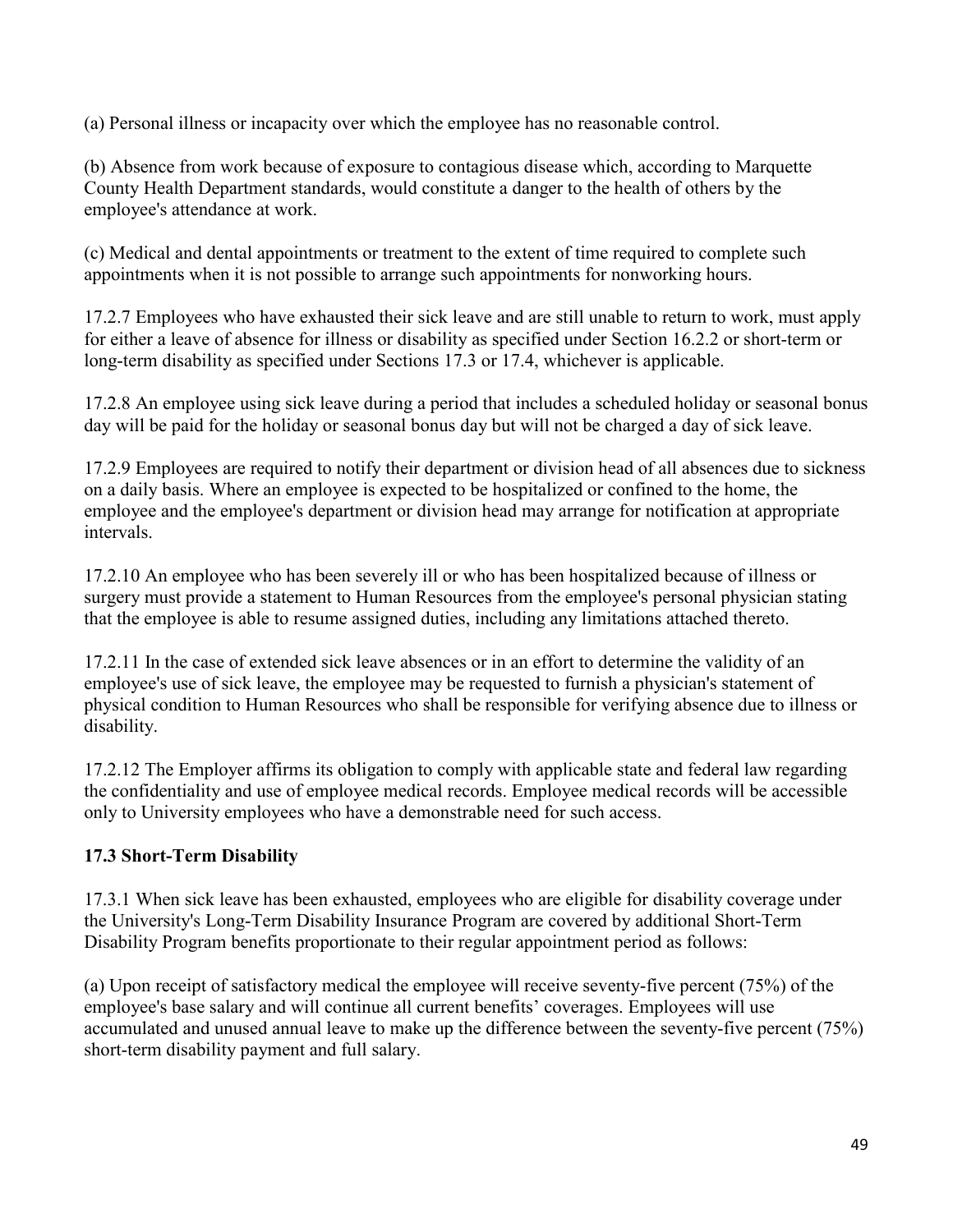(b) The benefits provided in the preceding paragraph will continue until the Long-Term Disability Insurance Program becomes effective, or until the employee recovers and resumes regular duties, or until the employee dies, but the benefits will in no event continue for a period longer than the first of the month following six (6) consecutive months of total disability.

(c) Once the employee is placed on short-term disability, the employee shall cease to earn vacation.

(d) An employee who returns to work after having received short-term disability will be required to requalify for short term disability benefits by working a period of twenty (20) consecutive work days unless the subsequent disability arises from a cause unrelated to the original disability. The only exceptions to this requalification may be made by the Head of Human Resources, or Human Resources' designee, in cases of very serious illness or disability. Exceptions shall be granted at the sole discretion of the Employer and any such decision to grant or deny any exception shall not be grievable.

17.3.2 Employees who are not eligible under the Long-Term Disability Insurance Program will be paid under the provisions of the Sick Leave and Short-Term Disability Policies. Once these benefits have been exhausted, salary payments will cease. Employees may be eligible for an unpaid Illness or Disability Leave as specified in Section 16.2.2.

# **17.4 Long-Term Disability**

17.4.1 The current policy provides for the payment of sixty percent (60%) of the regular yearly salary, with a monthly maximum specified in the insurance policy, for all full-time employees who have been employed one (1) full year or longer and who, in the opinion of our carrier, are considered to be totally disabled. The sixty percent (60%) level is less any and all offsets (Social Security, Workers' Compensation, etc.) as determined by the insurance policy. The University will pay the full cost of a Long-Term Disability Insurance Program.

17.4.2 The definition of total disability is as specified in the insurance policy. You must be under the regular care of a physician, other than yourself or a member of the family.

17.4.3 Physician is defined as a physician legally licensed to practice medicine and/or surgery.

17.4.4 Seniority of employees shall not accrue while on long-term disability.

17.4.5 The Employer will provide medical coverage, dental, and vision coverage, if applicable, as provided in Section 17.5, 17.6, and 17.7 and one (1) times regular annual salary as group life insurance as provided by our carriers for those receiving long-term disability benefits to a maximum of two (2) calendar years.

17.4.6 Employees who receive this benefit are considered to be on a disability leave as specified in Article 16, Section 16.2.2, to a maximum of two (2) calendar years, at which time employment shall be terminated.

17.4.7 An employee who returns to work prior to the expiration of the two (2) calendar year disability leave period and works less than six (6) months and subsequently becomes totally disabled will be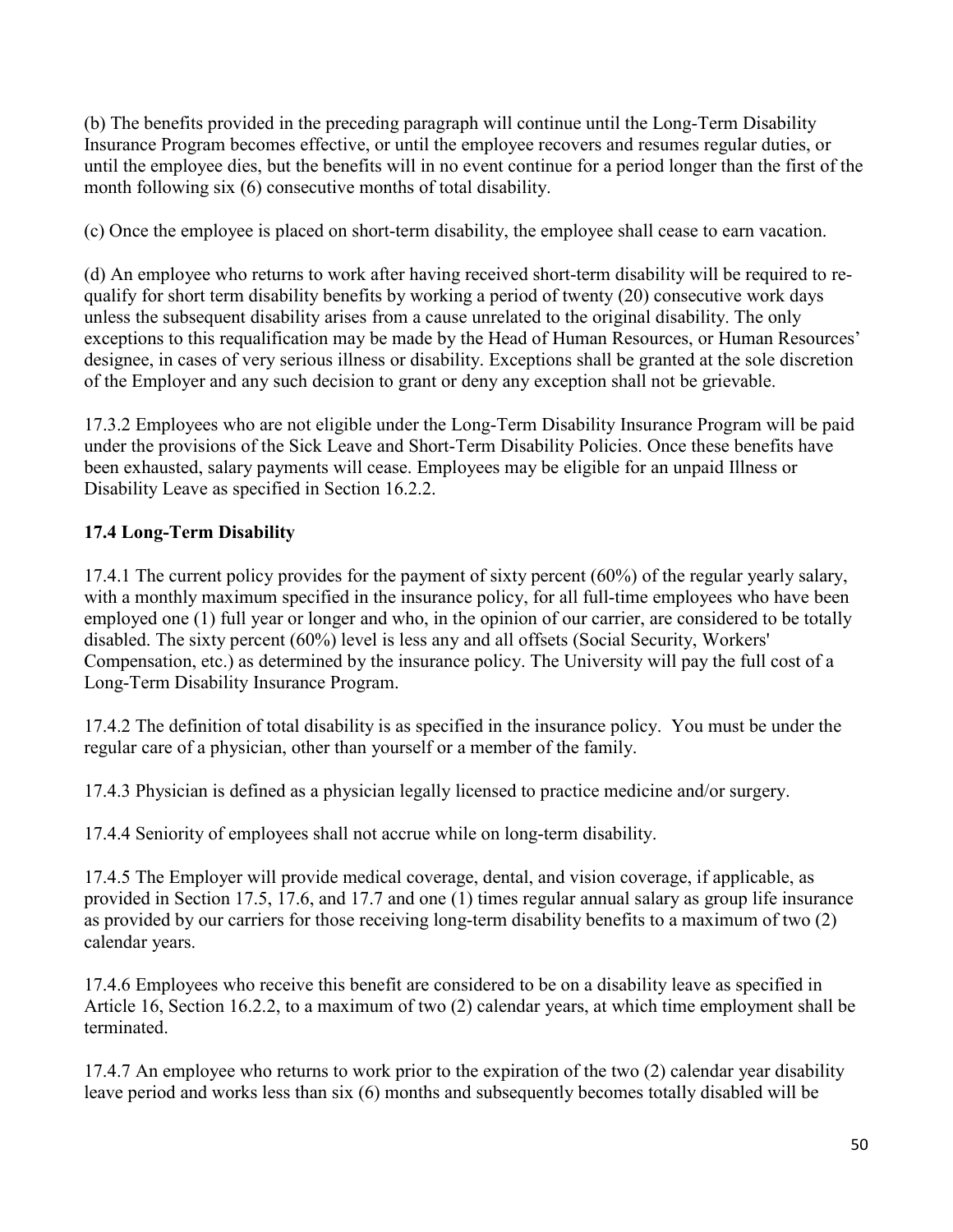eligible to revert back to disability leave status in order to utilize the remaining portion of the two (2) calendar year leave of absence period. Upon exhaustion of the remaining portion, the employee's employment shall be terminated.

## **17.5 Medical Program**

17.5.1 The Board will, during the life of the Agreement, maintain and contribute to the cost for the current hospitalization and medical program for bargaining unit members regularly scheduled to work thirty (30) hours or more per week (1,560 hours or more per year). Employees regularly scheduled to work twenty (20) or more hours per week but less than thirty (30) hours per week are eligible for the hospitalization and medical program by paying the University the difference between the University's full contribution and the full-time equivalent cost (e.g., for an employee scheduled to work twenty [20] hours per week, the University will pay fifty percent [50%] of the specified contribution and the employee will pay fifty percent [50%]). If an employee elects not to pay the prorated contribution, the employee will not be covered for this benefit. Employees must complete and file an application in accordance with the Board's and the administrator's regulations.

17.5.2 The health plan year is January through December.

17.5.3 Effective January 1, 2016, the University will offer the Community Blue PPO with ECM \$2000/\$4000 plan. The Board will elect the 80%/20% requirements of Section 4 of the Publicly Funded Health Insurance Contribution Act (Act 152 of 2011), hereinafter referred to as the "Act", for the immediate future. Accordingly, the University will pay no more than 80% of the total annual costs of the medical benefit plan selected above. Employees will pay 20% of the total annual costs of the medical benefit plan selected above. For purposes of this provision, total annual costs includes the premium or illustrative rate of the medical benefit plan, administrative fees, stop loss reinsurance, fees and taxes mandated by state and federal law, and all Employer payments for reimbursement of co-pays, deductibles, payments into health savings accounts, flexible spending accounts or similar accounts used for health care, but does not include the costs of dental and vision and does not include beneficiary-paid co-payments or beneficiary payments into health savings accounts, flexible spending accounts or similar accounts used for health care. The employee's share of premium or illustrated rates will be paid via payroll deduction. The election by the University under Section 4 and 8 of PA 152 may be made annually. If, during the life of this Agreement, the University fails to elect 80%/20%, by default the University will instead use the "hard caps;" the parties will promptly negotiate this decision's impact on the bargaining unit.

17.5.4 The Union authorizes the University to withhold the bargaining unit member's health insurance premium/illustrated rate contributions through 26-pay pre-tax payroll deduction based on a single, twoperson, family plan. Deductions will be made on a bi-weekly schedule through the NMU premium conversion plan, which means that contributions will be withheld in such a way that they are not subject to state, federal, social security, or Medicare withholding. The dollar amounts of withholding may be increased or decreased without further specific authorization, provided that employees receive 30 days advance notice of the amount of any increase in withholding.

If it is determined that an employee has paid more than the actual amount owed due to an error, the bargaining unit member will be issued a refund. The refund will be processed during the earliest possible payroll cycle and the Union President will be notified.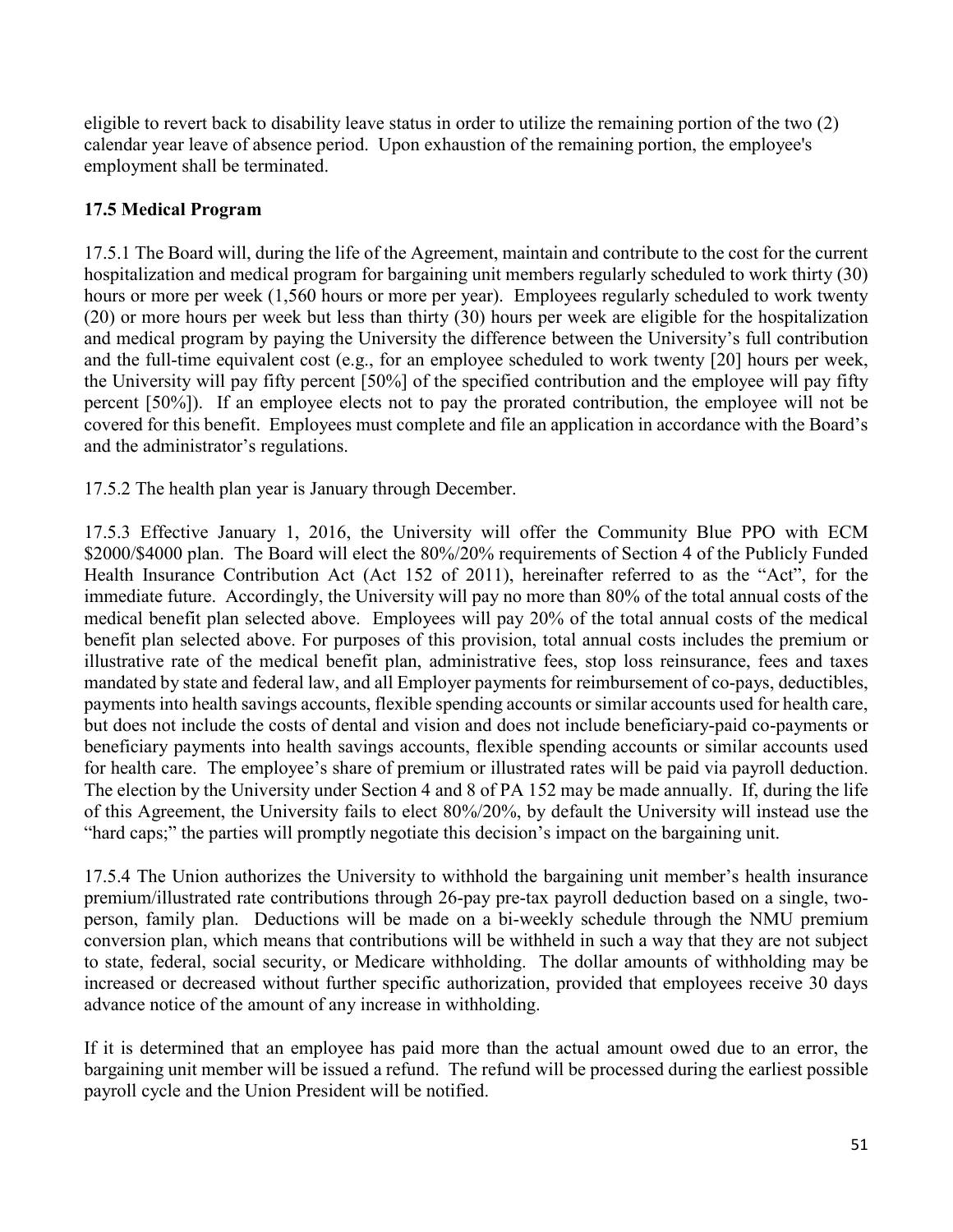17.5.5 The Employer may withhold \$2.50 per covered employee per year to help fund wellness activities of the Health Care/Wellness Committee. The Employer also agrees to contribute \$2.50 per covered employee per year for this purpose.

17.5.6 In the event that the Employer exercises its right to change insurance carriers, including third party administrators, any substantial changes in coverage would be subject to the provisions of the Collective Bargaining process. The Union and representatives of the Board will hold a Special Conference to discuss any proposed future changes to health care prior to any implementation action.

# **17.6 Dental**

17.6.1 The University agrees to contribute the full cost per bargaining unit member of a family plan illustrative premium for bargaining unit members regularly scheduled to work at least thirty (30) hours per week (1,560 hours per year) for a defined dental plan for all participating full-time bargaining unit members. Employees regularly scheduled to work twenty (20) or more hours per week but less than thirty (30) hours per week are eligible for the dental program by paying the University the difference between the University's full contribution of the plan in which they are enrolled (Single, Two Person, or Family) and the full-time equivalent cost (e.g., for an employee scheduled to work twenty (20) hours per week, the University will pay fifty percent [50%] of the specified contribution and the employee will pay fifty percent [50%]). If an employee elects not to pay the prorated contribution, the employee will not be covered for this benefit.

17.6.2 Participation in the plan is optional for all full-time bargaining unit members.

17.6.3 The plan must maintain the level of participation of the bargaining unit members on roll as determined by the carrier.

17.6.4 The University will assume the administrative costs necessary to collect deductions, to submit payments to the insurance carrier, to enroll bargaining unit members, and to communicate with the insurance carrier regarding administration of the plan.

# **17.7 Vision**

17.7.1 The University agrees to contribute the full cost per bargaining unit member of a family plan illustrative premium for bargaining unit members regularly scheduled to work at least thirty (30) hours per week (1,560 hours per year) for a defined vision plan for all participating full-time bargaining unit members. Employees regularly scheduled to work twenty (20) or more hours per week but less than thirty (30) hours per week are eligible for the vision program by paying the University the difference between the University's full contribution of the plan in which they are enrolled (Single, Two Person, or Family) and the full-time equivalent cost (e.g., for an employee scheduled to work twenty (20) hours per week, the University will pay fifty percent [50%] of the specified contribution and the employee will pay fifty percent [50%]). If an employee elects not to pay the prorated contribution, the employee will not be covered for this benefit.

17.7.2 Participation in the plan is optional for all full-time bargaining unit members.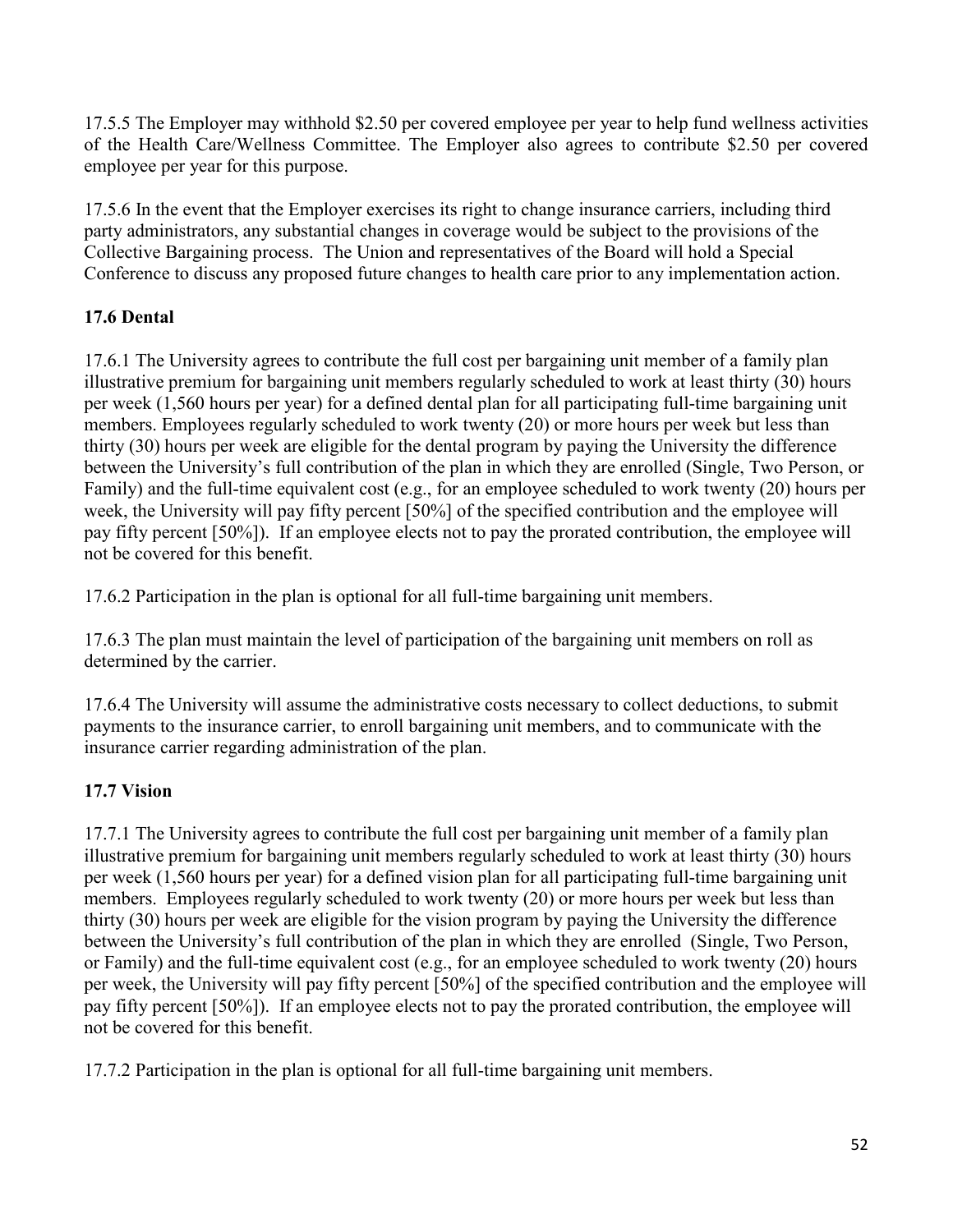17.7.3 The plan must maintain the level of participation of the bargaining unit members on roll as determined by the carrier.

17.7.4 The University will assume the administrative costs necessary to collect deductions, to submit payments to the insurance carrier, to enroll bargaining unit members, and to communicate with the insurance carrier regarding administration of the plan.

# **17.8 Life Insurance**

17.8.1 The University will pay the premiums for term life insurance equal to an employee's annual base salary rate, (rounded to the next highest multiple of one thousand dollars [\$1,000]), with an accidental death and dismemberment rider, for all full-time and part-time employees who complete the necessary forms for this coverage within thirty (30) days of obtaining full-time status.

17.8.2 Additional personal coverage equal to five (5) times the employee's annual base salary rate (rounded to the next highest multiple of one thousand dollars [\$1,000]), may be obtained at the employee's cost, including coverage for the employee's spouse and/or dependent children, including foster children. The University agrees to make available to the Union the available options for employee-paid, increased dependent life insurance coverage when the life insurance contract is renegotiated.

17.8.3 In the event that the Employer exercises its right to change insurance carriers, the Employer agrees that the coverage of any new plan will be substantially equivalent or better than the present plan. The Employer will discuss with Union representatives any proposed changes in insurance carriers.

**17.9 Insurance Obligation.** The University's only obligation with respect to all insurance coverage shall be payment of insurance premiums as above provided. The amount and nature of benefits and the commencement and duration of coverage for any program shall be as provided in the master insurance policy and the carrier's or administrator's rules and regulations.

# **17.10 Retirement**

17.10.1 Employees who are scheduled to work at least twenty (20) hours per week are eligible to participate in the Teachers Insurance and Annuity Association (TIAA) Retirement Program if they complete the necessary application forms within ninety (90) days of their employment date. Employees scheduled to work less than twenty (20) hours per week will not have retirement contributions made on their behalf by the Employer.

17.10.2 Employees first hired prior to January 1, 1996 who did not elect TIAA are covered under the terms and provisions of the Michigan Public School Employees Retirement System (MPSERS).

17.10.3 (a) For those employees hired prior to October 1, 1998 who participate in TIAA, the Employer shall contribute twelve and one-half percent (12.5%) of salary up to \$20,000 of salary paid and seventeen and one-half (17.5%) of salary paid above \$20,000.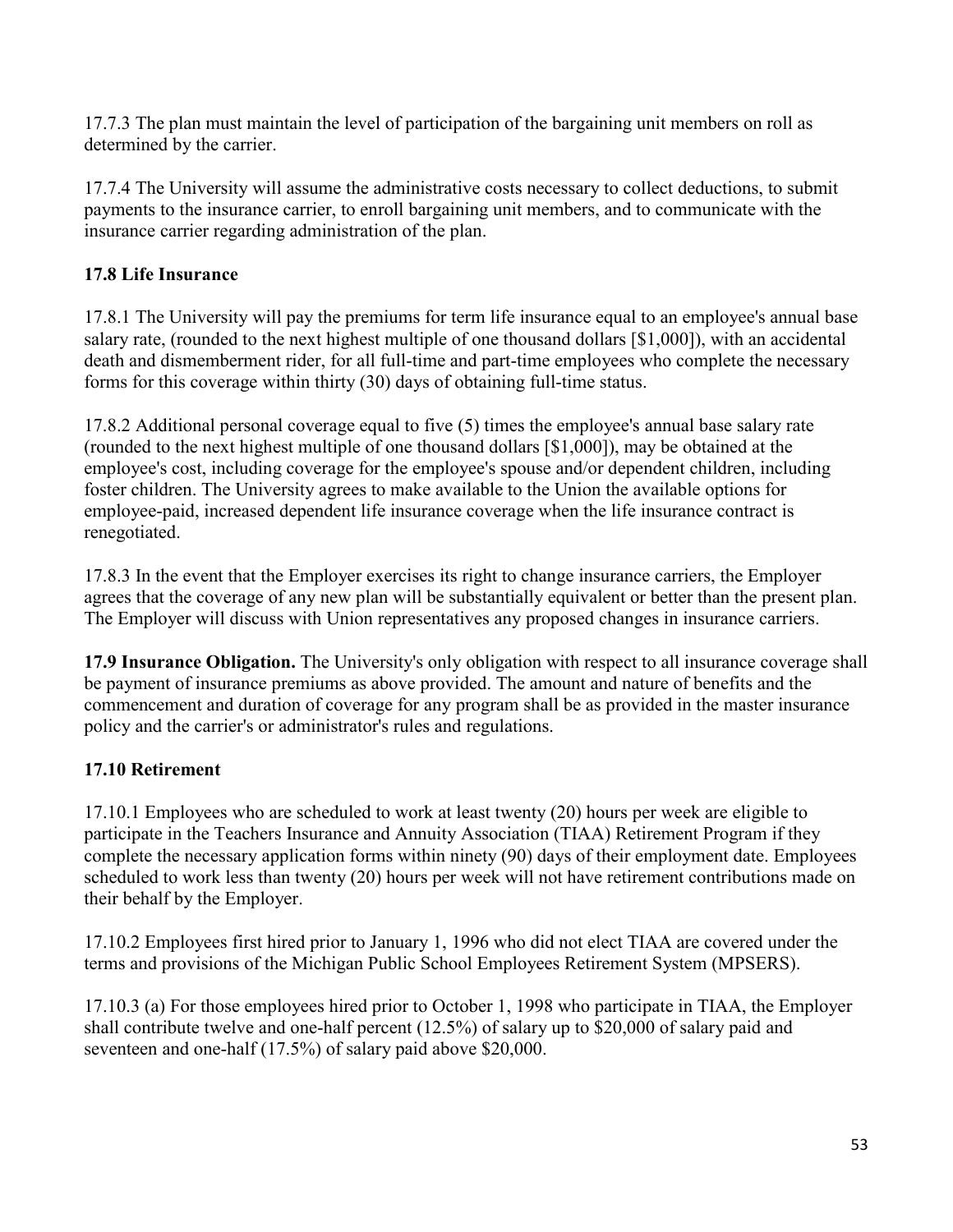17.10.3 (b) For those employees hired October 1, 1998 or later, but prior to October 1, 2010, who participate in TIAA, the Employer shall contribute twelve and one-half percent (12.5%) of salary.

17.10.3 (c) For those employees hired October 1, 2010 or later, who participate in TIAA, the Employer shall contribute seven and one-quarter percent (7.25%) of salary, and will further match an employee's contribution up to one and one-half percent (1.5%) of salary.

17.10.4 Effective January 1, 2000, the salary base for retirement contribution purposes will no longer include "in kind" payments (e.g., value of meals, lodging, personal use portion of an employer-furnished vehicle, etc.).

# **17.10.5 MPSERS Retirees Working at NMU**

17.10.5.1 Effective January 26, 2006, the University shall make contributions to TIAA for MPSERS retirees who are scheduled to work at least twenty (20) hours per week and who have completed the necessary application forms within thirty (30) days of their employment date. Employees scheduled to work less than twenty (20) hours per week will not have retirement contributions made on their behalf by the Employer.

17.10.5.2 (a) For those employees, MPSERS retirees, hired prior to October 1, 2010, the Employer shall contribute twelve and one-half percent (12.5%) of salary to TIAA.

17.10.5.2 (b) For those employees, MPSERS retirees, hired after October 1, 2010, the Employer shall contribute seven and one-quarter percent (7.25%) of salary to TIAA, and will further match an employee's contribution up to one and one-half percent (1.5%) of salary.

17.10.5.3 For those employees, MPSERS retirees, the Employer is subject to the reporting requirements of the Michigan Office of Retirement Services (ORS), which may impact the pension and benefits the employee may already be receiving from ORS.

# **17.10.6 Retirement Privileges**

17.10.6.1 Upon retirement, employees will receive a membership card from the NMU Retirees Association which will entitle them to all the NMU Retirees Association privileges.

17.10.6.2 To be eligible for retirement privileges as a retiree of Northern Michigan University, regardless of the retirement program in which the bargaining unit member participates, the total of a bargaining unit member's age and years of service at NMU must equal or be greater than seventy (70) as of the retirement effective date and the bargaining unit member must have a minimum of ten (10) years of full-time service with the University.

# **17.11 Tuition Scholarship Program**

17.11.1 Tuition scholarships will be awarded to employees, spouses, and dependent children (son, stepson, daughter, stepdaughter, and a legally adopted child) on a space available basis.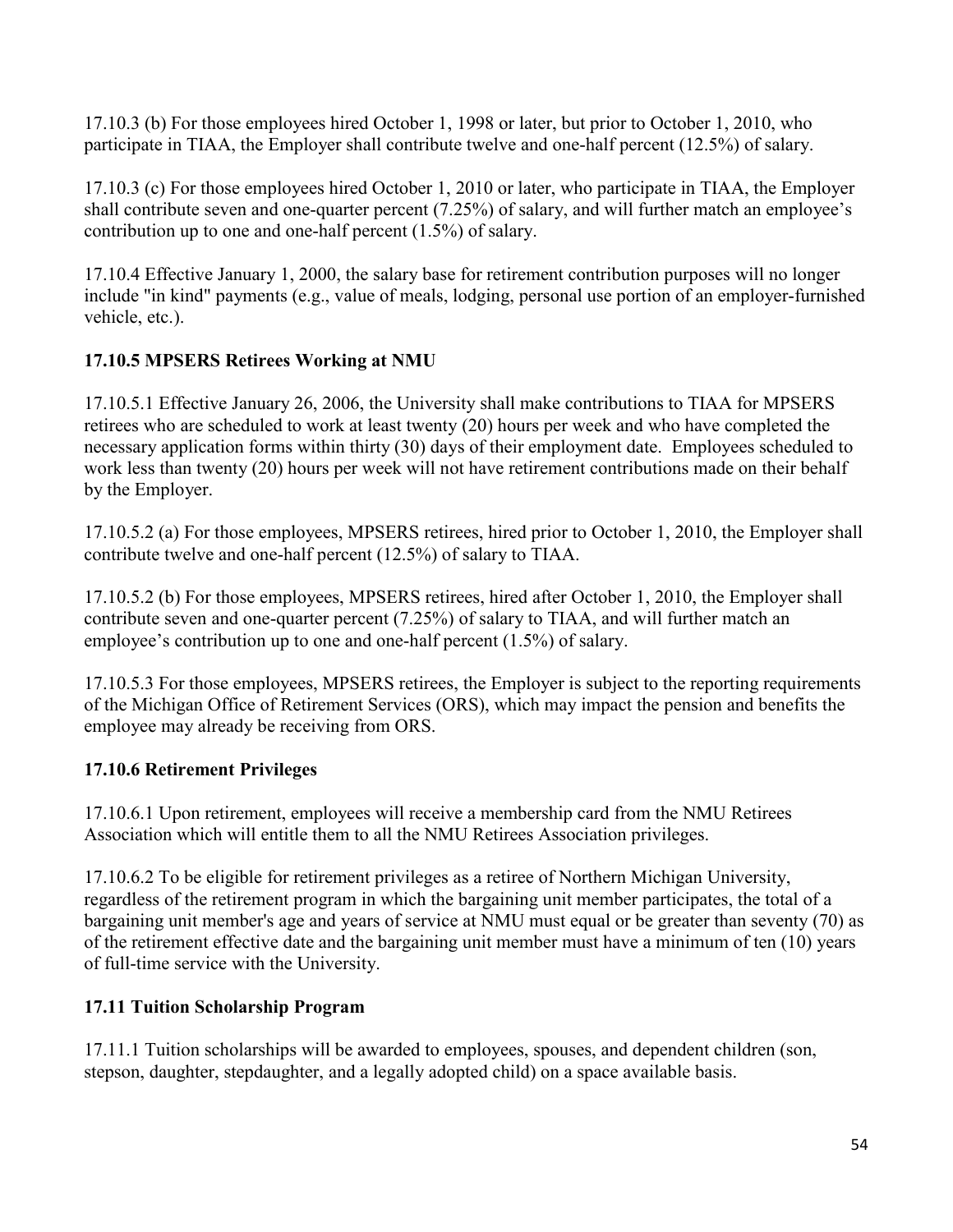17.11.2 Employees, spouses, and dependent children, as identified in Section 17.11.1 and in accordance with the dependent children tuition scholarship benefits procedure, shall be allowed to take an unlimited number of credit hours per semester.

17.11.3 Employees may enroll in courses up to a maximum of four (4) credit hours during regular working hours. Arrangements for such time off must be made with the immediate supervisor. All time so devoted will be made up within the same biweekly pay period through arrangements with the immediate supervisor and/or department head. If the Employer assigns a bargaining unit member to take a class offered only during the employee's scheduled work time, the employee shall not be required to make up the time.

17.11.4 Those who participate in the Tuition Scholarship Program are not eligible to receive additional University funded scholarships or grants.

17.11.5 In the event of an employee's death, the surviving spouse, as long as the individual does not remarry, and dependent children as identified in Section 17.11.1 and in accordance with University policy, who are participating in the Tuition Scholarship Program as specified in Section 17.11.2 at the time of the employee's death may continue in the Program until completion.

17.11.6 In the event of death to an employee who had at least fifteen (15) years of service at NMU, the surviving spouse, as long as the individual does not remarry, and the dependent children as identified in Section 17.11.1 and in accordance with University policy, when they become eligible for enrollment at NMU may participate in the program until they complete their course of study.

17.11.7 No employee on an unpaid leave of absence (except those receiving long-term disability benefits) or their spouse or dependent children as identified in Section 17.11.1 and in accordance with University policy, shall receive such a scholarship unless it is approved by the Head of Human Resources, or Human Resources' designee, prior to the commencement of such leave.

17.11.8 Northern Michigan University will abide by state and federal laws regarding the taxability of tuition benefits.

## **17.12 Bookstore Discount**

17.12.1 Full-time employees, their spouse and dependents (as defined by the IRS), and retirees and their spouses shall receive a 20% discount on books and a 10% discount on all other merchandise available at the Bookstore except textbook rentals, digital content, special orders, sale books, class and alumni rings, cap and gown rentals and purchases, computer software, periodicals, discounted merchandise, computer hardware, stamps, health and beauty aids, food snacks, and beverages. Discounts are subject to change per the policy of the owner/operator of the bookstore.

It is agreed that once all other employee groups agree to eliminate the "benefit," Local 2178 will also agree to eliminate it.

**17.13 Recreation Membership/Walking Pass.** The Employer will provide each bargaining unit member who completes the annual application process a single Recreation Membership or a single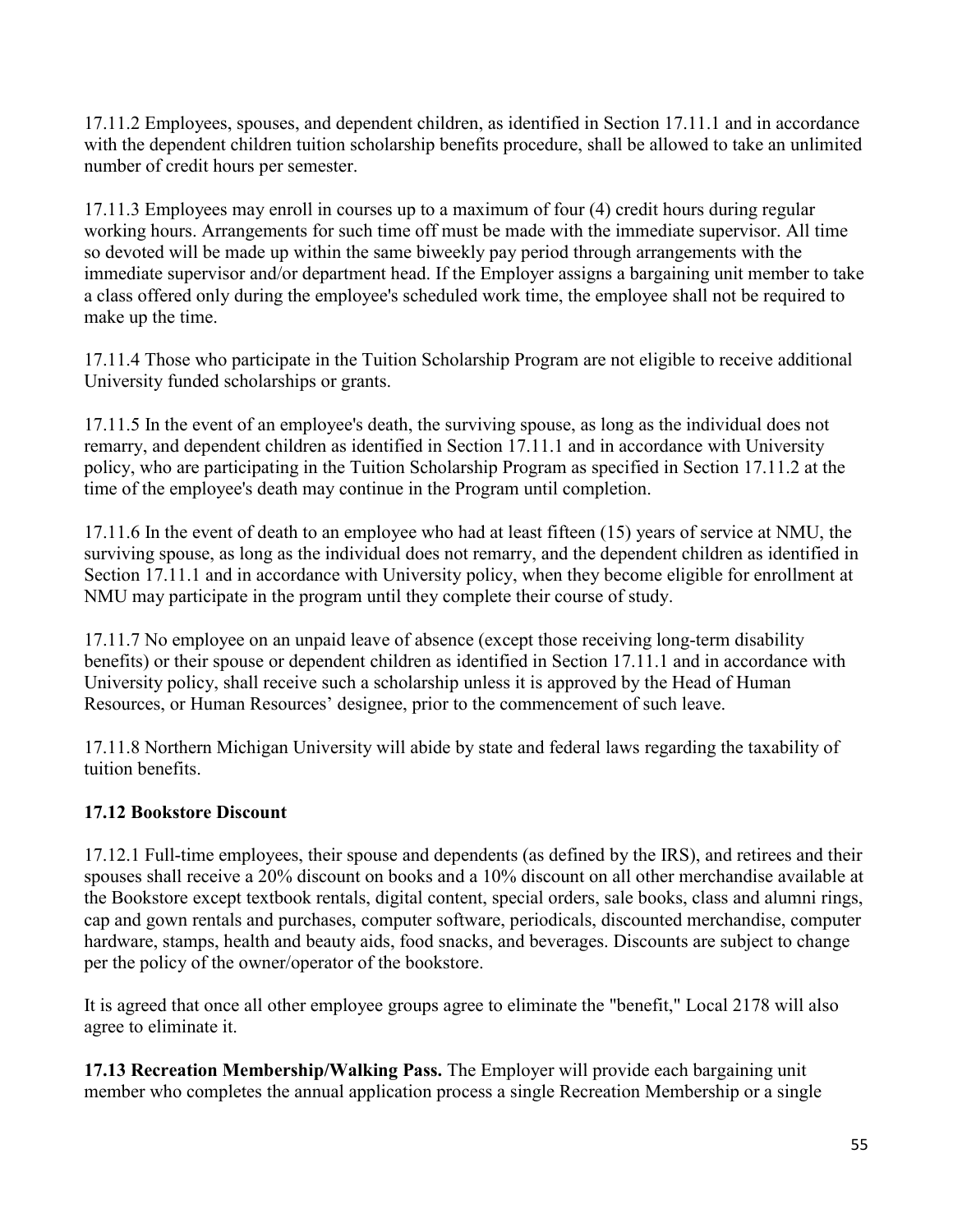walking pass (if required to pay) for themselves. The cost of an annual family membership may, in the alternative, be reduced by the cost of a single membership for the family of such employees. Once per year, employees may sponsor one (1) person, in lieu of a spouse, for a recreation membership at the reduced rate which would otherwise be afforded family members of the employee.

# **17.14 Vacation**

17.14.1 Full-time, twelve- (12) month employees will accrue vacation according to the following schedule:

| <b>Years of Continuous</b> | <b>Annual Accrual Rate</b> | Maximum Accrual |
|----------------------------|----------------------------|-----------------|
| Service at NMU             | Hours (Days)               | Hours (Days)    |
| 1 through $5$              | 120(15)                    | 180(22.5)       |
| 6 through 10               | 160(20)                    | 240(30)         |
| 11 and over                | 200(25)                    | 300(37.5)       |

Less than twelve- (12) month employees will accrue vacation at the same accrual rate during the specified period of their appointment.

17.14.2 An employee must be compensated for forty (40) hours of the pay period in order to accrue vacation.

17.14.3 Accumulated vacation may be used as earned.

17.14.4 All leaves will be granted at the convenience of the Employer with the provision that an employee with greater seniority will be given priority consideration for the original request of vacation dates by the employee's department or division head.

17.14.5 When a regular paid holiday or seasonal bonus day is observed by the University during the time the employee is on vacation, the employee will not be charged with a vacation day.

17.14.6 Employees in positions financed by grants will abide by the vacation schedules as specified in Article 8 except when the terms of the grant are established exclusively by a source outside the University and specify otherwise.

17.14.7 Departments or Divisions which experience "slack" or "down" periods may require that vacation time be used during these periods. The minimum increment to be so used is one (1) day.

17.14.8 Employees employed on appointments less than twelve (12) months and whose position is related to the academic calendar will in most instances be required to take their vacation during the periods when classes are not in session.

17.14.9 Actual time off must be taken in order to receive payment for vacation except an employee will receive pay in lieu of actual time off under the following circumstances:

```
(a) Retirement; or
```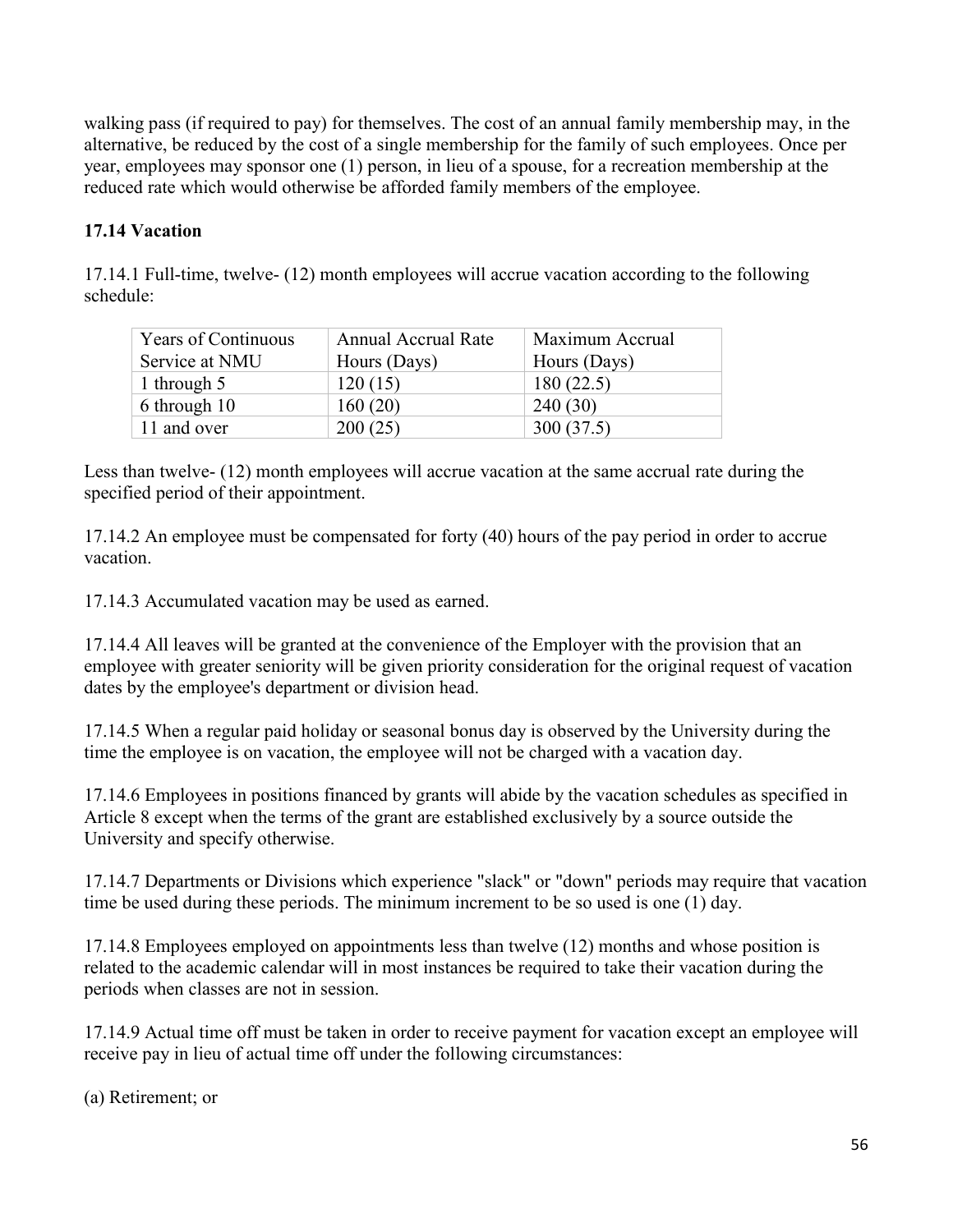(b) Cessation of employment; or

(c) Death, in which case the pay for unused vacation will be paid to the beneficiary designated on the Authorization to Disburse Earnings and Allowances form on file in the Human Resources Department, if any, or to the estate of the deceased employee.

17.14.10 Employees will continue to accrue vacation hours while on vacation and sick leave, except those terminating their employment will not accrue vacation days beyond the last day worked.

17.14.11 Employees who are regularly scheduled to work at least twenty (20) hours per week will be entitled to vacation days proportionate to the time actually worked. Temporary employees as defined in Article 15 and employees who regularly work less than twenty (20) hours will not qualify for vacation.

17.14.12 The Employer shall reimburse employees who lose travel or accommodation deposits made in connection with annual leave under the following conditions:

(a) The employee must notify the supervisor and the Human Resources Department in writing, at least ninety (90) days in advance of the annual leave date, the amount of the deposits and of the latest possible date on which the employee can cancel the reservation without financial loss.

(b) If the Employer subsequently cancels the employee's annual leave after the latest possible date on which the employee could cancel the reservation without financial loss, the Employer shall reimburse the employee for said loss based on proper documentation.

# **17.15 Family Care Leave**

17.15.1 Employees may use up to eighty (80) hours of paid Family Care Leave per fiscal year for the confining illness or injury to Family members. Family Care Leave is not intended to be used for regular or incidental medical check-ups/dental appointments that are not covered under the FMLA.

17.15.1.1 Family members shall be interpreted as including: spouse or designated individual; biological, adopted or foster child, stepchild, child to whom the employee stands in loco parentis, daughter-in-law, or son-in-law; biological parent, foster parent, step-parent, adoptive parent, legal guardian, father-in-law, mother-in-law, person who stood in loco parentis when the employee was a minor child; biological, foster or adopted siblings, sister-in-law, or brother-in-law; grandfather, grandmother, grandfather-in-law, grandmother-in-law; grandchild; and other dependent persons (relatives residing in the home). The name of the designated individual must be on file with the Human Resources Department at least six (6) months prior to utilization of such leave.

17.15.2 The first forty (40) hours will be at one hundred percent (100%) of base wages. The next forty (40) hours will be at seventy-five percent (75%) of base wages. Employees will use accumulated and unused annual leave to make up the difference between the seventy-five percent (75%) Family Care Leave and full salary.

17.15.3 Once an employee exhausts Family Care Leave, additional time required for the care of a family member must be taken as personal leave days, annual leave, floating holiday, if available, or unpaid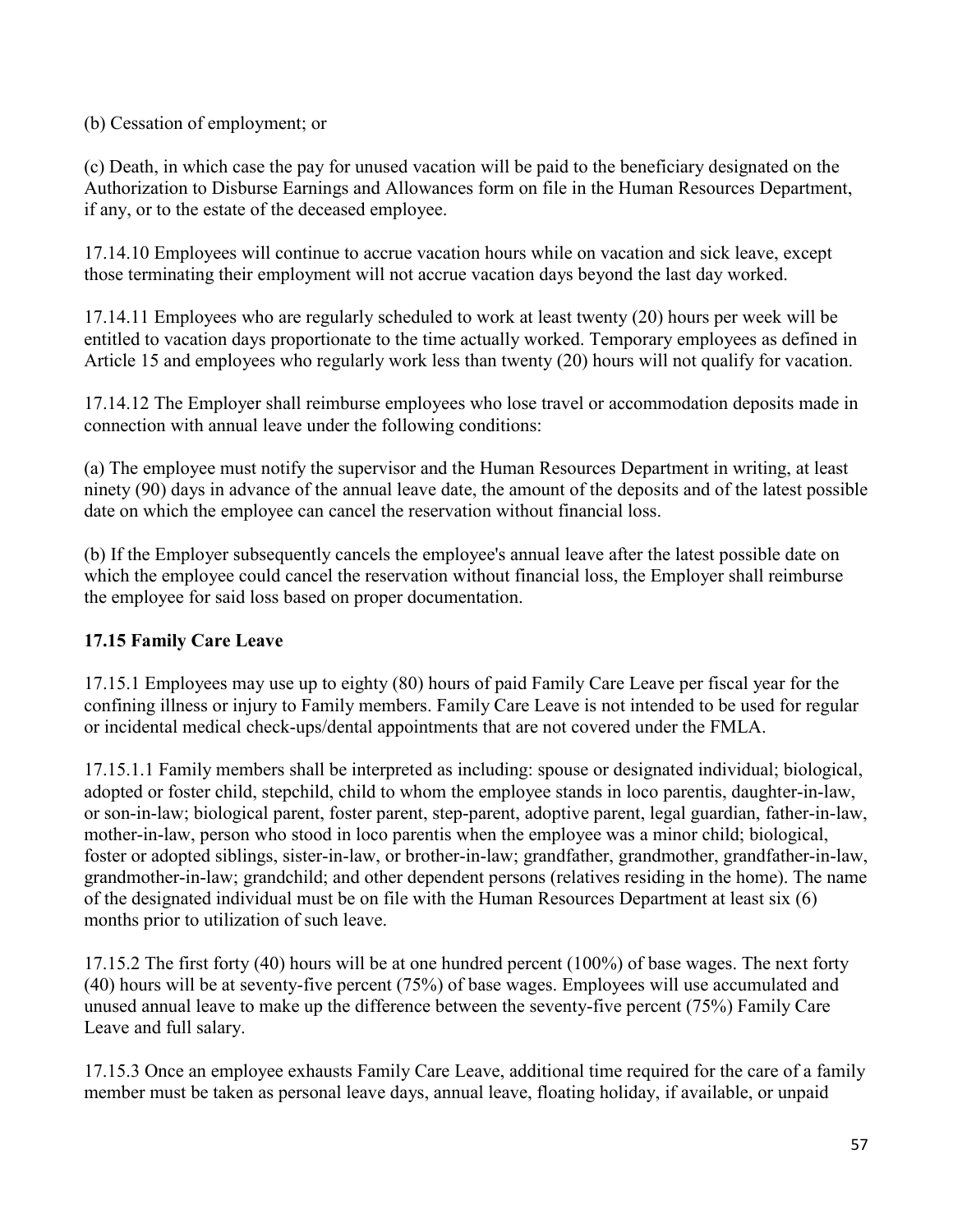leave. The University reserves the right to review cases on an individual basis and to require documentation.

17.15.4 The first forty (40) hours of Family Care Leave will not be counted toward the twelve (12) week mandatory protection offered by the Family Medical Leave Act (FMLA).

17.15.5 New employees hired on or after January 1 of the then current fiscal year may use up to forty (40) hours of Family Care Leave during the fiscal year in accordance with Section 17.15.1. The first twenty (20) hours will be at one hundred percent (100%) of base wages. The next twenty (20) hours will be at seventy-five percent (75%) of base wages. Employees will use accumulated and unused annual leave to make up the difference between the seventy-five percent (75%) Family Care Leave and full salary.

17.15.6 Employees who are regularly scheduled to work at least twenty (20) hours per week but less than forty (40) hours per week will be entitled to a total of Family Care Leave hours proportionate to the time actually worked (e.g., an employee who works thirty [30] hours per week may use up to sixty [60] hours with the first thirty [30] hours at one hundred percent [100%] of base wages and the next thirty [30] hours at seventy-five percent [75%] of base wages). Temporary employees are defined in Article 15 and employees who regularly work less than twenty (20) hours will not qualify for Family Care Leave.

# **17.16 Personal Leave Hours**

17.16.1 On July 1 of each year, employees will be granted up to twenty-four (24) hours of paid personal leave. Personal leave may be used in one (1) hour increments and may be scheduled as needed by the employee with prior approval of the supervisor. Personal leave cannot be carried over into the next fiscal year and will not be paid upon change in employment status.

17.16.2 New employees hired between July 1 and December 31 will be granted twenty-four (24) hours of personal leave on their date of hire. New employees hired between January 1 and April 30 will be granted twelve (12) personal leave hours on their date of hire.

17.16.3 On July 1 of each year, employees who are regularly scheduled to work at least twenty (20) hours per week but less than forty (40) hours per week will be granted a total of personal leave hours proportionate to the time actually worked (e.g., an employee who works thirty [30] hours per week will be granted eighteen [18] hours of personal leave). Temporary employees as defined in Article 15 and employees who regularly work less than twenty (20) hours will not qualify for personal leave hours.

## **17.17 Workers' Compensation**

17.17.1 An employee injured on the job during working hours and requiring medical attention shall be paid for the remainder of the day on which he was injured if the attending physician determines that the injury is serious and the employee must remain off the job for the day.

17.17.2 Employees who suffer an injury compensable under the Workers' Compensation Act and who are awarded such compensation shall be paid the difference between the employee's regular wages and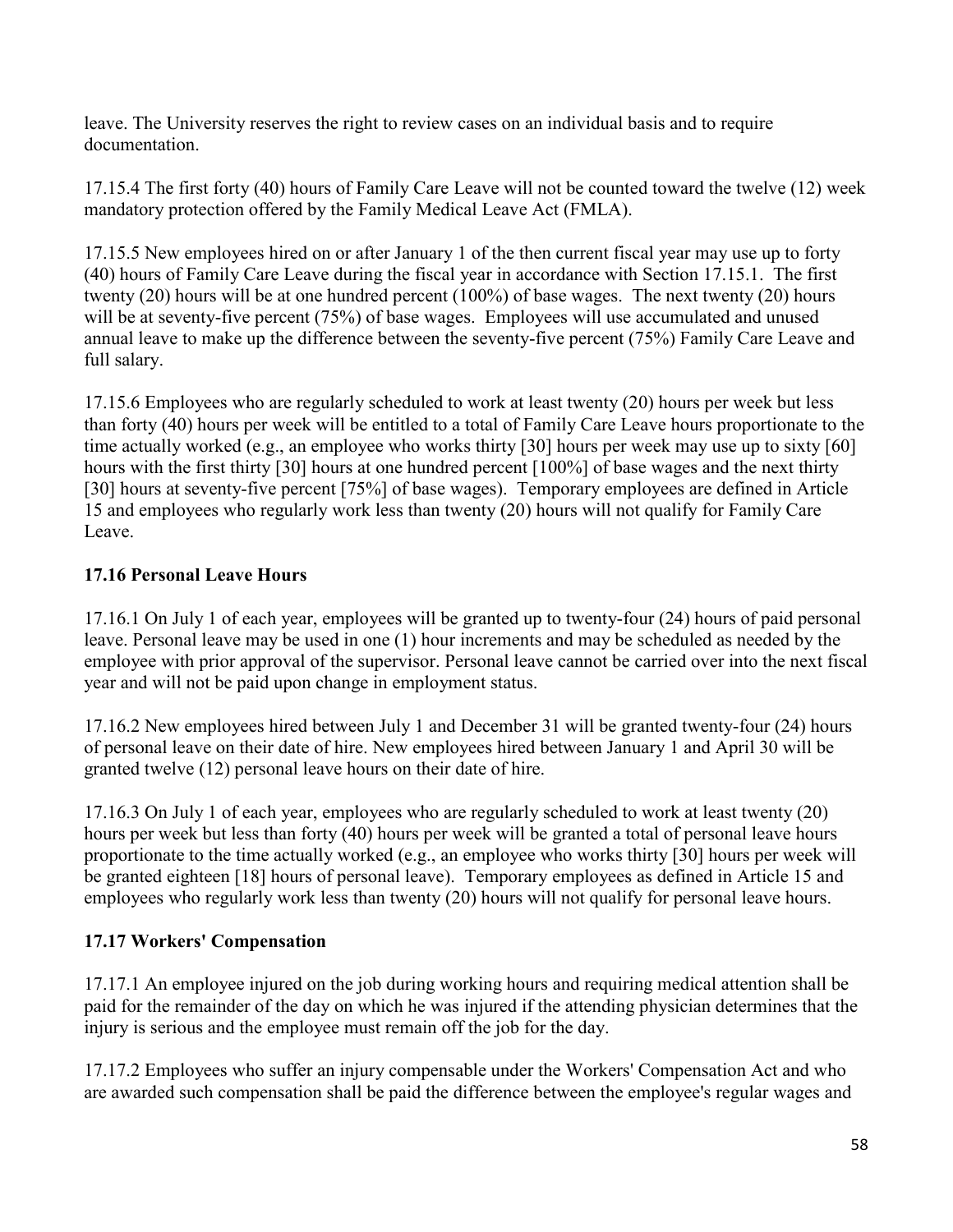payment received under the provisions of the Act during their normal appointment period for up to a maximum of six (6) consecutive months. Those employees whose normal appointment period is less than twelve (12) months and whose pay is spread throughout the year, will continue to receive their deferred, earned salary owed to them, if applicable.

17.17.3 Employees who have been disabled for six (6) consecutive months and are unable to return to work may, if eligible, apply for long-term disability benefits as specified in Section 17.4.

## **17.18 Flexible Spending Accounts**

17.18.1 Dependent Care Spending Account. The Employer agrees to offer an employee paid dependent care spending account to bargaining unit members in accordance with Section 125 of the Internal Revenue Code.

17.18.2 Health Care Spending Account. The Employer agrees to offer an employee-paid health care spending account to bargaining unit members in accordance with Section 125 of the Internal Revenue Code.

**17.19 Premium Conversion**. The Employer agrees to offer premium conversion plans for health, dental, and vision expenditures for insurance premiums allowable by law. Premium conversion means that payment for these expenditures may be done on a pre-tax basis.

### **17.20 Parking Fees**

17.20.1 The Employer will allow employees who complete the necessary forms to receive one (1) parking decal at no cost and have the cost of additional parking decal fees deducted from their payroll check on a pre-tax basis.

### **17.21 Study Committees**

17.21.1 Should committees be formed for the purpose of studying improvements in the fringe benefit program, retirement program, and cost containment program, Local 2178 will have equal representation as the other unions on the committees.

### **17.22 Taxable Benefits**

17.22.1 The University will abide by State and Federal laws regarding the taxability of fringe benefits.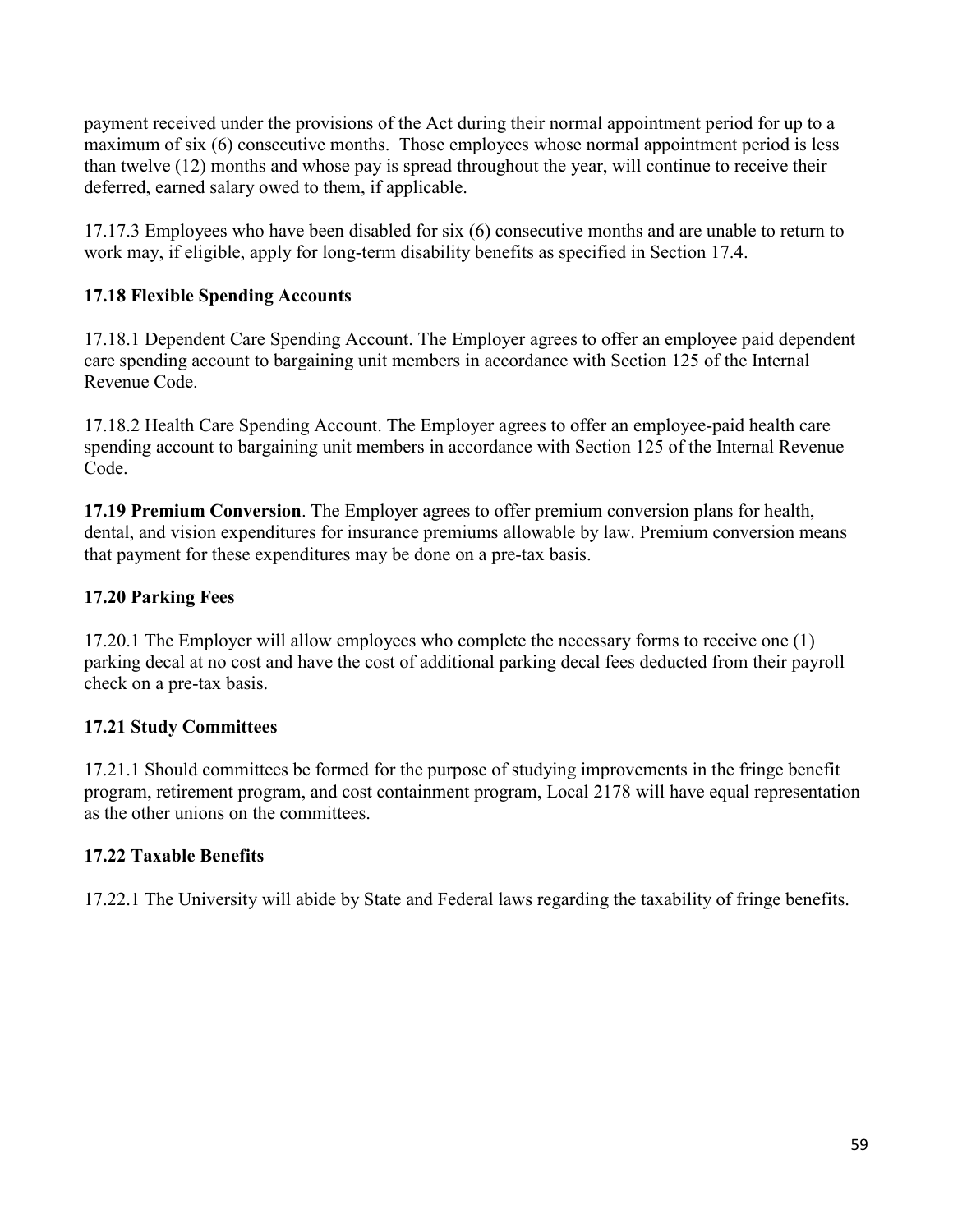# <span id="page-59-0"></span>**ARTICLE 18 EVALUATION OF EMPLOYEES**

## **18.1 Evaluation Periods**

18.1.1 Probationary employees shall be evaluated before the end of the probationary period and before the end of any extended probationary period.

18.1.2 Employees who have successfully completed a probationary period shall be formally evaluated each year.

## **18.2 General Provisions**

18.2.1 Whenever possible, evaluations shall be made by the employee's immediate supervisor.

18.2.2 In evaluating the performance of an employee, the supervisor shall consider factors such as the work assigned, resources available to the employee, additional assignments, changes in priorities, and circumstances beyond the control of the employee which affect the employee's ability to perform assigned tasks.

18.2.3 Although many factors have bearing on the evaluation process, supervisors will rely heavily on the employee's current position description when evaluating the employee. If the employee believes that the position description does not accurately reflect the essential job functions, the employee may initiate action within the position management and recruiting system.

18.2.4 No employee will receive an overall rating of "Unacceptable" on an annual evaluation unless there is evidence of at least one prior corrective interview.

18.2.5 As of August 2021, the employee shall have access to a complete copy of the performance appraisal. Previous evaluations are in the personnel file.

18.2.6 The employee shall sign the performance appraisal to indicate the employee has received a copy of the performance appraisal. Such a signature shall not be construed to indicate the employee agrees or disagrees with the evaluation.

18.2.7 If an employee disagrees with statements made in the evaluation, the employee may submit a statement and/or supporting documentation to be attached to the evaluation.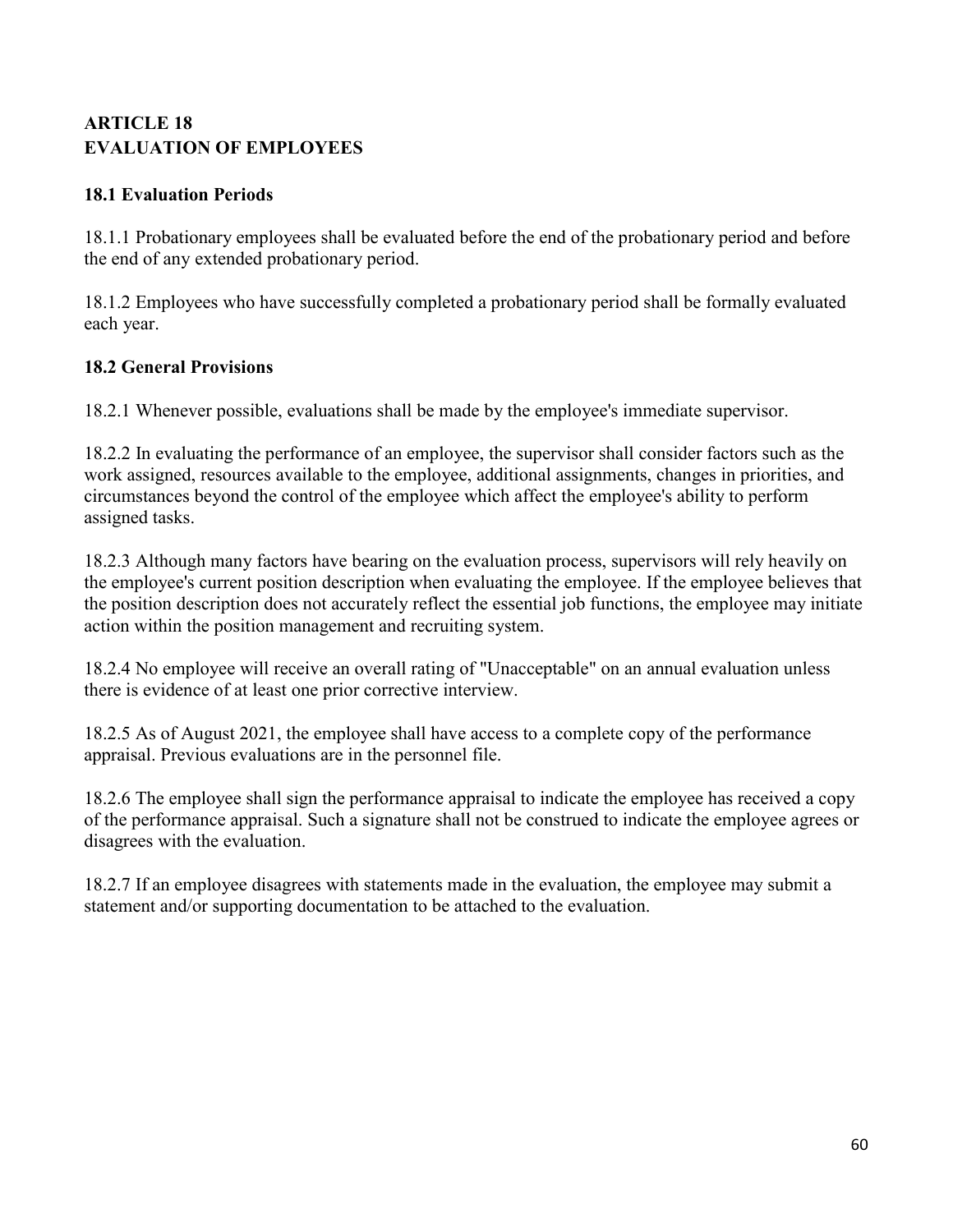# <span id="page-60-0"></span>**ARTICLE 19 WAGES**

### **19.1 Wages**

19.1 In addition to the salary adjustments negotiated in this contract, the Union expressly recognizes the right of the University to make any additional salary adjustments it chooses for any, all, or no bargaining unit members in its sole discretion.

19.1.1 For the period October 1, 2021 to September 30, 2022:

All AP-UAW employees who are on roll as of October 1, 2021 will receive a 2.0% (two percent) increase to base wages.

19.1.2 For the period October 1, 2022 to September 30, 2023:

All AP-UAW employees who are on roll as of October 1, 2022 will receive a one-time payment of 2.0% (two percent) of base salary.

19.1.3 For the period October 1, 2023 to September 30, 2024:

All AP-UAW employees who are on roll as of October 1, 2023 will receive a 2.0% (two percent) increase to base wages.

19.1.4 For the period October 1, 2024 to September 30, 2025:

All AP-UAW employees who are on roll as of October 1, 2024 will receive a 2.0% (two percent) increase to base wages.

19.1.5 For the period October 1, 2025 to September 30, 2026:

All AP-UAW employees who are on roll as of October 1, 2025 will receive a 2.0% (two percent) increase to base wages.

### **19.1.6 Revenue-Sharing Compensation Plan**

An additional compensation payment may be paid to part-time and full-time AP employees who were employed for the prior fiscal year (July  $1 -$  June 30).

The compensation payment will be determined based on the following:

− On June 30 of the years 2022, 2023, 2024, 2025 and 2026, the base student enrollment value\* will be subtracted from the total student credit hours enrolled on campus and on-line (excluding global campus credit hours and those credit hours earned at additional locations) during the previous Fall and Winter semesters. This value (change in enrollment compared to the base year) will be divided by the base enrollment value to determine the percent change in enrollment.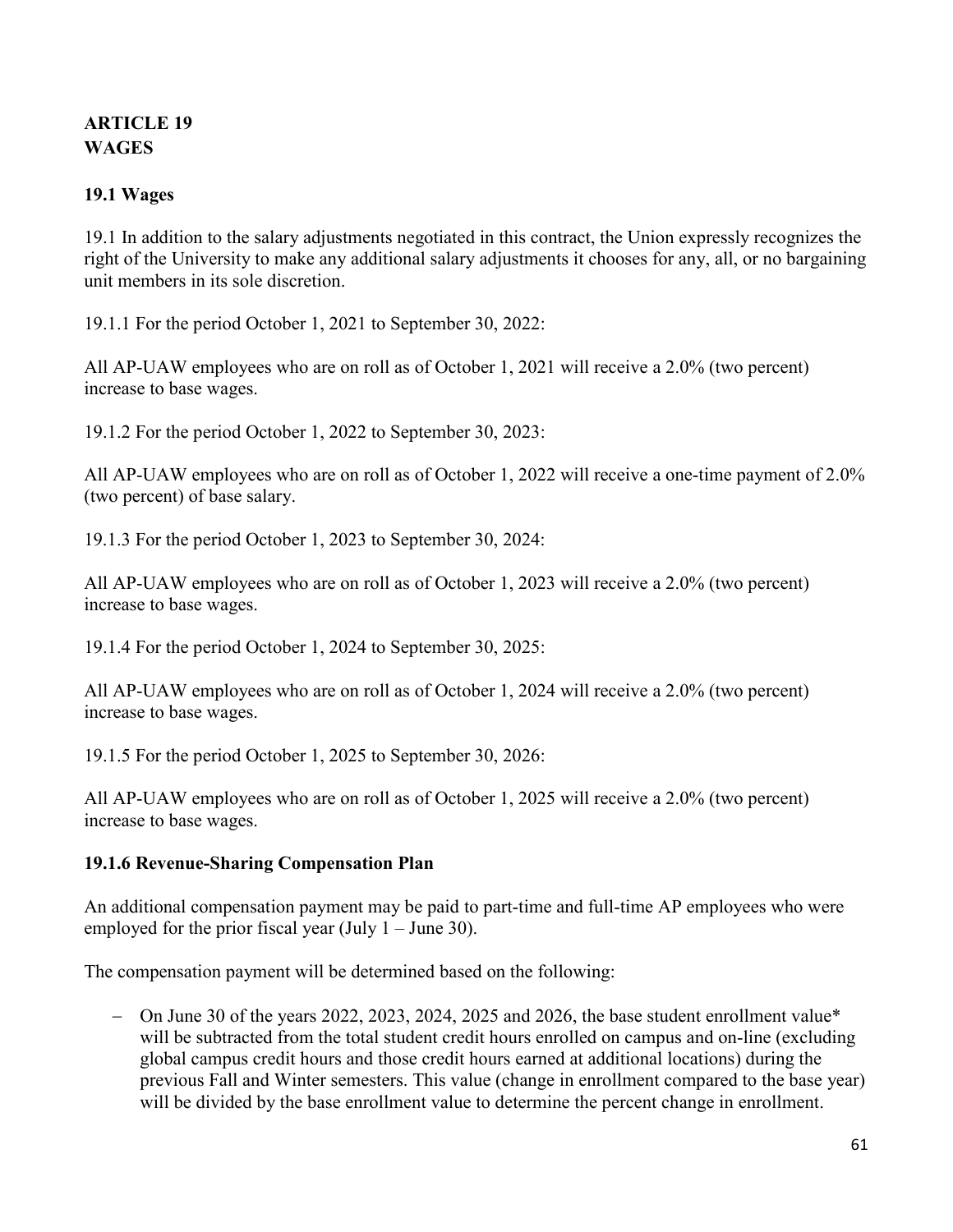- − One-half of one percent (0.50%) of base salary will be paid to each eligible employee as a onetime cash payment for each one percent (1%) increase in enrollment. This payment will be made for the following fiscal years:
	- $2021 2022$
	- $2022 2023$
	- $2023 2024$
	- $2024 2025$
	- $2025 2026$
- − Employees must be on roll on the date of payment in order to be eligible to receive any portion of the cash payment. No payment will be made if the percent increase in enrollment is less than 1% for the previous fiscal year.

\* The base enrollment value is defined as total student credit hours enrolled on campus and on-line (excluding global campus credit hours and credit hours earned at additional locations) during the Fall 2015 and Winter 2016 semesters.

Effective Date: In effect until 11:59 p.m., September 30, 2026.

**19.2 Minimum Wages.** No bargaining unit member shall be paid less than the minimum market range for their position match.

**19.3 Grant Situations.** Grant or contract employees will be treated in the same manner if their grant or contract funding permits. Employees on grants or contracts will be governed by the provisions of the grant. However, in no case will a grant or contract employee receive a higher increase than a regular bargaining unit member would have received.

**19.4 Definition.** "On roll" is defined as working, on paid sick leave, or on annual leave (vacation), but does not include being paid annual leave after resignation.

## **19.5 Employees Working in Live-in Positions**

Salary and compensation for employees working in live-in positions will be determined as follows:

1. Prorate annual salary by multiplying by the FTE. Total compensation for bargaining unit members employed in this classification shall be paid in kind and in cash.

2. The figure arrived at in Step 1 will be used to determine the salary base for retirement and life insurance benefits. Effective January 1, 2000, the salary base for retirement and life insurance contribution purposes will be the cash amount as determined in Step 4 below.

3. In kind payment will be valued as follows:

(a) Twenty-five percent (25%) of the current unfurnished two (2) bedroom faculty/staff apartment rate plus \$25 for furnishings will be the base monthly apartment rate.

(b) Fifty percent (50%) of the a la carte semester rate.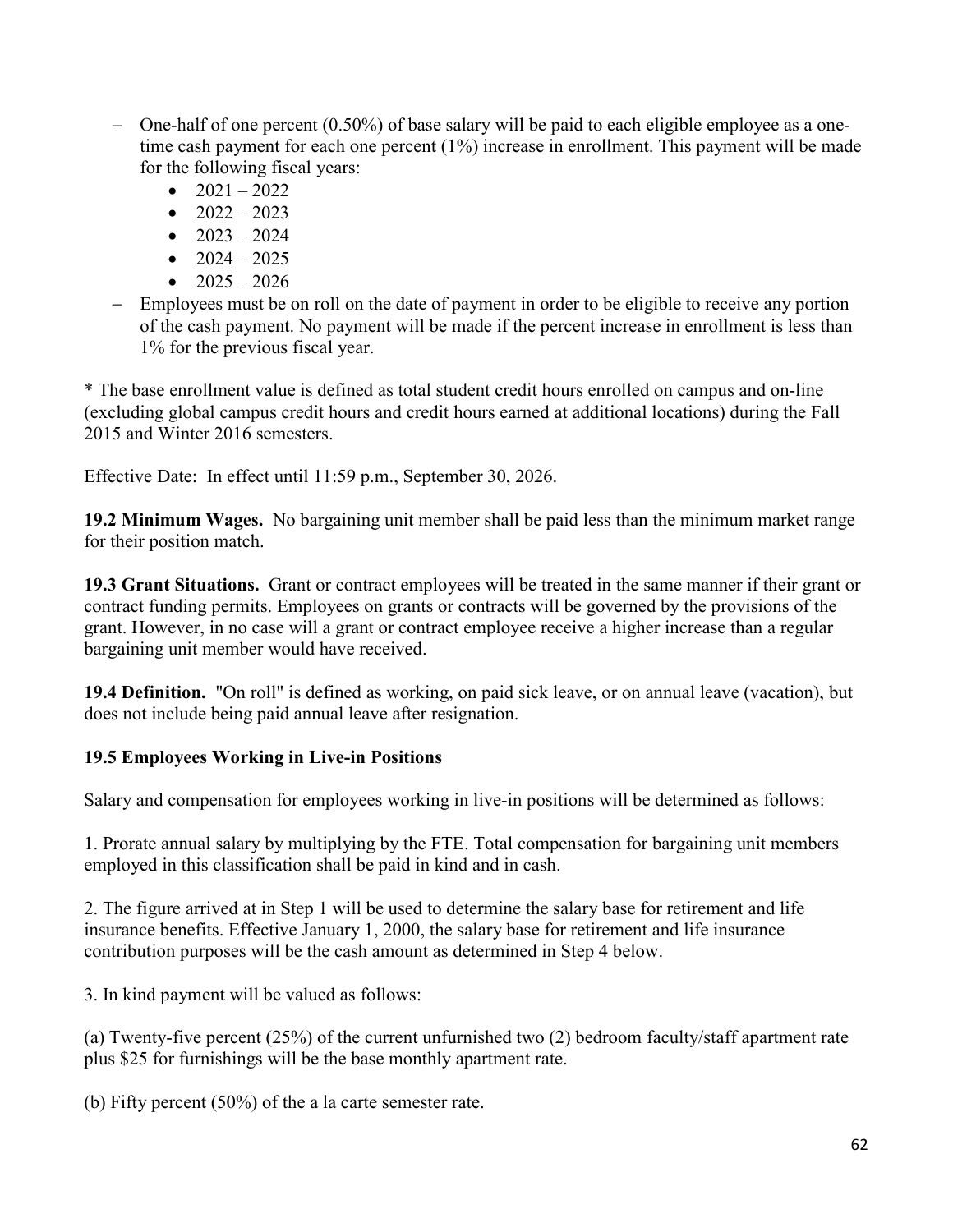4. Cash payment will be determined by subtracting the in-kind payment arrived at in Step 3 from the base arrived at in Step 2.

5. The University will apply the negotiated salary increase for the contract year to the cash payment received by live-in administrative/professional staff for the previous contract year, without reducing that amount by the Board of Trustee's approved increase in apartment rent and meal plan rate.

6. For those employees who have elected the Michigan Public School Employees Retirement System, contributions by Northern Michigan University shall not exceed the maximum allowable by regulation.

7. Employees will be responsible for providing their own meals when a contract feeding kitchen is not in operation.

**19.6 Monies Owed.** An employee who terminates employment with the University during the time period, July 1 through September 30, may schedule a meeting with the Head of Human Resources, or Human Resources' designee, to discuss any base salary monies owed them due to the change in fiscal year pay schedule, if any. Should it be determined that money is owed, said money will be paid in a lump sum on the employee's final paycheck.

**19.7 Overpayment.** The University shall reimburse an employee in the event of an underpayment of salary and an employee shall reimburse the University in the event of an overpayment of salary pursuant to state and/or federal law. An employee who refuses to reimburse the University shall be subject to disciplinary action up to and including discharge and civil action. The disciplinary action shall be nongrievable.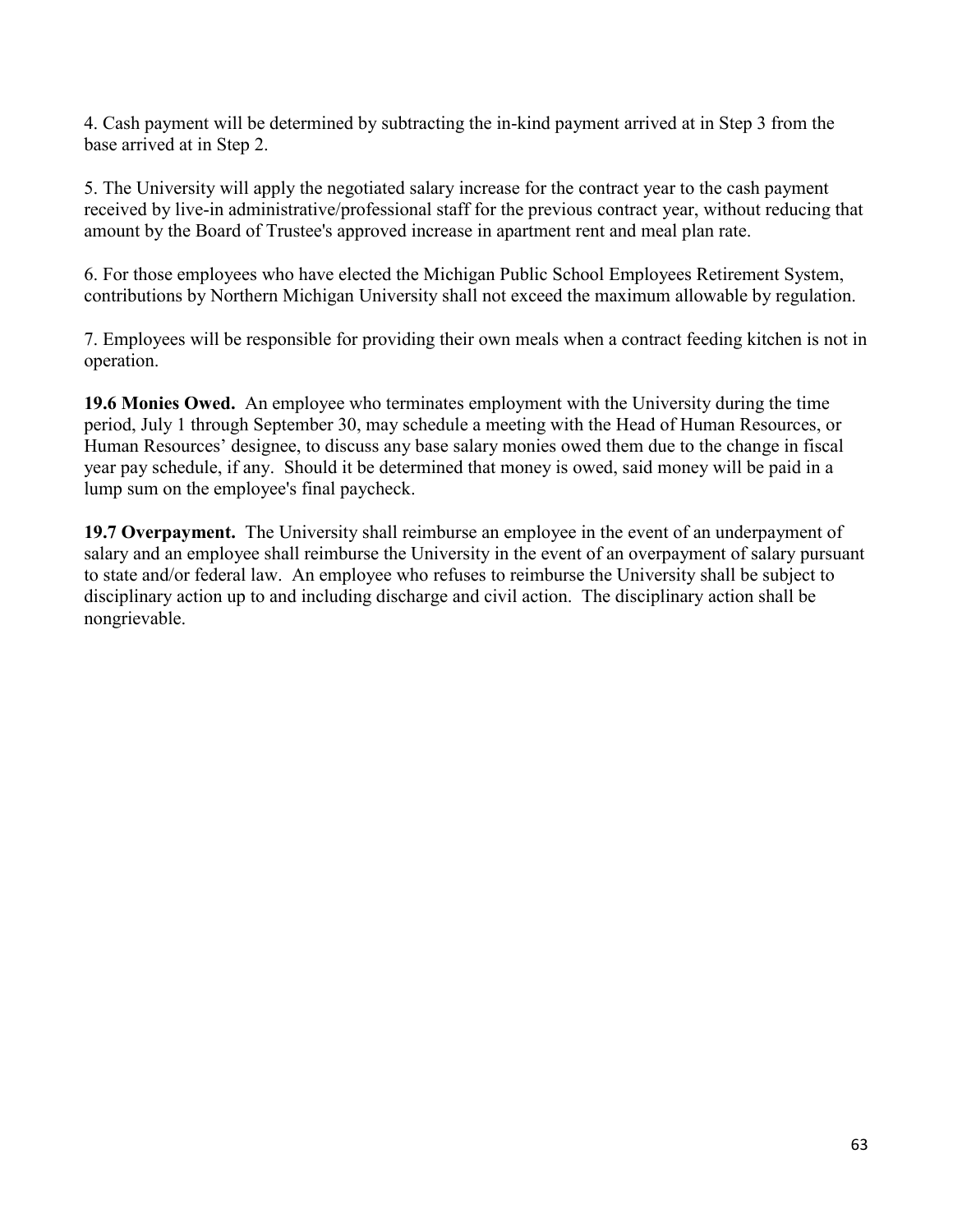# <span id="page-63-0"></span>**ARTICLE 20 TERMINATION OR MODIFICATION**

20.1 This Agreement shall continue in full force and effect until 11:59 p.m., September 30, 2026.

**20.2 Notice of Termination.** If either party desires to terminate this Agreement, it shall, not later than sixty (60) days prior to the termination date, give written notice of termination. If neither party shall give notice of termination of this Agreement as provided in this paragraph or notice of amendment, as hereinafter provided, or if each party giving a notice of termination withdraws the same prior to termination date, this Agreement shall continue in effect from year to year thereafter, subject to notice of termination by either party on sixty (60) days written notice prior to contract anniversary date.

**20.3 Notice of Modification.** If either party desires to negotiate modifications of this Agreement, it shall, sixty (60) days prior to the termination date or any subsequent termination date, give written notice of such intent, in which event the notice shall set forth the nature of the modification or modifications desired. In the event the Employer and the Union undertake such negotiations to modify this Agreement, it shall expire on September 30, 2026, at 11:59 p.m., unless it is extended for a specific period by mutual written agreement of the Employer and the Union.

**20.4 Notice Procedure.** Notice shall be in writing and shall be sufficient if sent by certified mail addressed, if to the Union, to Secretary, Local 2178, UAW, and if the Employer, addressed to Assistant Vice President of Human Resources, Human Resources Department, Northern Michigan University, or to any such address as the Union or the Employer may make available to each other.

**20.5 Effective Date.** This Agreement shall be in effect upon ratification by the Union and approval by the Board, and shall continue in effect until 11:59 p.m., September 30, 2026.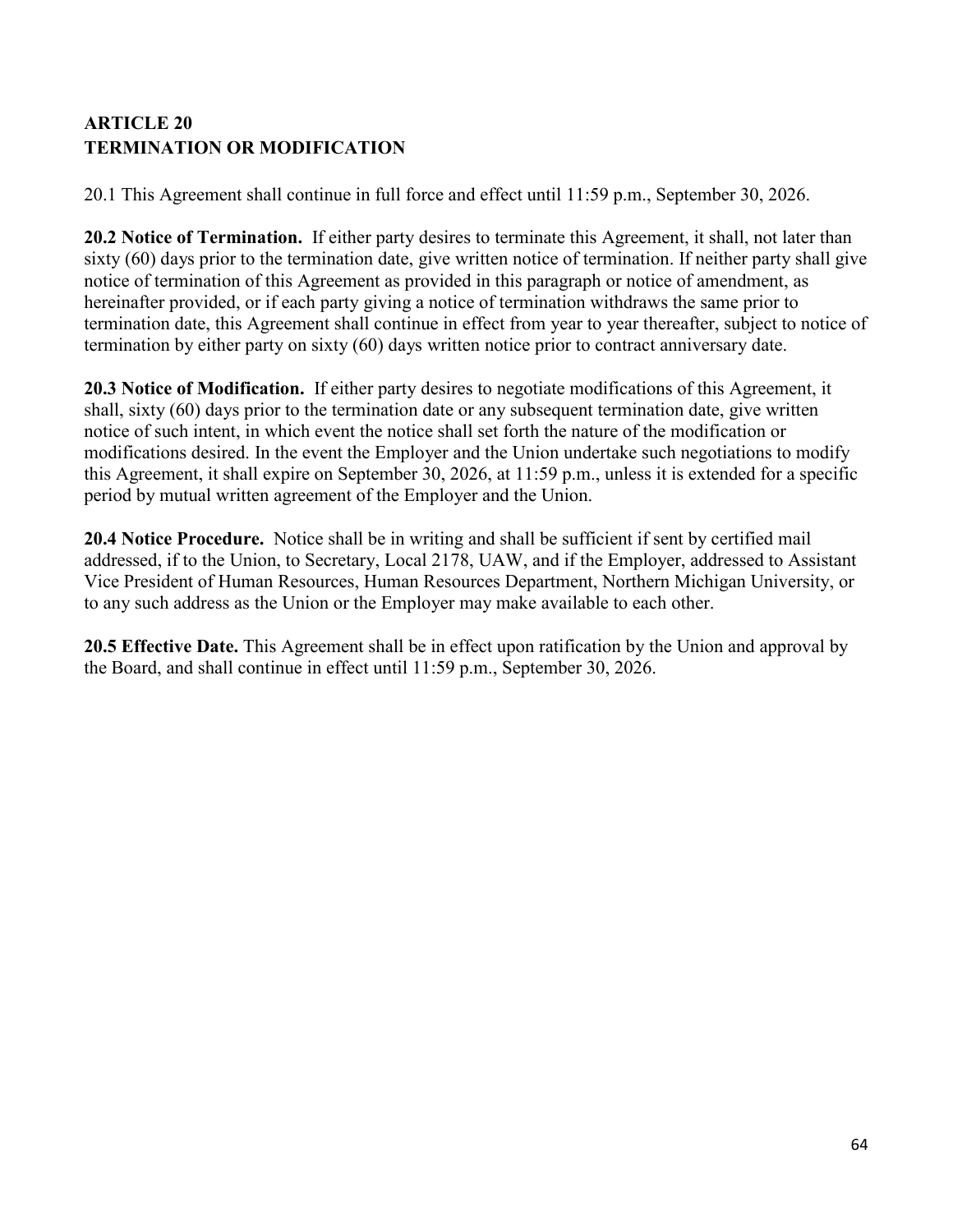#### IN WITNESS WHEREOF THE PARTIES HAVE SET THEIR HANDS:

INTERNATIONAL UNION, UNITED **AUTOMOBILE, AEROSPACE AND** AGRICULTURAL IMPLEMENT WORKERS OF AMERICA (TECHNICAL, OFFICE AND PROFESSIONAL AND ITS LOCAL 2178)

Betsy Bennett, International Representative Region 1D - UAW

**Steve Dawes, Director** Region 1-D - UAW

elen

Andrew Hill, President Local  $2178 - UAW$ 

C. Bech

**Kristen Beck Bargaining Committee Chair** 

Ross Broughton **Bargaining Committee Member** 

directory Houlibale

Lindsey Haukkala **Bargaining Committee Member** 

Génevieve Morgan

**Bargaining Committee Member** 

**Juin Garrett Taylor** 

**Bargaining Committee Member** 

Ratified by UAW - Local 2178 on September 27, 2021 Approved by the Board of Trustees on October 1, 2021

ON BEHALF OF THE NORTHERN MICHIGAN UNIVERSITY **BOARD OF TRUSTEES** 

R. Gavin Leach Vice President for Finance and Administration

NORTHERN MICHIGAN UNIVERSITY **BARGAINING COMMITTEE** 

**Assistant Vice President, Human Resources** 

Kristen Bjorne Director, Human Resources: Benefits

**Matt Franti** Directory Business Analysis

Kari Garcia

Senior Associate Director, Recruitment, **Marketing and Communications** 

Renee Sheen

Associate Director, Human Resources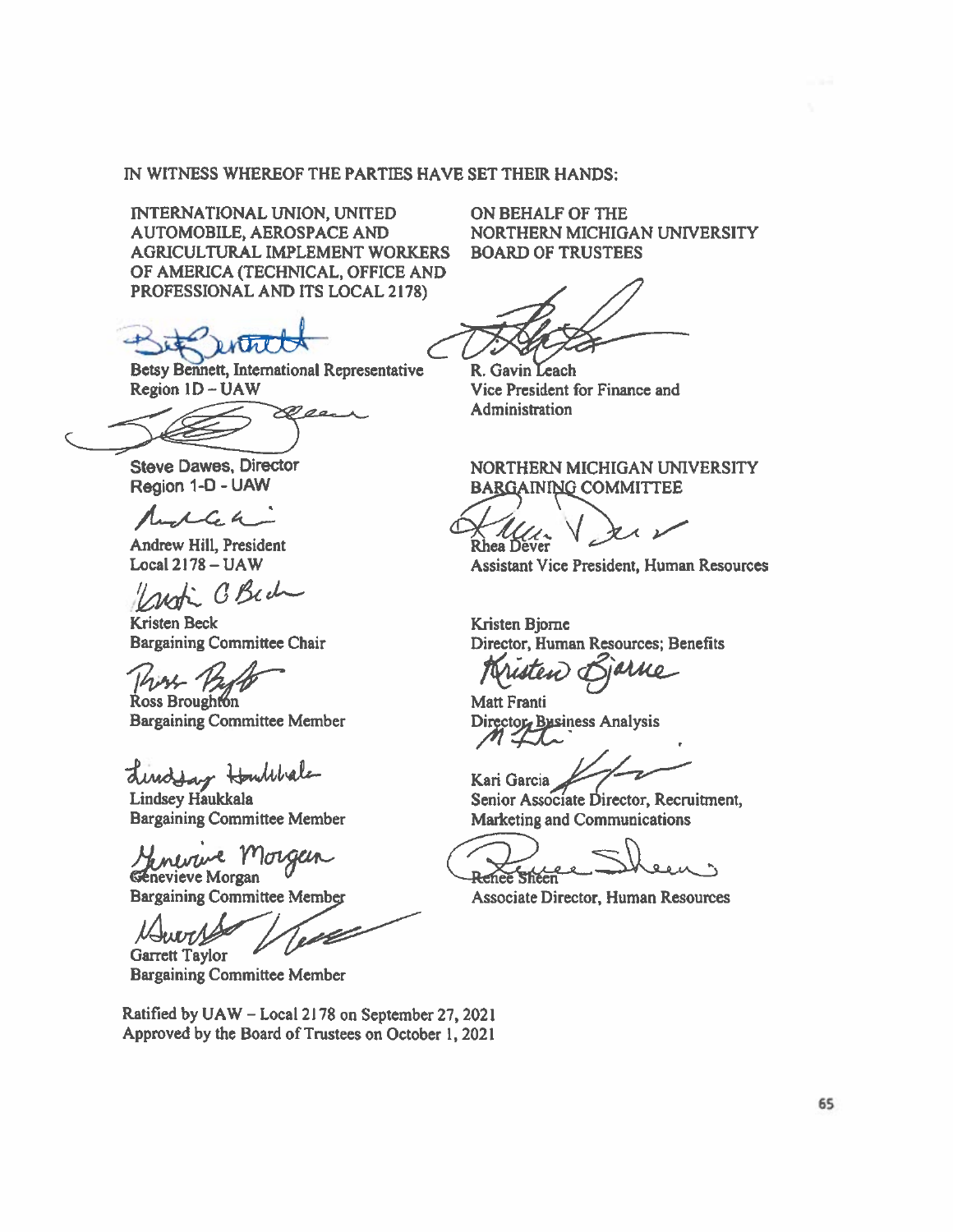#### **MEMORANDUM OF UNDERSTANDING #1**

#### **Between**

#### **NORTHERN MICHIGAN UNIVERSITY**

#### **And**

#### **U.A.W LOCAL 2178**

#### **NORTHERN MICHIGAN UNIVERSITY**

#### **Household Member Program**

The Household Member Program (HMP) is a program that expands the eligibility criteria for enrollment in Northern Michigan University's health care plan (medical, hospitalization, and prescription drug program).

#### **REQUIREMENTS:**

Under the HMP, an NMU Local 2178 employee, who does not already enroll a spouse in the health care plan, may enroll one adult individual for benefit coverage but only if all the following criteria are met:

- The employee is eligible for NMU's benefits
- The Household Member, at the time of proposed enrollment, resides in the same residence as the employee and has done so for the previous 18 continuous months, other than as a tenant.
- The Household Member is not a "dependent" of the employee as defined by the IRS.

Children of the Household Member are also eligible for this benefit if they are members of the employee's household and meet IRS dependent criteria as well as University dependent coverage for health benefits up to age 26, provided all the dependent eligibility criteria is met.

Eligibility for coverage of a Household Member, or of a Household Member's dependent, ceases on the date that the above criteria are not met.

The following individuals are not eligible for participation in this program:

- Children of an employee and their descendants (children, grandchildren)
- Parents of an employee
- Parents' other descendants (siblings, nieces, nephews)
- Grandparents and their descendants (aunts, uncles, cousins)
- Renters, boarders, tenants

This program does not affect the rights of or criteria application to any employee qualifying for enrollment in NMU's benefits plans under any other applicable University policy. The Employer cost of providing health benefits for Household Members is considered ordinary income and is, therefore, subject to taxes, including social security, Medicare, federal and state taxes. Household member enrollment must be completed during the open-enrollment period or no more than 30 days after all of the above criteria are met.

In the event of an employee's death, the surviving household member and dependent children of the household member are eligible for hospitalization and medical benefits consistent with the provisions of the Consolidated Omnibus Budget Reconciliation Act (COBRA) by paying the University the necessary premiums for an additional thirty-six (36) months.

The Household Member enrollment form must be completed during the regular enrollment period or no more than 30 days after all the above criteria are met. Any information falsified on the HMP enrollment form may result in consequences that could include discipline up to and including termination from employment and/or appropriate legal action.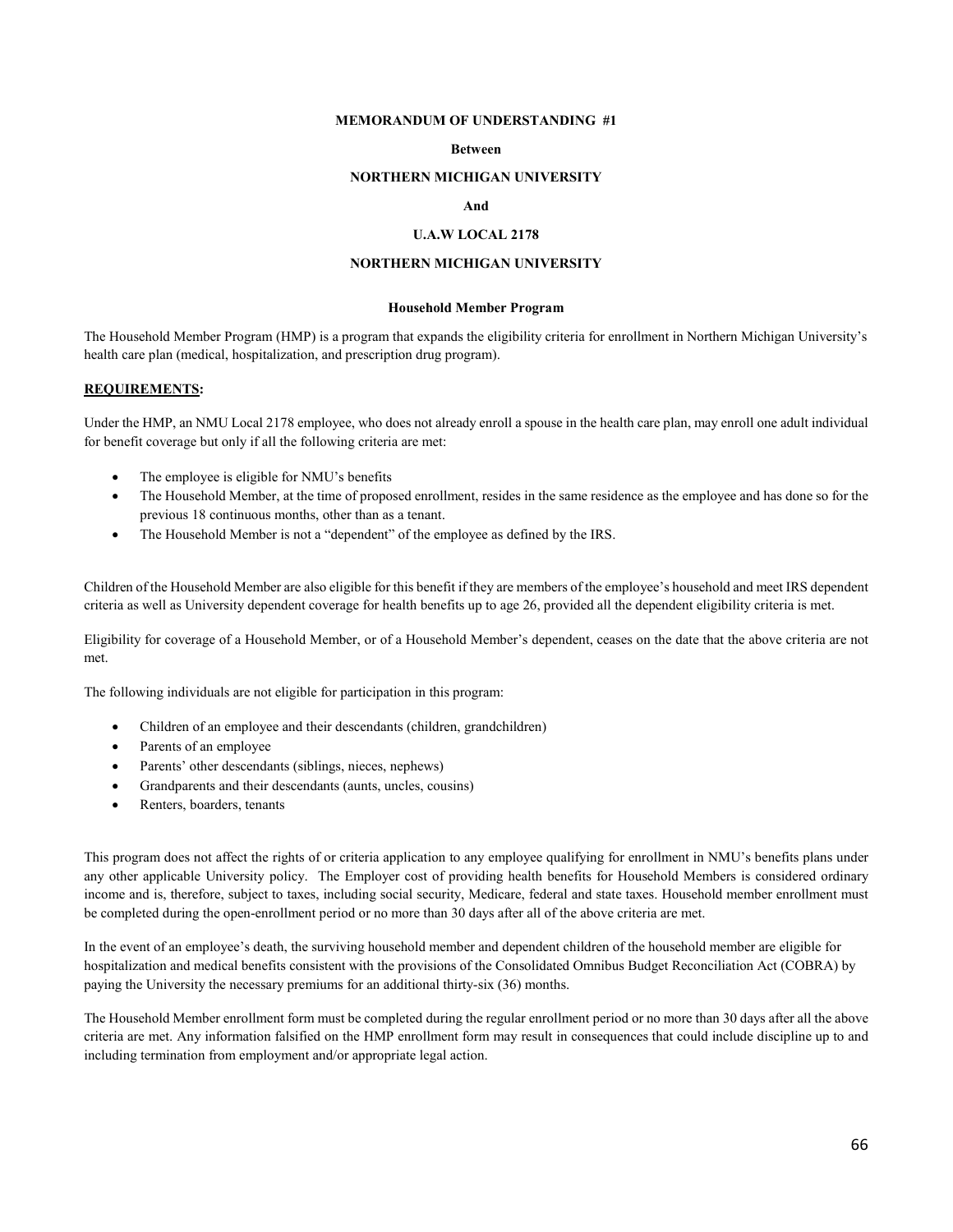#### **HOUSEHOLD MEMBER PROGRAM ENROLLMENT FORM**

#### **AND**

#### **EMPLOYEE AFFIDAVIT**

#### I WISH TO ENROLL THE FOLLOWING HOUSEHOLD MEMBER IN THE NMU HEALTH CARE PLAN:

| Name of Household Member: | $- \alpha$<br>Date: |  |
|---------------------------|---------------------|--|
|                           |                     |  |

(PRINT: First, Middle Initial, Last)

Household Member Birth Date:\_\_\_\_\_\_\_\_\_\_\_\_\_\_\_\_\_\_\_ Social Security Number:\_\_\_\_\_\_\_ - \_\_\_\_ - \_\_\_\_\_\_\_\_\_

#### **CERTIFICATION AND SIGNATURE:**

*This is to certify that the person named above meets all the eligibility criteria for the Household Member. I understand that I will be responsible for paying any taxes associated with enrolling a Household Member.\* I also understand that any information falsified on this document may result in discipline up to and including termination from employment.* 

Employee Name:  $\Box$ 

(First, Middle Initial, Last)

Employee Signature:\_\_\_\_\_\_\_\_\_\_\_\_\_\_\_\_\_\_\_\_\_\_\_\_\_\_\_\_\_\_\_\_\_\_\_\_\_\_\_\_\_\_\_\_Date:\_\_\_\_\_\_\_\_\_\_\_\_\_\_\_\_\_\_\_

\*The Employer cost of providing health benefits for Household Members is considered ordinary income and is, therefore, subject to taxes, including social security, Medicare, federal and state taxes.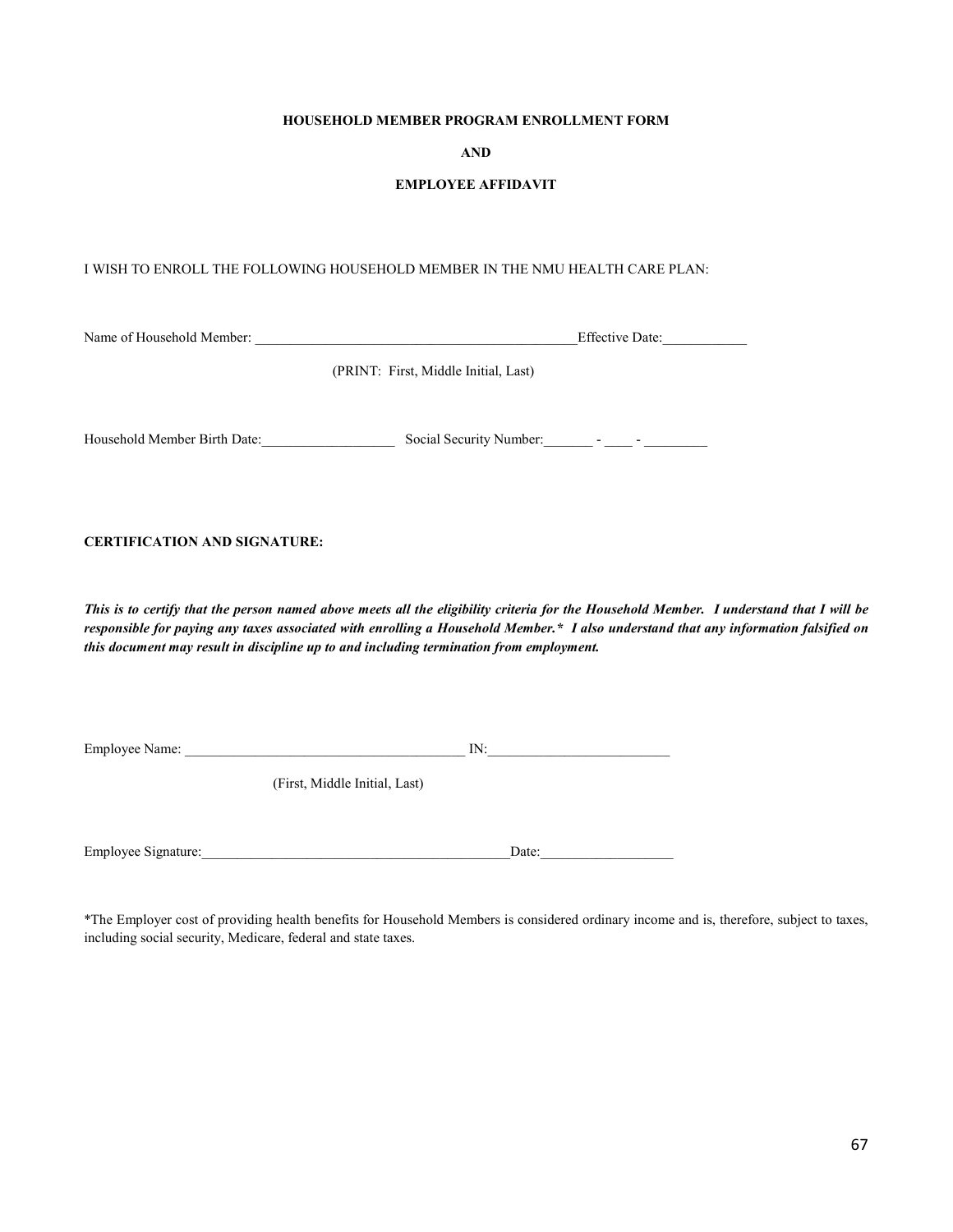#### **AFFIDAVIT OF TERMINATION OF BENEFITS**

#### **FOR**

#### **HOUSEHOLD MEMBER**

| (Print name of faculty/staff member)                                   |                                                                             |                                                                                          |
|------------------------------------------------------------------------|-----------------------------------------------------------------------------|------------------------------------------------------------------------------------------|
|                                                                        |                                                                             |                                                                                          |
|                                                                        |                                                                             |                                                                                          |
| Termination of coverage for my Household Member is due to (check one): |                                                                             |                                                                                          |
|                                                                        | Household Member no longer meets the required eligibility criteria          |                                                                                          |
| Death of Household Member                                              |                                                                             |                                                                                          |
|                                                                        | Coverage no longer needed by the Household Member (obtained other coverage) |                                                                                          |
|                                                                        |                                                                             |                                                                                          |
|                                                                        |                                                                             | I HEREBY AGREE TO MAIL A COPY OF THIS AFFIDAVIT TO MY SURVIVING FORMER HOUSEHOLD MEMBER. |

**\_\_\_\_\_\_\_\_\_\_\_\_\_\_\_\_\_\_\_\_\_\_\_\_\_\_\_\_\_\_\_\_\_\_\_\_\_\_\_\_\_\_\_\_\_\_\_\_\_\_\_\_\_\_\_\_\_\_\_\_\_\_\_\_\_ \_\_\_\_\_\_\_\_\_\_\_\_\_\_\_\_\_\_\_\_**

Faculty/Staff Member Signature Date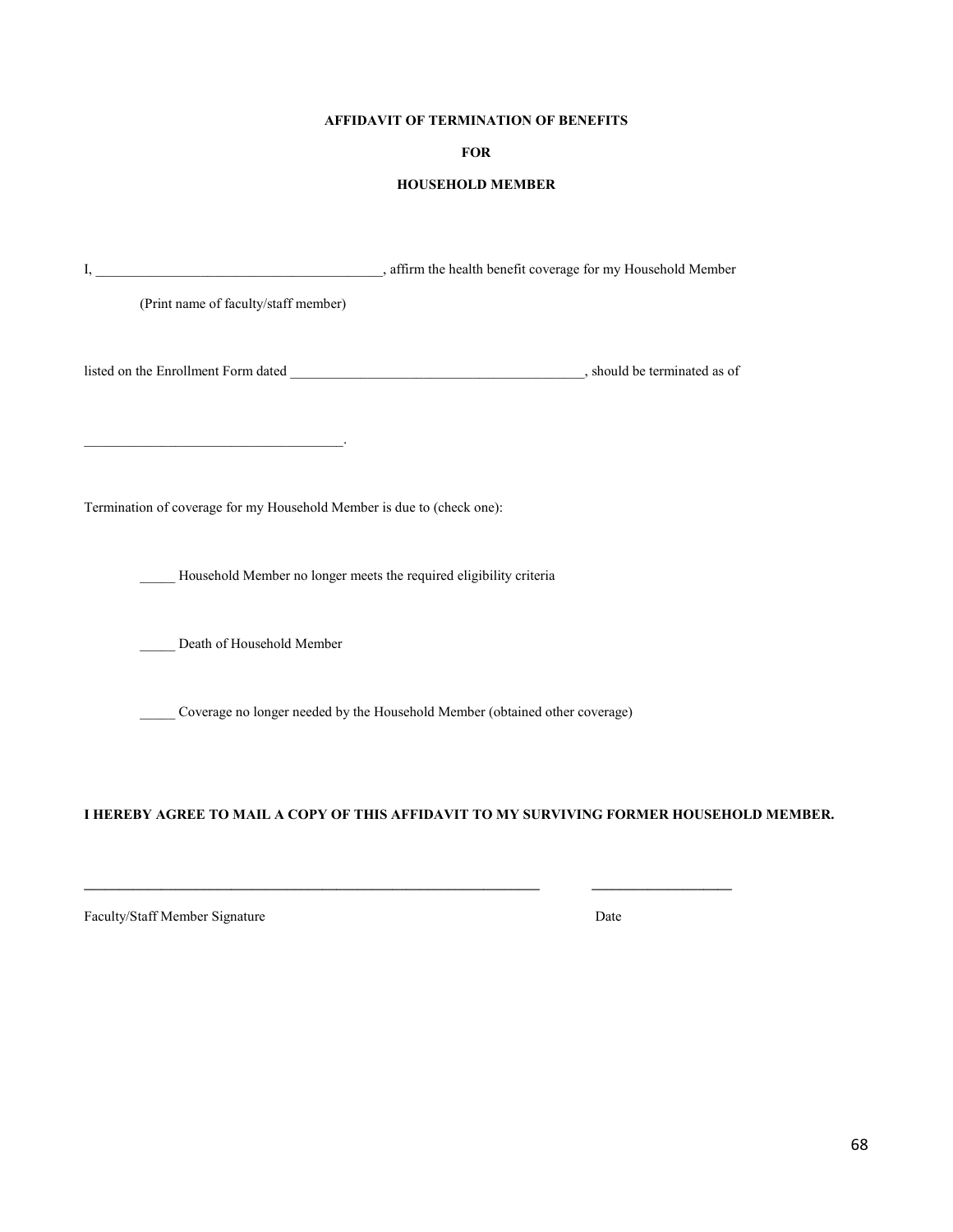#### MEMORANDUM OF UNDERSTANDING #2

#### **BETWEEN**

#### NORTHERN MICHIGAN UNIVERSITY

#### **AND**

#### LOCAL 2178, UAW

2021

This Memorandum of Understanding executed between Northern Michigan University (hereinafter referred to as the University) and the International Union, United Automobile, Aerospace, and Agricultural Implement Workers of America (UAW) Local 2178 (hereinafter referred to as the Union), the recognized bargaining unit agent for Administrative / Professional employees of the University, whereas the parties agree as follows:

To work to create an MOU to address the effects of the University's flexible work arrangement policy by December 31, 2021.

**AND** 

INTERNATIONAL UNION, UNITED AUTOMOBILE, AEROSPACE AND AGRICULTURAL IMPLEMENT WORKERS OF AMERICA (ADMINISTRATIVE

PROFESSIONALS AND ITS LOCAL 2178)

ON BEHALF OF THE NORTHERN MICHIGAN UNIVERSITY **BOARD OF TRUSTEES** 

holgh

Andrew Hill, President

anne

Betsy Bennett, International Representative

 $2.2\times$ 

Rhea Dever, Assistant Vice President of Human Resources

R. Gavin Leach, Vice President for Finance & Administration

Dated:

69